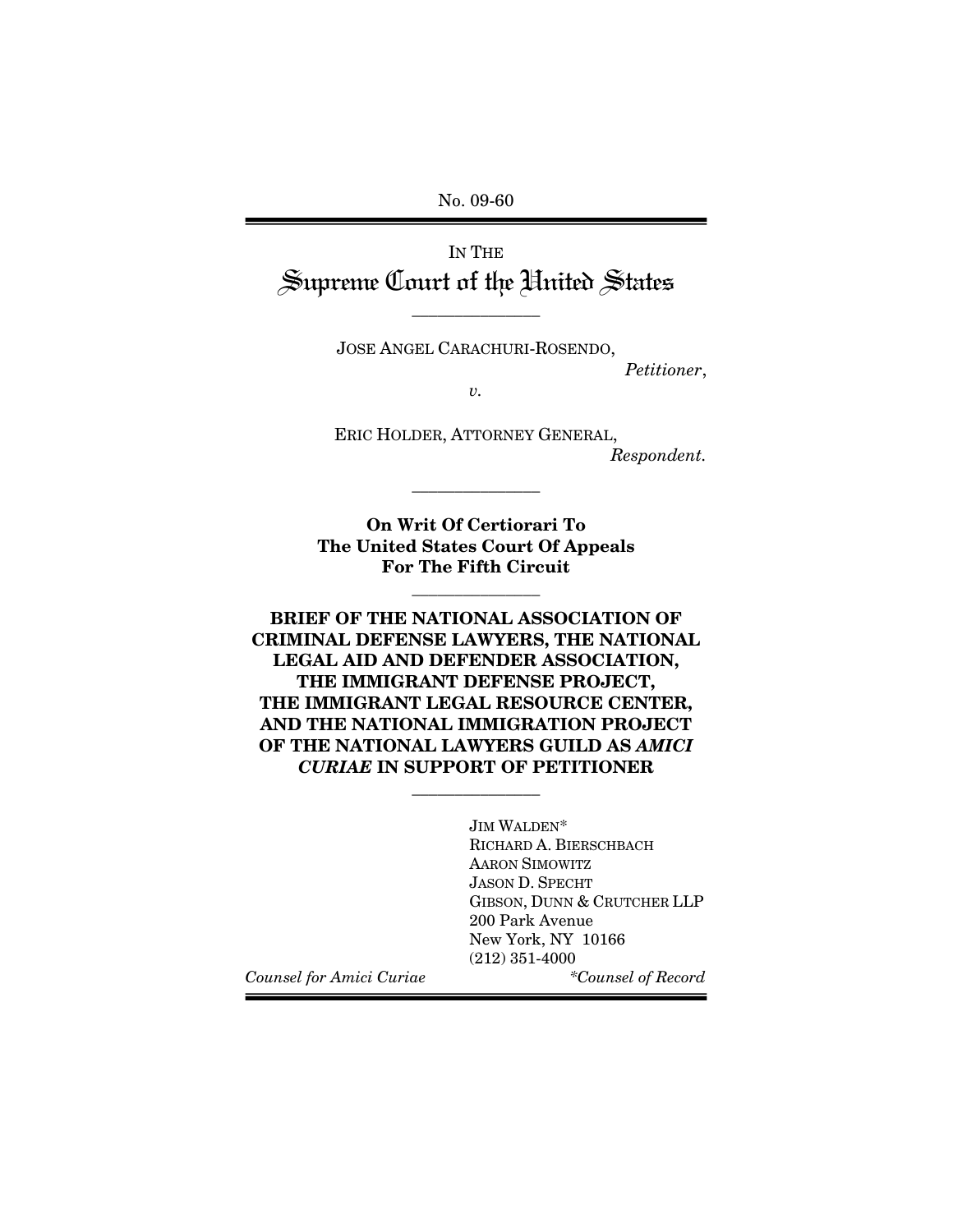## **QUESTION PRESENTED**

Under the Immigration and Nationality Act, a lawful permanent resident who has been "convicted" of an "aggravated felony" is ineligible to seek cancellation of removal. 8 U.S.C. § 1229b(a)(3). The courts of appeals have divided 5-2 on the following question presented by this case: Whether a person convicted under state law for simple drug possession (a federal law *misdemeanor*) has been "convicted" of an "aggravated *felony*" on the theory that he could have been prosecuted for recidivist simple possession (a federal law felony), even though there was no charge or finding of a prior conviction in his prosecution for possession.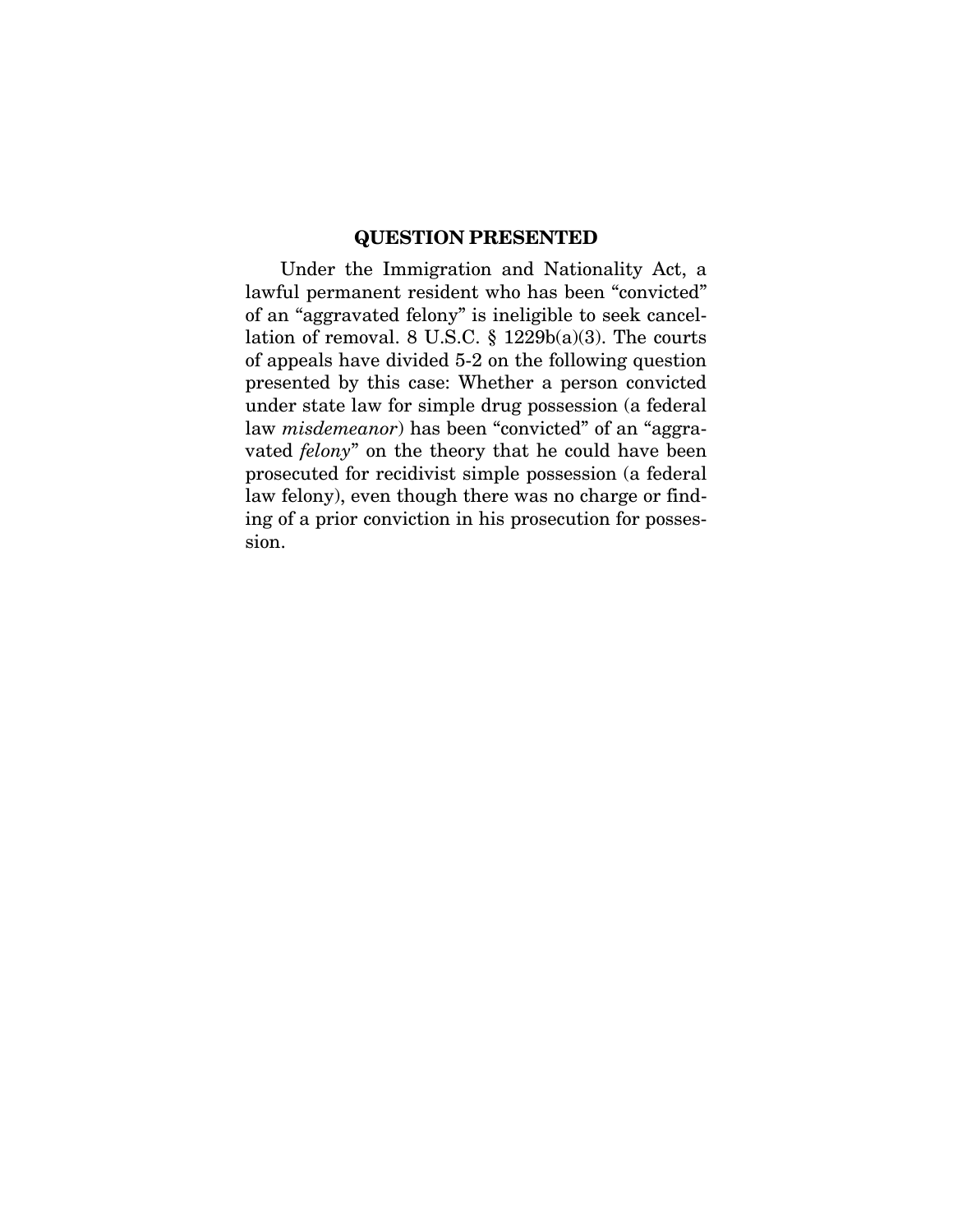# **TABLE OF CONTENTS**

# **Page**

| THE FIFTH CIRCUIT'S DECISION SWEEPS<br>I.<br>WITHIN THE "AGGRAVATED FELONY"<br>"TRAFFICKING" TERM LARGE NUMBERS OF<br><b>LOW-LEVEL SIMPLE POSSESSION OFFENSES</b><br><b>BEARING NO RESEMBLANCE IN PRACTICE TO</b><br>THE RECIDIVIST OFFENSES DESIGNATED BY<br>To Obtain A Conviction For Felony<br>A.<br>Recidivist Drug Possession, A<br>Federal Prosecutor Must Charge,<br>Prove, And Defend As Valid, The<br>Defendant's Prior Drug Possession<br>Conviction, Which Federal |
|--------------------------------------------------------------------------------------------------------------------------------------------------------------------------------------------------------------------------------------------------------------------------------------------------------------------------------------------------------------------------------------------------------------------------------------------------------------------------------|
| The Vast Majority Of States Also<br><b>B.</b><br>Have Recidivist Possession Statutes<br>That Require A Finding Of                                                                                                                                                                                                                                                                                                                                                              |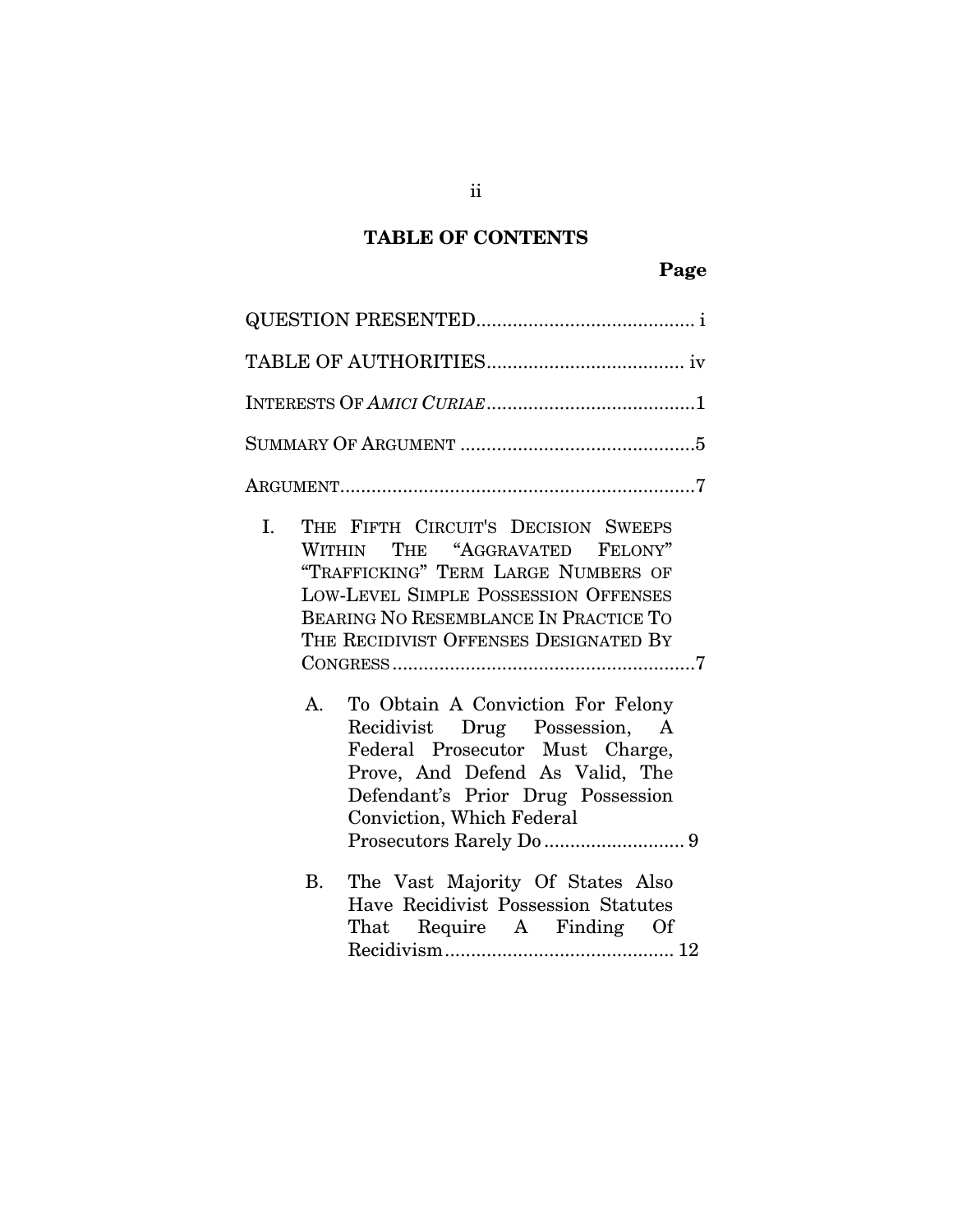|              | The Common And Low-Level State<br>C.                                              |
|--------------|-----------------------------------------------------------------------------------|
|              | Simple Possession Offenses Swept                                                  |
|              | Up By The Fifth Circuit's Approach                                                |
|              | Bear No Resemblance, In Doctrine                                                  |
|              | Or Practice, To Federal Felony                                                    |
|              |                                                                                   |
|              |                                                                                   |
| $\mathbf{H}$ | LOW-LEVEL POSSESSION DISPOSITIONS                                                 |
|              | CANNOT BE CHALLENGED OR EVEN                                                      |
|              | EXAMINED IN SUBSEQUENT IMMIGRATION                                                |
|              | PROCEEDINGS $\dots\dots\dots\dots\dots\dots\dots\dots\dots\dots\dots\dots\dots21$ |
|              |                                                                                   |
|              | III. THE FIFTH CIRCUIT'S POSITION WILL PLACE                                      |
|              | SUBSTANTIAL AND UNWARRANTED<br>$\mathbf{A}$                                       |
|              | BURDEN ON THE CRIMINAL JUSTICE SYSTEM25                                           |
|              |                                                                                   |
|              |                                                                                   |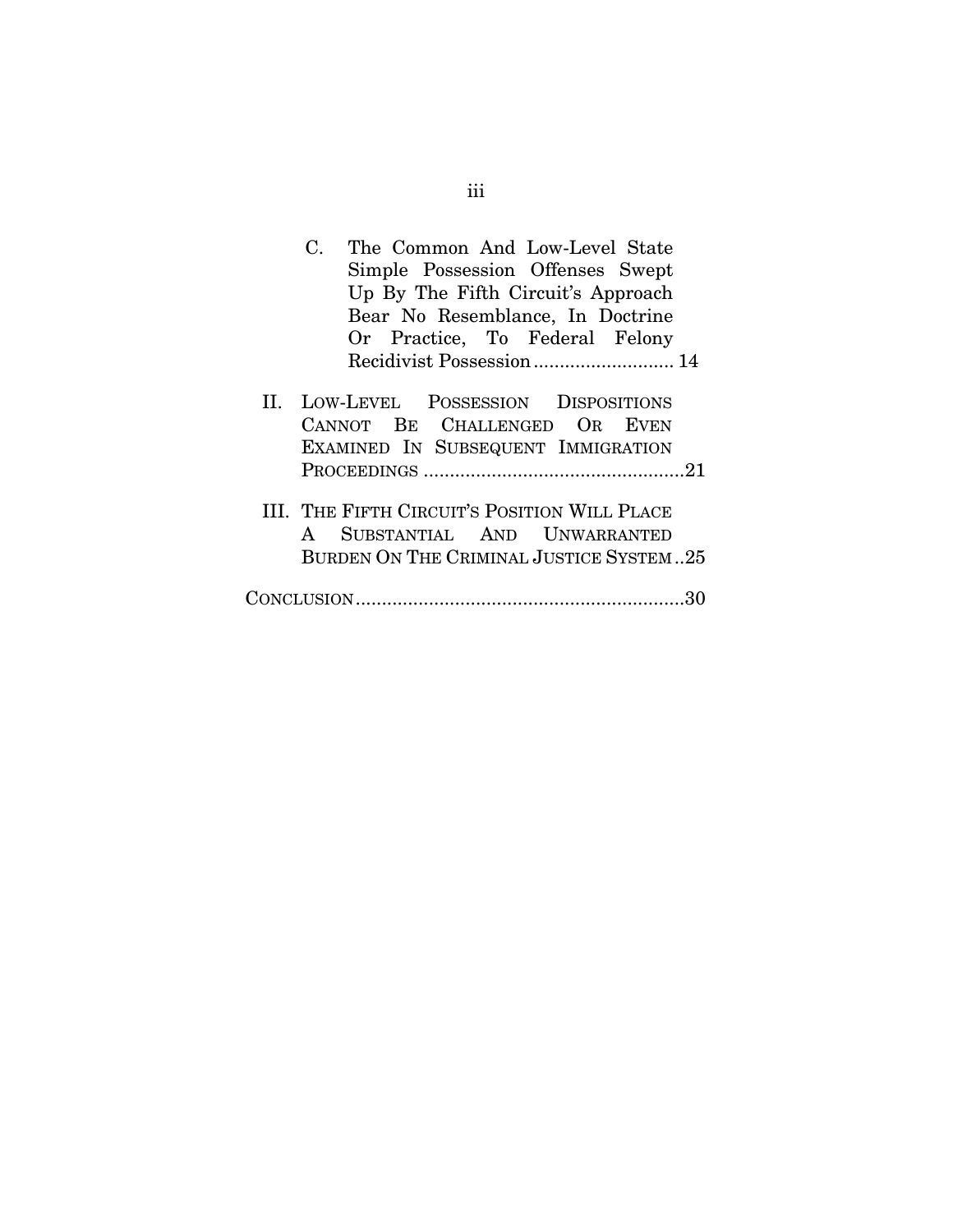# **TABLE OF AUTHORITIES**

# **Page(s)**

## **Cases**

| Alsol v. Mukasey,                                              |
|----------------------------------------------------------------|
| Amaya v. U.S.,<br>373 F.2d 197 (10th Cir. 1967)19              |
| $Araujo-Lopez$ v. U.S.,                                        |
| Bass v. $U.S.,$                                                |
| Berhe v. Gonzales,                                             |
| Carachuri-Rosendo v. Holder,                                   |
| Custis v. United States,                                       |
| Fernandez v. Mukasey,                                          |
| Galloway v. State,<br>578 S.W.2d 142 (Tex. Crim. App. 1979) 13 |
| In re Carachuri-Rosendo,                                       |

iv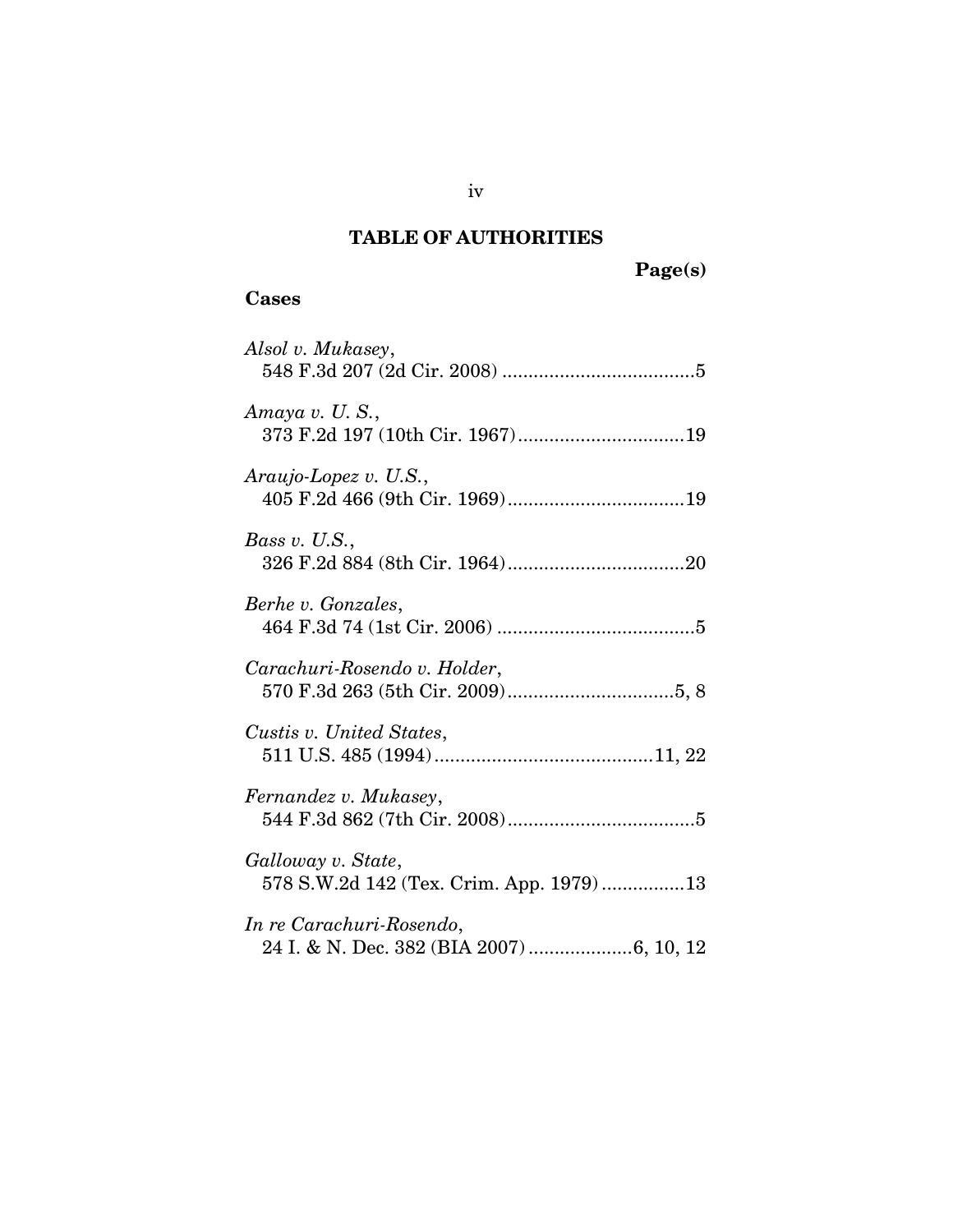| In re Jerry Lemaine,                                                |
|---------------------------------------------------------------------|
| INS v. St. Cyr,                                                     |
| Leocal v. Ashcroft,                                                 |
| Lopez v. Gonzalez,                                                  |
| Magana-Pizano v. INS,                                               |
| Mansoori v. INS,                                                    |
| Matter of Khalik,                                                   |
| Matter of Medina,                                                   |
| Matter of Rahman,                                                   |
| Matter of Rodriguez-Carrillo,<br>22 I. & N. Dec. 1031 (BIA 1999) 21 |
| Matter of Roldan-Santoyo,                                           |
| Oregon v. Ice,                                                      |

v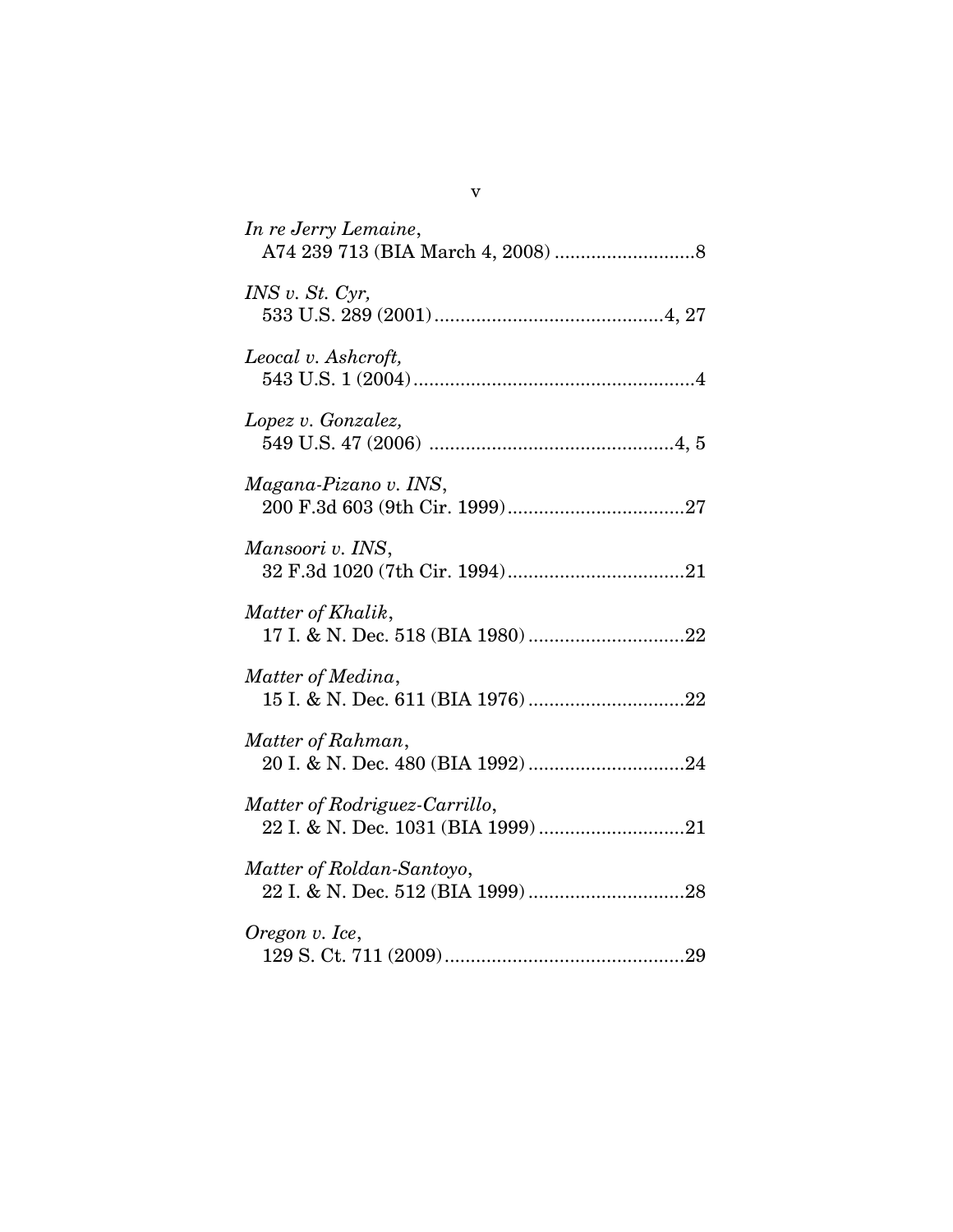| People v. Finley,                                                                   |
|-------------------------------------------------------------------------------------|
| People v. White,                                                                    |
| Rashid v. Mukasey,                                                                  |
| Santobello v. New York,                                                             |
| Steele v. Blackman,                                                                 |
| U.S. v. Canada,                                                                     |
| United States v. Dodson,                                                            |
| United States v. LaBonte,                                                           |
| United States v. Santana-Illan,<br>No. 08-4210, 2009 WL 5103592 (10th Cir. Dec. 29, |
| <b>STATUTES</b>                                                                     |
|                                                                                     |
|                                                                                     |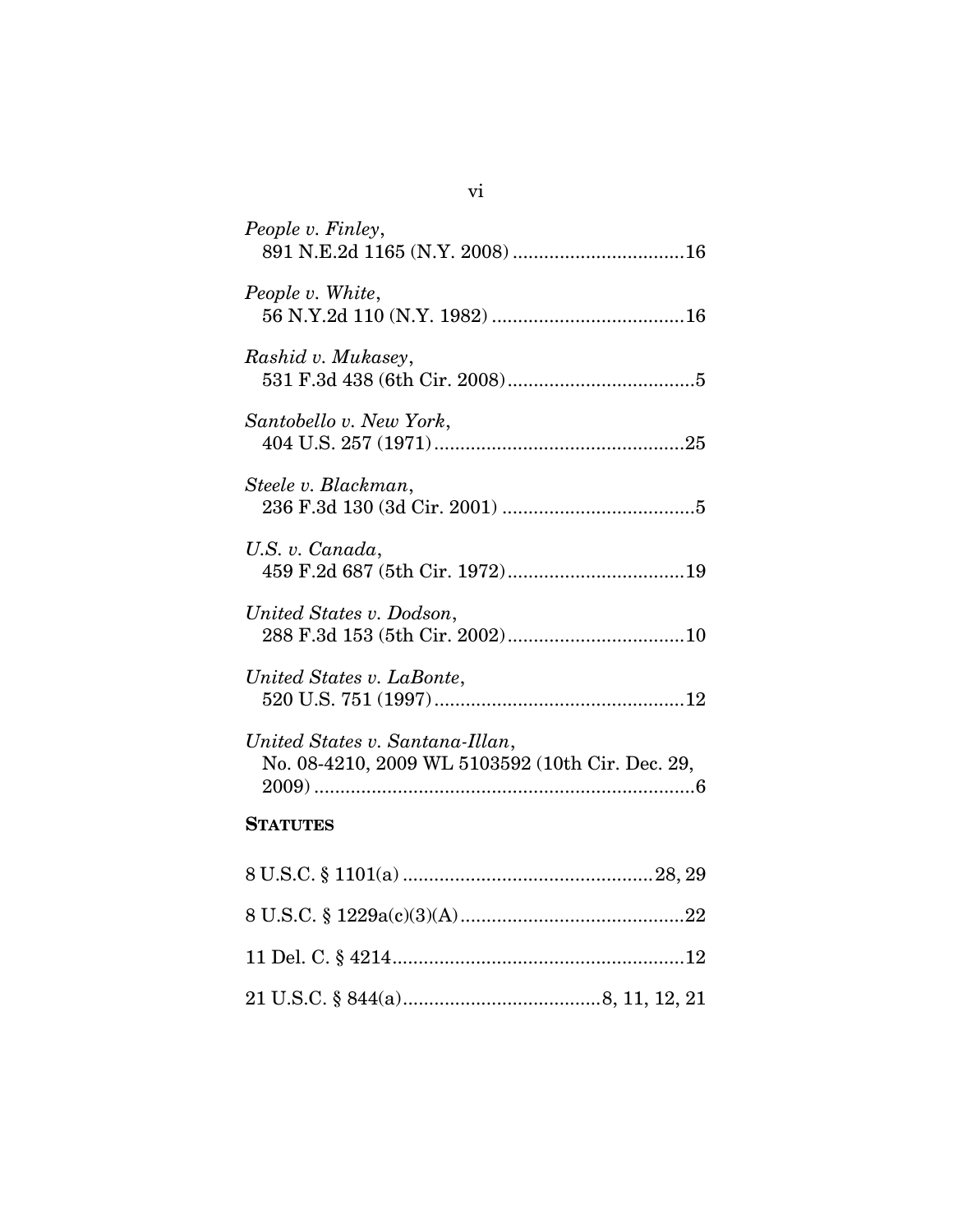| 35 Pa. Cons. Stat. Ann. § 780-113(b)(c)12 |
|-------------------------------------------|
|                                           |
|                                           |
|                                           |
|                                           |
| Ark. Code. Ann.§ 5-64-401(c)(2)-(3)12     |
| Cal. Health & Safety Code § 11357(b)17    |
|                                           |
|                                           |
|                                           |
|                                           |
|                                           |
|                                           |
| Haw. Rev. Stat. § 706-606.5(1)(a)-(c)12   |
|                                           |
|                                           |
|                                           |
|                                           |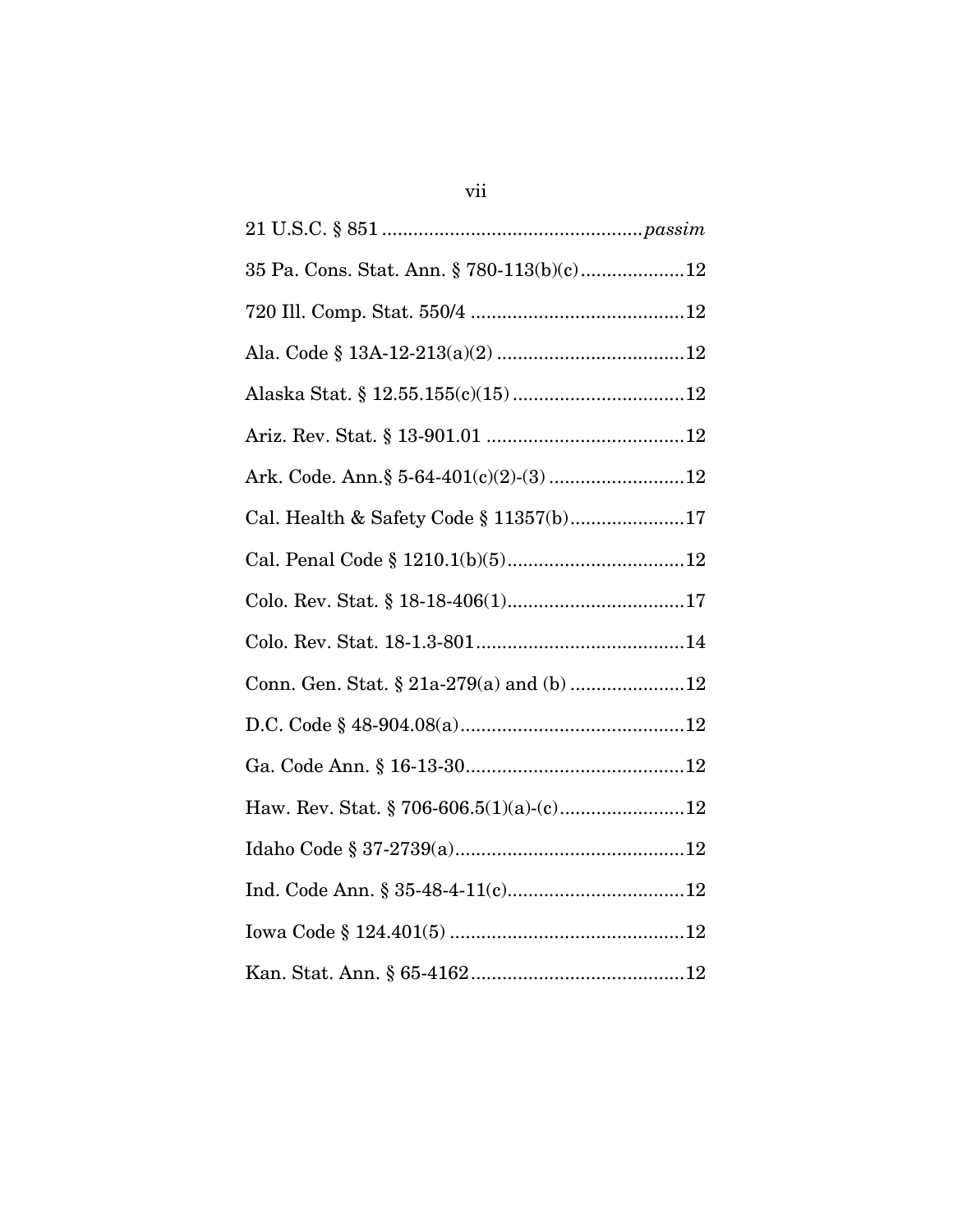| Mass. Gen. Laws ch. 94C, § 32D(a)-(b)14      |
|----------------------------------------------|
| Md. Code Crim. Law §§ 5-905; 5-601(c)(2)12   |
| Me. Rev. Stat. Ann. tit. 22, § 2383(1)(A) 17 |
| Mich. Comp. Laws Ann. § 333.7413(2)12        |
|                                              |
|                                              |
|                                              |
|                                              |
|                                              |
|                                              |
|                                              |
|                                              |
|                                              |
|                                              |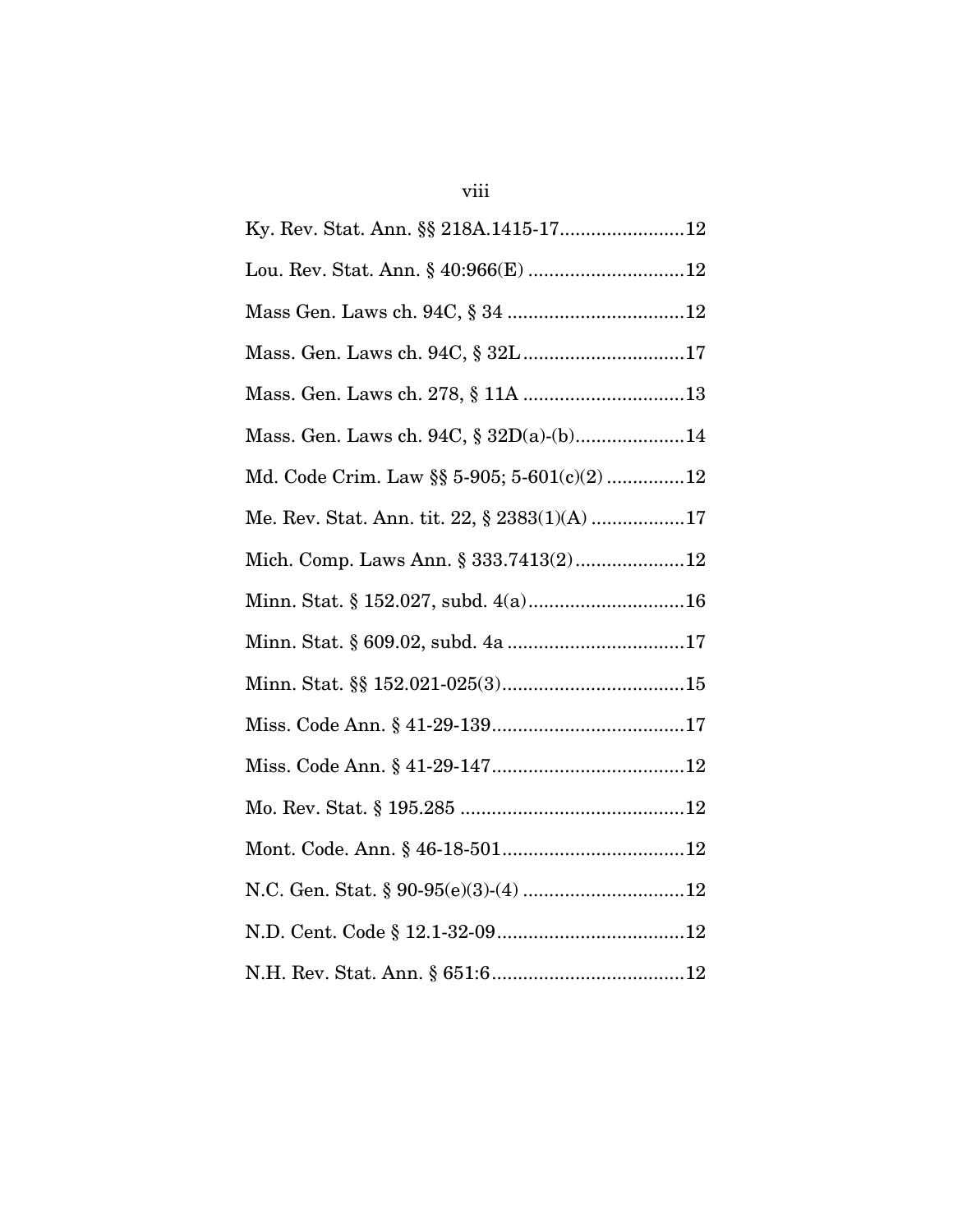| Neb. Rev. Stat. Ann. § 28-416(13)(a)17       |
|----------------------------------------------|
|                                              |
|                                              |
|                                              |
| Ohio Rev. Code Ann. § 2925.11(C)(3)(a)12, 17 |
|                                              |
|                                              |
|                                              |
|                                              |
|                                              |
|                                              |
|                                              |
|                                              |
| $\verb VA. CODE ANN. § 18.2-250.1(A)13$      |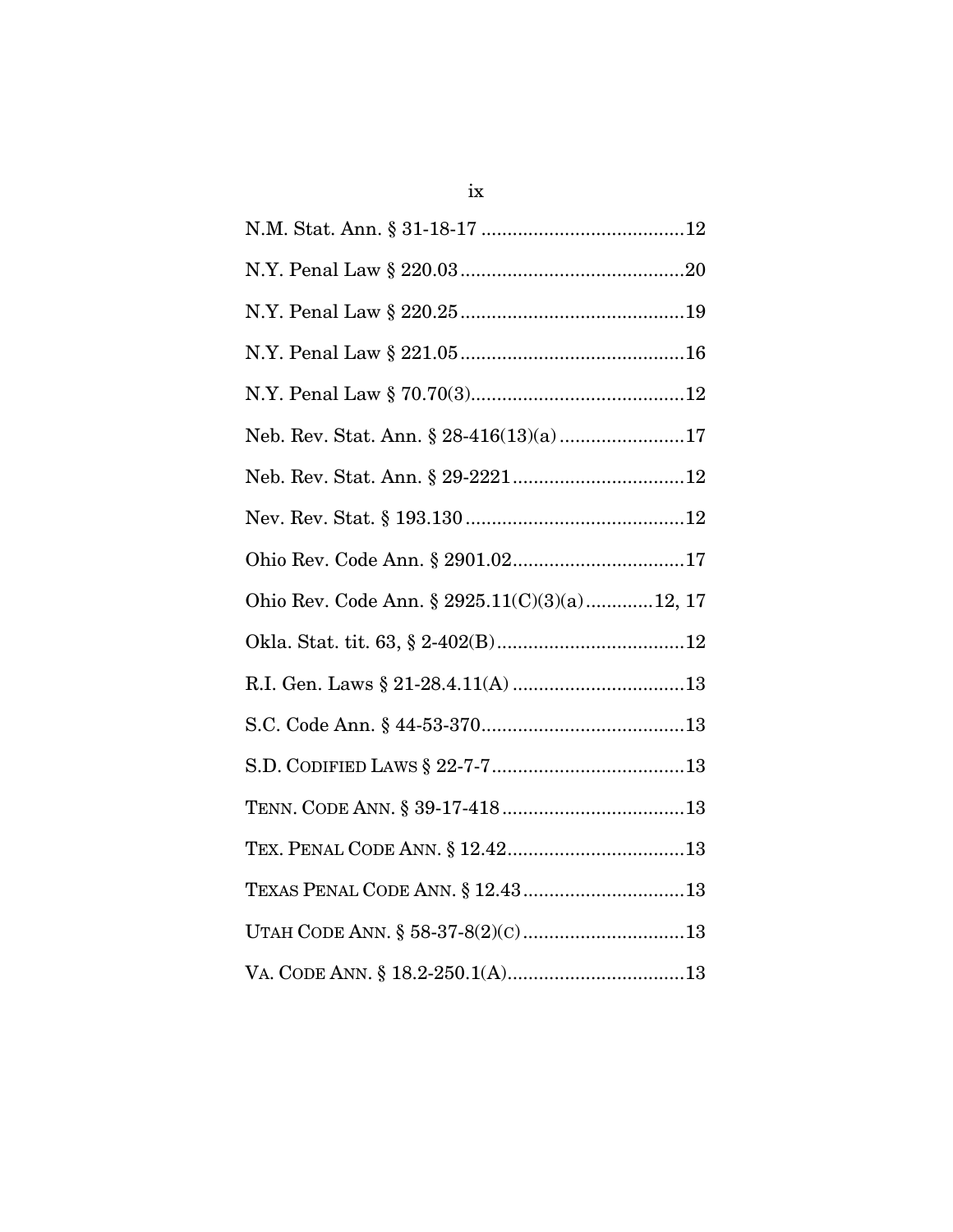## **OTHER AUTHORITIES**

| Amnesty International, Jailed Without         |
|-----------------------------------------------|
| Justice: Immigration Detention In The USA     |
|                                               |
|                                               |
| Andrew Golub, Bruce D. Johnson & Eloise       |
| Dunlap, The Race/Ethnic Disparity in          |
| Misdemeanor Marijuana Arrests in              |
| New York City, 6 CRIMINOLOGY & PUB.           |
|                                               |
|                                               |
| Arthur J. Lurigio, Fed. Probation 13          |
|                                               |
|                                               |
| C. West Huddleston, III, et al., Painting the |
| Current Picture: A National Report Card on    |
| Drug Courts and Other Problem Solving-        |
| Court Programs in the United States (2008),   |
| <i>available at http://www.ndci.org/</i>      |
| sites/default/files/ndci/PCPII1 web%5B15D.    |
|                                               |
|                                               |
| Caroline Wolf Harlow, Defense Counsel in      |
| Criminal Cases, NCJ 179023 (Nov. 2000)18      |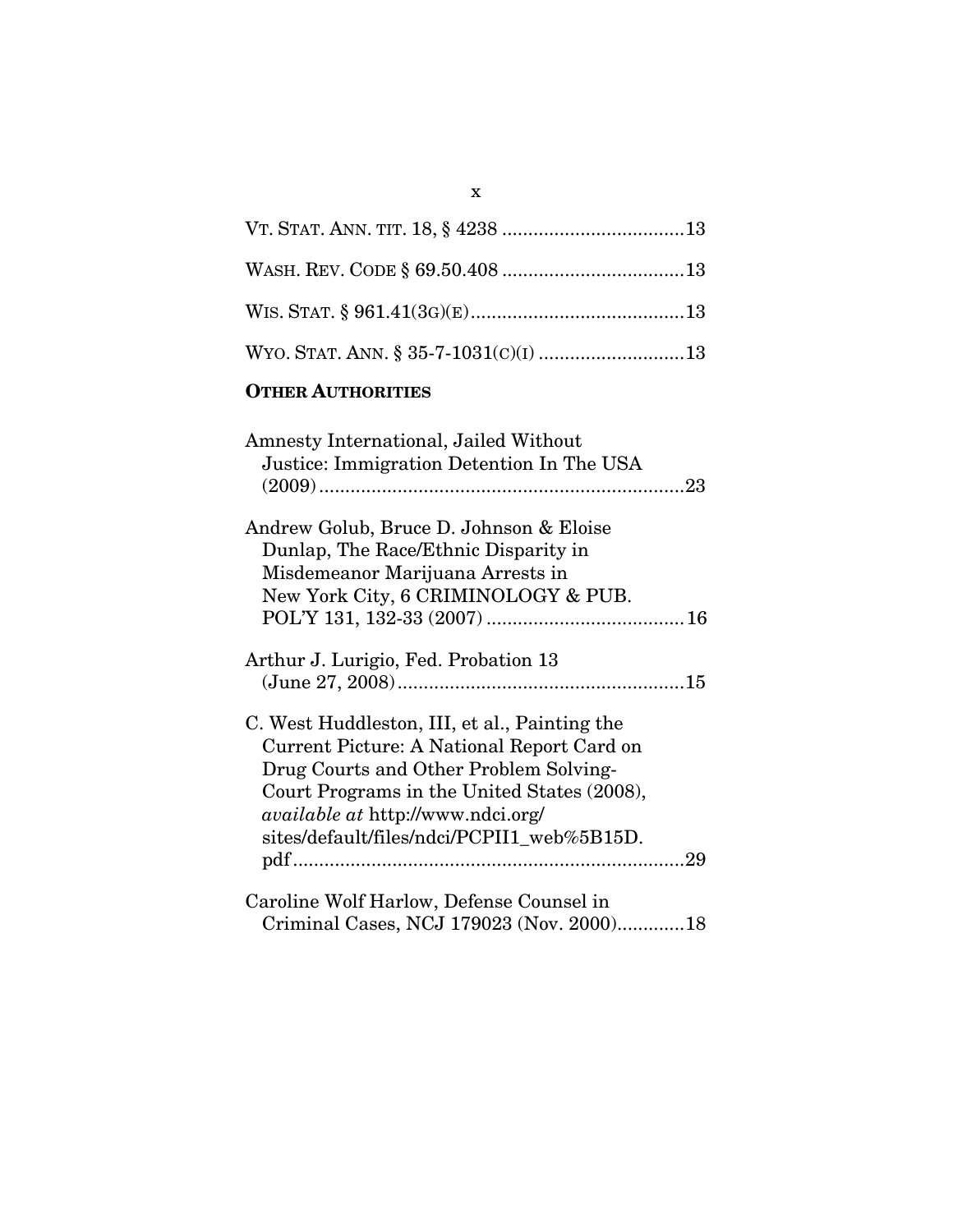| Department of Homeland Security,                      |
|-------------------------------------------------------|
| OIG-09-41, Immigration and Customs                    |
| Enforcement's Tracking and Transfers of               |
| Detainees (March 2009), available at                  |
| http://www.dhs.gov/xoig/assets/mgmtrpts/OI            |
|                                                       |
|                                                       |
| Department of Homeland Security, OIG_10-              |
| 13, Immigration and Customs Enforcement               |
| Policies and Procedures Related to Detainee           |
| Transfers (Nov. 2009), available at                   |
| http://www.dhs.gov/xoig/assets/                       |
| mgmtrpts/OIG_10-13_Nov09.pdf 24, 25                   |
| Dora Schriro, Immigration Detention                   |
| Overview and Recommendations (Oct.                    |
| 2009), <i>available at http://www.ice.gov/doclib/</i> |
| 091005_ice_detention_report-final.pdf24               |
|                                                       |
| Drug Court Clearinghouse and Technical                |
| Assistance Project, U.S. Dep't of Justice,            |
| Looking at a Decade of Drug Courts (1998),            |
| <i>available at http://www.ncjrs.gov/</i>             |
|                                                       |
| Executive Office for Immigration Review,              |
| Department of Justice, FY 2007 Statistical            |
| Yearbook(2008)), available at                         |
| http://www.amnestyusa.org/uploads/Jailed              |
|                                                       |
|                                                       |

xi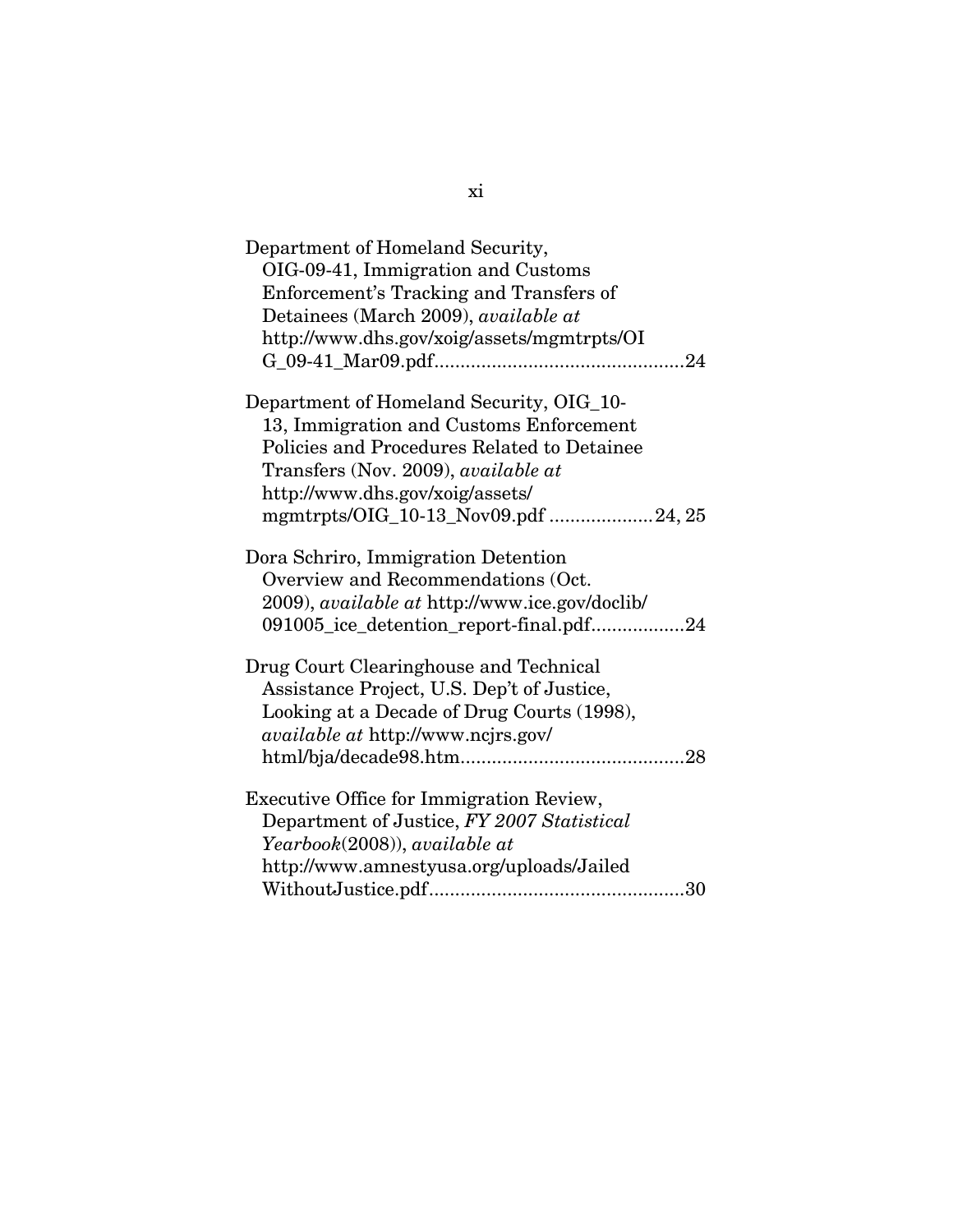| Human Rights Watch, Locked Up Far Away        |
|-----------------------------------------------|
| (Dec. 2009), available at                     |
| http://www.hrw.org/sites/default/files/report |
|                                               |
|                                               |
| Illinois Criminal Justice Information         |
| Authority, Trends and Issues 2008: A          |
| Profile of Criminal and Juvenile Justice in   |
| Illinois: 1995-2005 (May 2008), available at  |
| http://www.icjia.state.il.us/public/pdf/TI%20 |
| 2008/T&I%202008%20Full%20Report.pdf15         |
|                                               |
| J. McGregor Smyth, Jr., From Arrest to        |
| Reintegration, 24 Crim. Just. 42, 45 (Fall    |
|                                               |
|                                               |
| John Ashcroft, Memo Regarding Policy On       |
| Charging Of Criminal Defendants Charging      |
| Memo (September 22, 2003), available at       |
| http://www.justice.gov/opa/pr/2003/           |
|                                               |
|                                               |
| Markus Dirk Dubber, Victims in the War on     |
| Crime: The Uses and Abuses of Victims'        |
|                                               |
|                                               |
| N.Y. State Bar Ass'n, The Courts of New       |
|                                               |
| York: A Guide to Court Procedures 17–18       |
|                                               |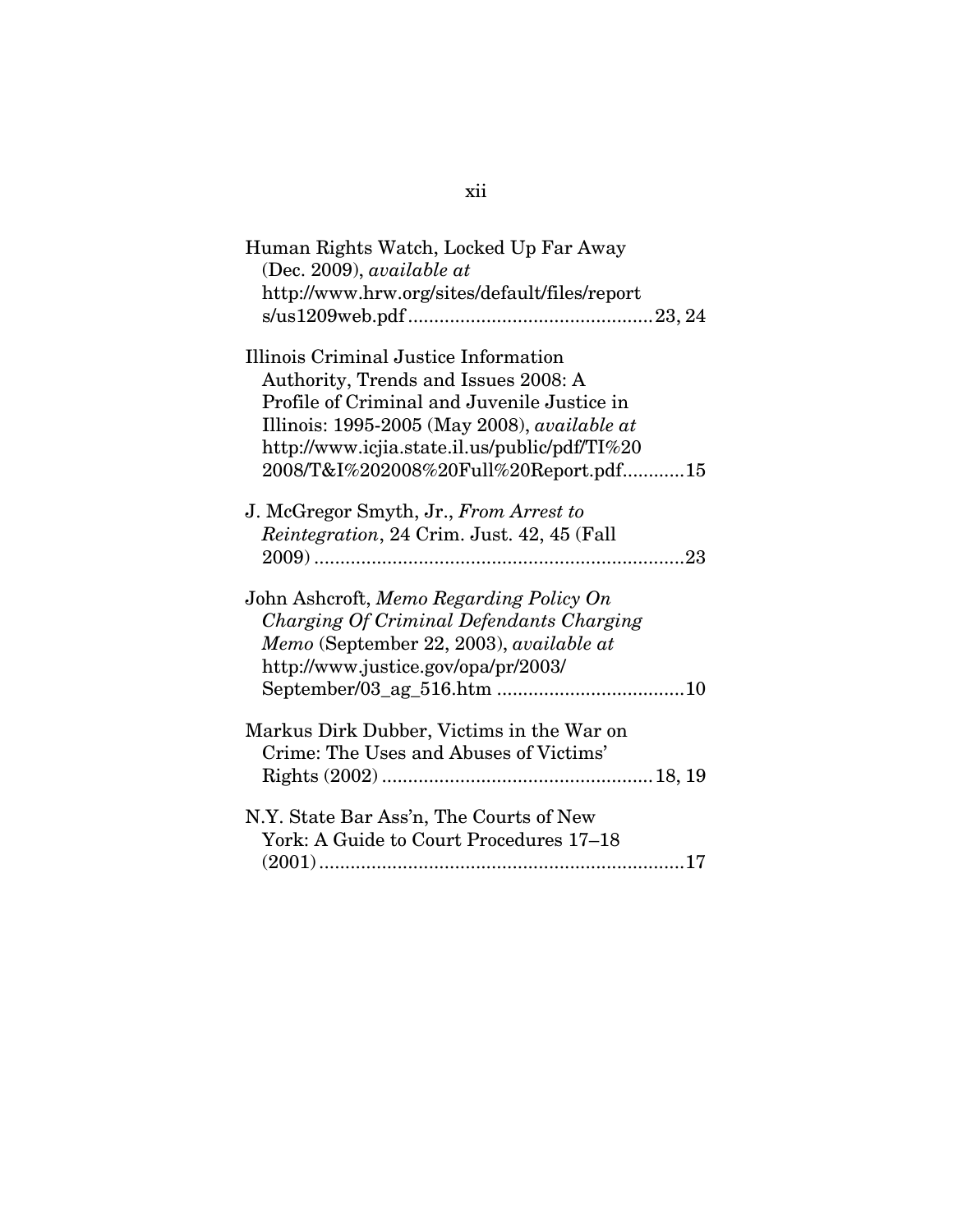# xiii

| N.Y. State Defenders Ass'n, Analysis of New    |
|------------------------------------------------|
| <b>York State Division of Criminal Justice</b> |
| Services Misdemeanor Drug Offense              |
| Statistics for the Years 1995 Through 2004     |
| $(2005)$ , available at                        |
|                                                |
| http://www.immigrantdefenseproject.org/        |
|                                                |
| Office of National Drug Control Policy,        |
| Drug Courts, <i>available at</i>               |
| http://www.whitehousedrugpolicy.gov/           |
| enforce/DrugCourt.html (last visited           |
|                                                |
|                                                |
| Peter Markowitz, Barriers to Representation    |
| for Detained Immigrants Facing                 |
| <b>Deportation: Varick Street Detention</b>    |
| Facility, A Case Study, 78 Fordham L. Rev.     |
|                                                |
|                                                |
| Robert C. Boruchowitz et al., Minor Crimes,    |
| Massive Waste: The Terrible Toll of            |
| America's Broken Misdemeanor Courts            |
| $(2009)$ , available at                        |
| http://www.nacdl.org/public.nsf/               |
| defenseupdates/misdemeanor/\$FILE/Report       |
|                                                |
|                                                |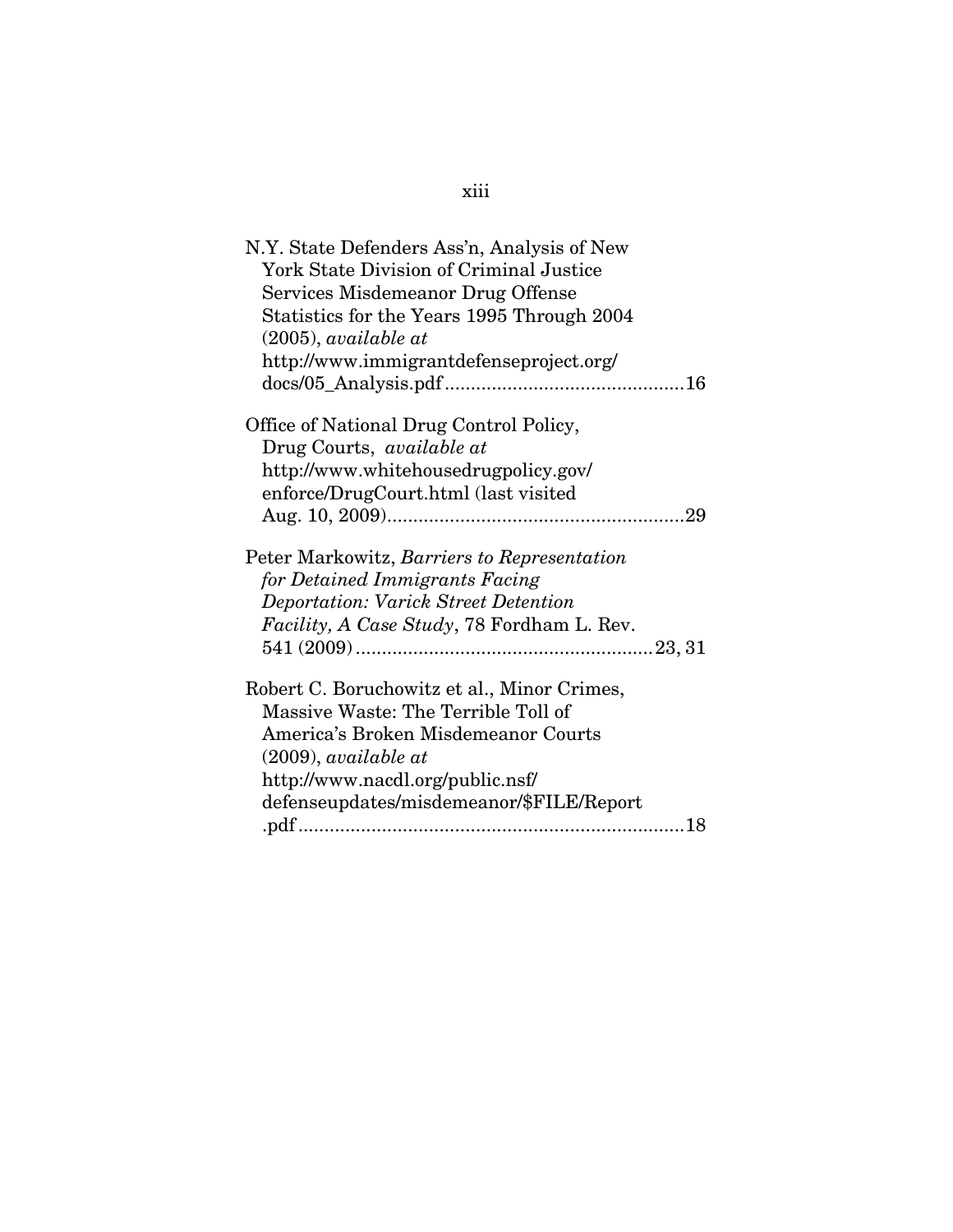| Ryan S. King & Marc Mauer, The War on               |
|-----------------------------------------------------|
| Marijuana: The Transformation of the War            |
| on Drugs in the 1990s, 3 HARM                       |
| REDUCTION J. 1, 3 (2006),                           |
| available at                                        |
| http://www.harmreductionjournal.com/conte           |
|                                                     |
| Stephanos Bibas, Judicial Fact-Finding and          |
| Sentence Enhancements In A World of                 |
| Guilty Pleas, 110 Yale L.J. 1097 (2001)  9, 20, 27  |
| <b>Testimony of Corey Stoughton, Staff Attorney</b> |
| at the New York Civil Liberties Union               |
| before Judiciary Committee of the New York          |
| State Assembly regarding Proposals to               |
| Reform the New York State Justice Courts            |
| (Dec. 14, 2006), available at                       |
| http://www.nyclu.org/node/74825                     |
| The United States Sentencing Commission,            |
| Fifteen Years of Guideline Sentencing: An           |
| Assessment of How Well the Federal                  |
| Criminal Justice System is Achieving the            |
| Goals of Sentencing Reform 89 (November             |
| 2004), available at                                 |
| http://www.ussc.gov/15_year/15_year_study           |
|                                                     |
| <b>Transaction Records Access Clearinghouse</b>     |
| ("TRAC"), Huge Increase in Transfers of             |
| ICE Detainees (2009), available at                  |
| http://trac.syr.edu/immigration/                    |
|                                                     |

## xiv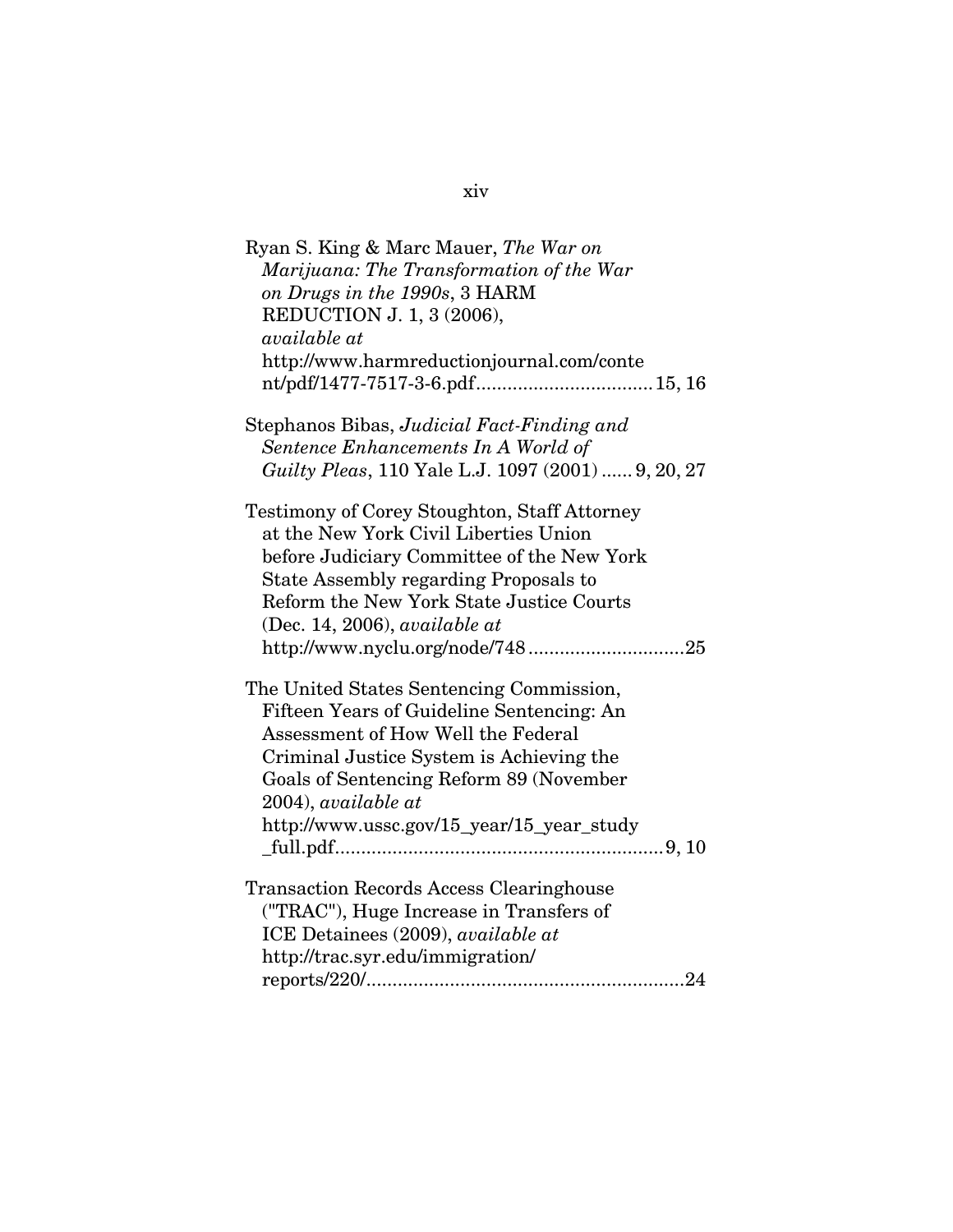| U.S. Sentencing Commission,<br>U.S. Sentencing Guidelines Manual (2009)27                                                       |
|---------------------------------------------------------------------------------------------------------------------------------|
| U.S. Sentencing Commission, Sourcebook of<br>Federal Sentencing Statistics, (2008),<br>available at http://www.ussc.gov/ANNRPT/ |
| William Glaberson, Reform of New York's<br>Courts Stalls, N.Y. Times, Jan. 8, 201019                                            |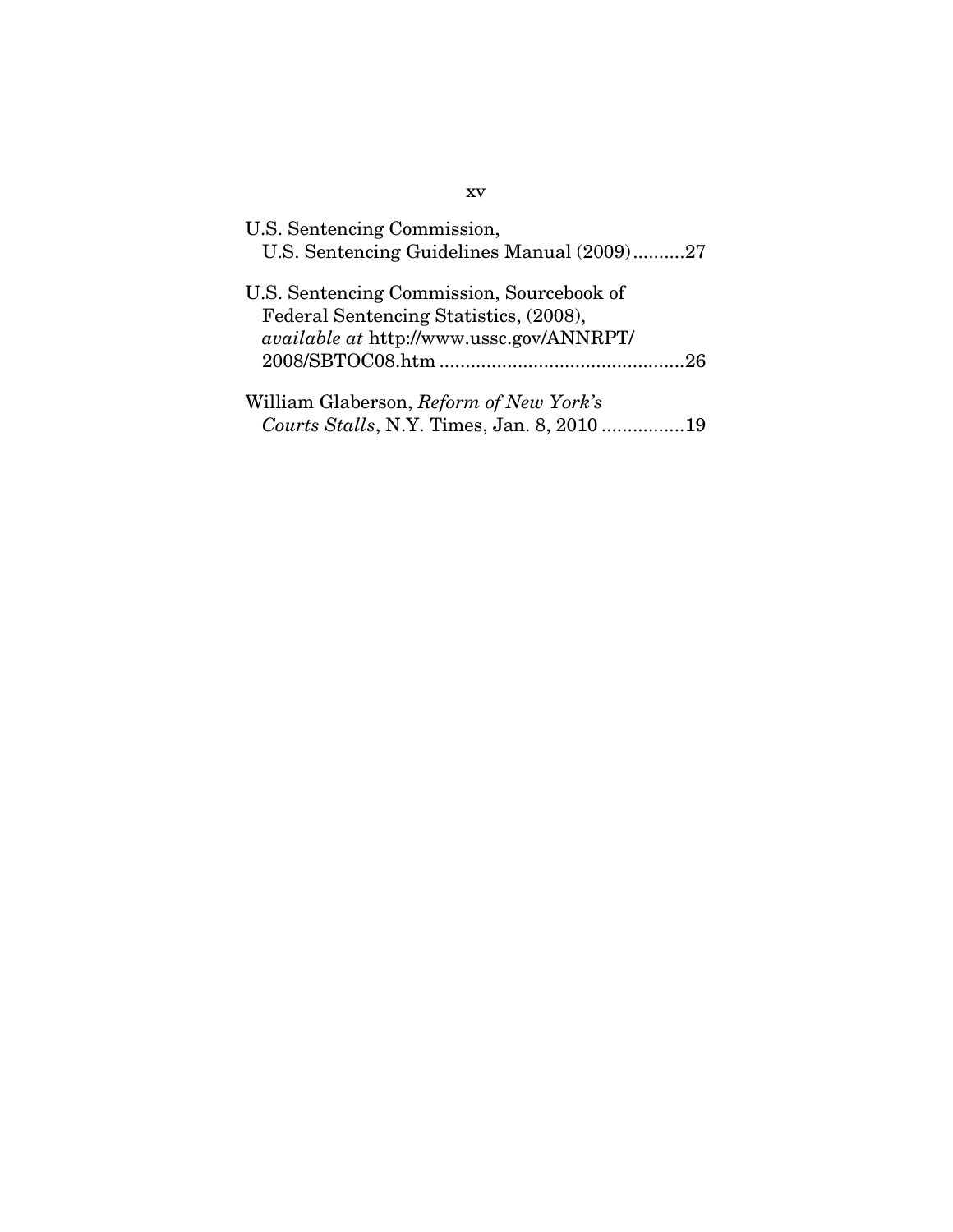#### **INTERESTS OF** *AMICI CURIAE*<sup>1</sup>

Lawful resident immigrants are deportable based on virtually any drug-related conviction. However, the Attorney General retains discretion to cancel removal in certain cases unless the immigrant is convicted of an "aggravated felony." In aggravated felony cases, Immigration Judges representing the Attorney General cannot consider cancelling removal. Nor are asylum or several other forms of relief available even if removal may be harmful for the noncitizen or her family. No exception exists, even for members or veterans of the U.S. Armed Forces, noncitizens with spouses and children who are citizens of the United States, non-citizens who have been gainfully employed, non-citizens who spent most of their lives in the United States, or asylum seekers who have experienced persecution in their home countries.

*Amici*, criminal defense and immigrant service organizations with criminal/immigration law and practice expertise, therefore know firsthand and are concerned that the holding of the court below—that two disparate, unconnected, low-level convictions for simple drug possession can be combined for the first time in federal immigration proceedings to become a conviction for "illicit trafficking in a controlled substance," and therefore an "aggravated felony" imposes severe and unwarranted harm on long-term

Letters of consent have been filed with the Clerk of the Court. Pursuant to Rule 37.6, *amici* state that no counsel for a party authored any part of this brief, and no person or entity other than *amici* and their counsel made a monetary contribution to the preparation or submission of this brief.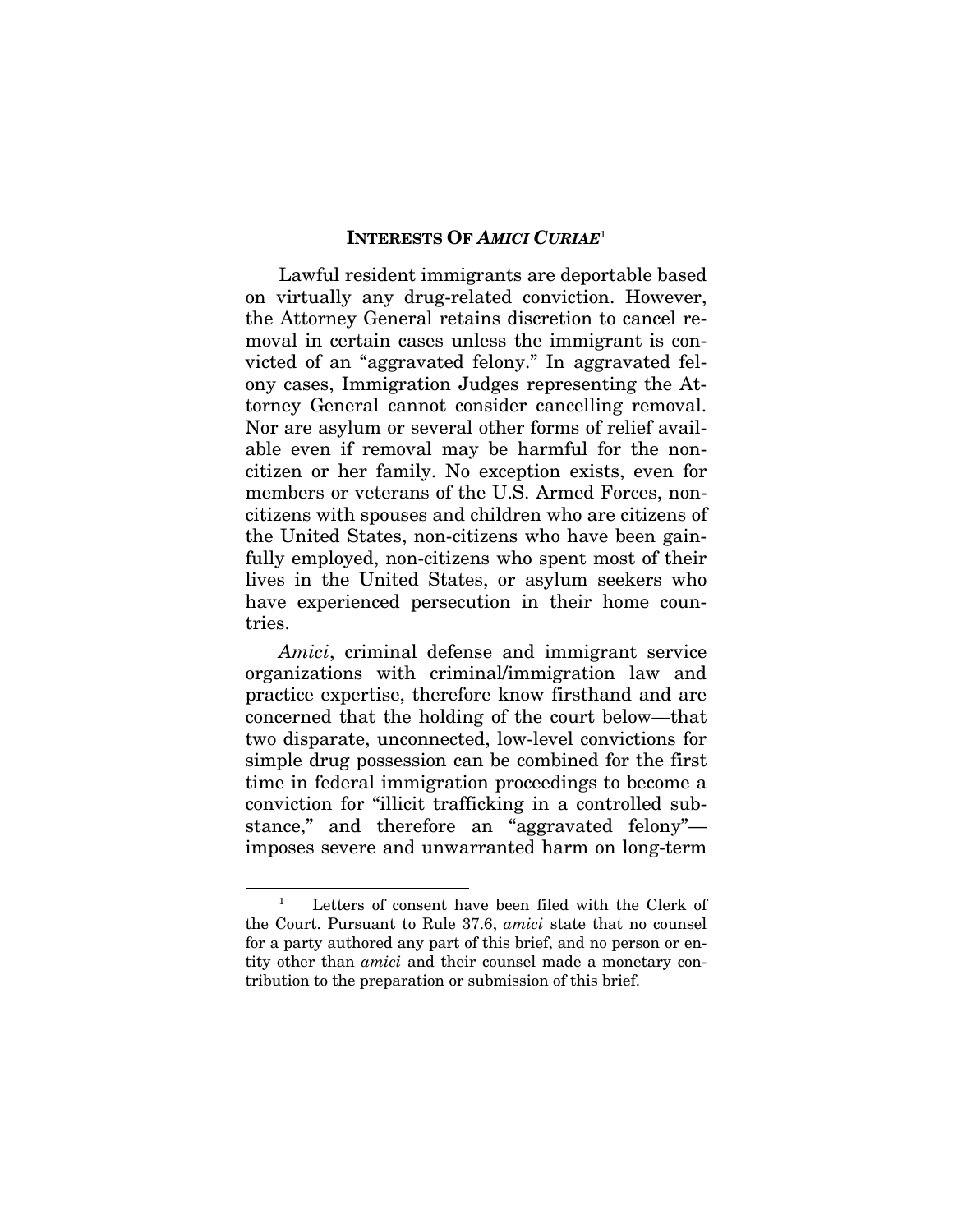permanent residents and other non-citizens who pled guilty in summary proceedings to such low-level simple possession offenses.

The lower court's holding has been applied even where the state-law disposition is not a criminal "conviction" at all, but is a lower-level civil offense. In fact, many low-level simple possession cases have long been disposed of in state and county courts through quick and summary proceedings, yielding dispositions that bear no resemblance to federal recidivist felony convictions.

As organizations concerned with the proper and consistent interpretation of intersecting immigration and criminal law, *amici* believe the lower court's position is inconsistent with Congressional intent and common sense, and also works an unwarranted and confusing departure from the prior precedents of this Court, the considered judgment of the government's own Board of Immigration Appeals, and all but one of the other circuit courts that have addressed this question. *Amici* respectfully urge the Court to resolve the important issues raised in this matter consistent with the view of the majority of circuit courts and of the Board of Immigration Appeals.

The **National Association of Criminal Defense Lawyers** (NACDL) is a non-profit corporation with more than 13,000 affiliate members in all 50 states, including private criminal defense attorneys, public defenders, and law professors. The American Bar Association recognizes the NACDL as an affiliate organization and awards it full representation in the ABA's House of Delegates. NACDL was founded in 1958 to promote criminal law research, advance and disseminate knowledge in the area of criminal practice, and encourage integrity, independence, and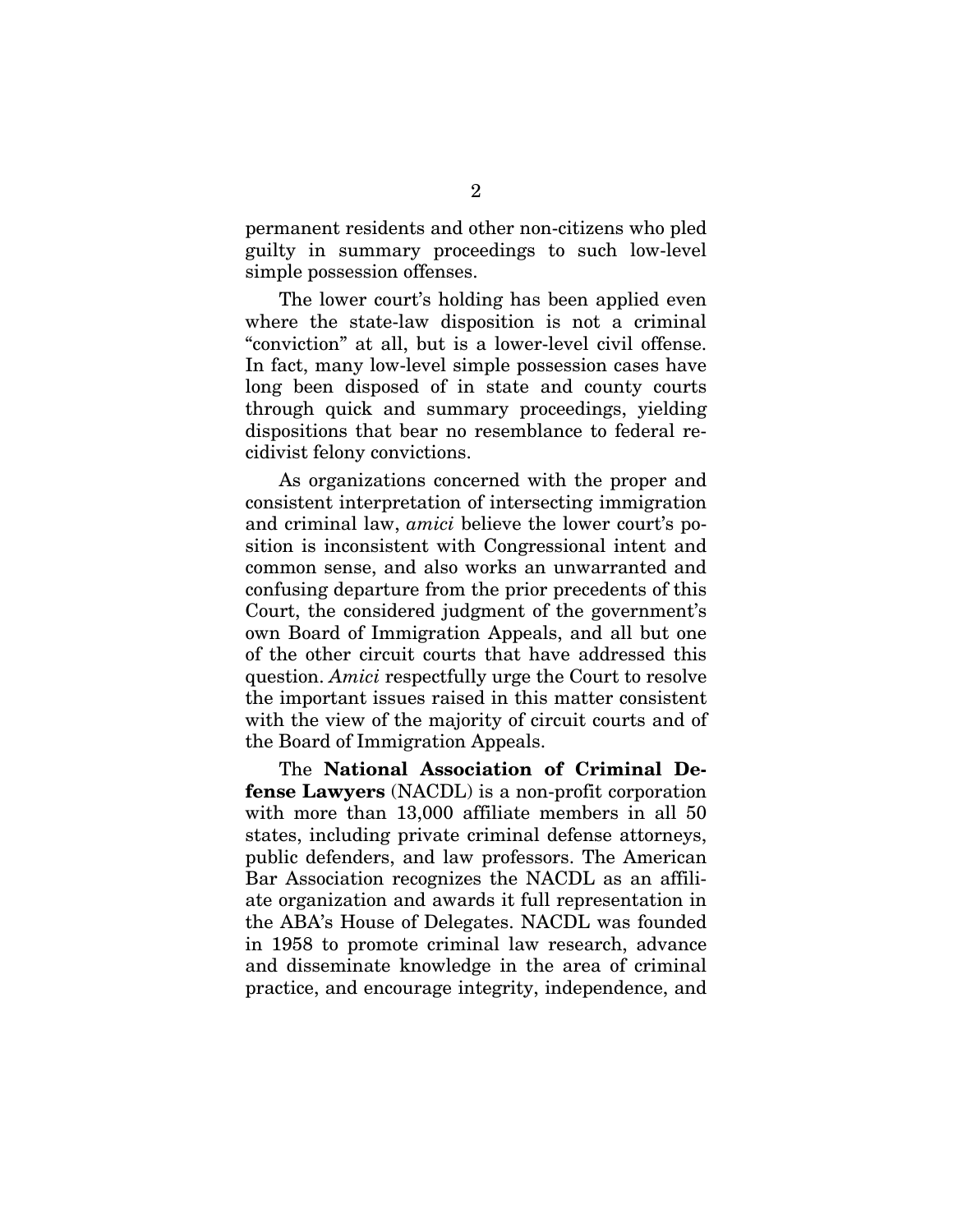expertise among criminal defense counsel. NACDL is focused on advancing the proper and efficient administration of justice, including issues involving the role and duties of lawyers representing parties in administrative, regulatory, and criminal investigations.

The **National Legal Aid and Defender Association** (NLADA), a non-profit corporation, works to support indigent defender services and provide civil legal assistance to those who cannot afford lawyers. Through its Defender Legal Services division, NLADA provides training, information, and technical assistance to public defender offices and others who provide legal services to indigent criminal defendants. NLADA's American Council of Chief Defenders is a leadership council dedicated to promoting fair justice systems and ensuring citizens who are accused of crimes have adequate legal representation. NLADA has approximately 680 program members, representing 12,000 lawyers, including non-profit organizations, government agencies, legal aid organizations, and law firms; NLADA also has approximately 1,000 individual members. NLADA traces its roots to the National Alliance of Legal Aid Societies, which was formed by 15 legal aid societies in 1911. It is the oldest and largest national nonprofit membership association that devotes its resources exclusively to serving the equal justice community. NLADA is a leading voice in public policy debates on equal justice issues. In pursuit of that effort, NLADA has filed *amicus curiae* briefs in major constitutional cases before this Court and other federal and state courts involving the administration of the criminal justice system and the right to counsel.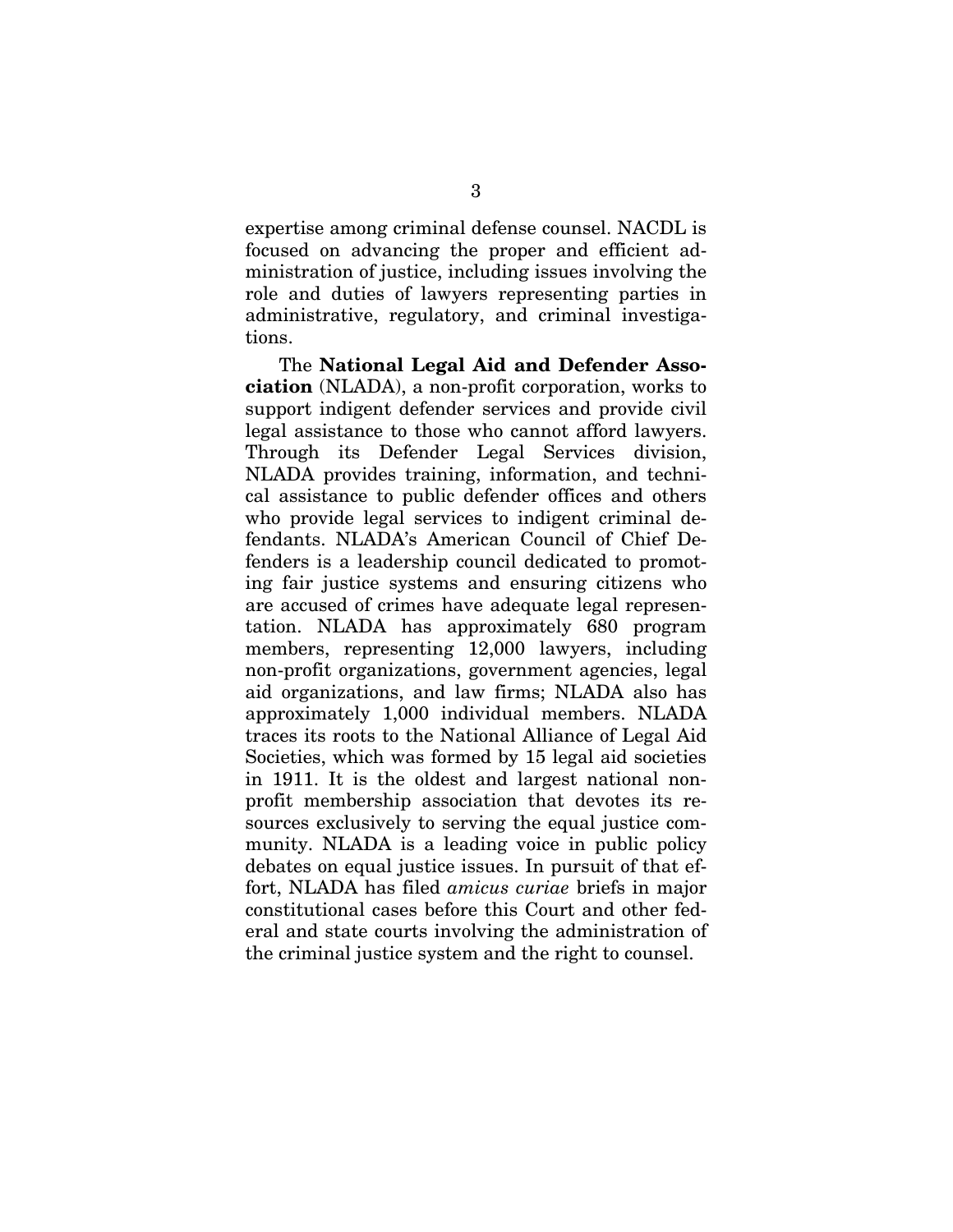The **Immigrant Defense Project** (IDP) provides defense attorneys, immigration attorneys, and immigrants with expert legal advice, publications, and training on issues involving the interplay between criminal and immigration law. This Court has accepted and relied on *amicus curiae* briefs submitted by IDP in key cases involving the proper application of federal immigration law to immigrants with past criminal adjudications, including this Court's recent decision in *Lopez v. Gonzalez*, 549 U.S. 47 (2006). *See* Brief for *Amici Curiae* New York State Defenders Association Immigrant Defense Project, et al., *Lopez v. Gonzales*, 549 U.S. 47 (2006), available at http://www.immigrantdefenseproject.org/

webPages/drugLitigationInit.htm; *see also* Brief for *Amici Curiae* NACDL, New York State Defenders Association Immigrant Defense Project, et al., *Leocal v. Ashcroft*, 543 U.S. 1 (2004); Brief for *Amici Curiae* NACDL, New York State Defenders Association Immigrant Defense Project, et al., *INS v. St. Cyr*, 533 U.S. 289 (2001) (cited at *INS v. St. Cyr*, 533 U.S. 289, 322-23 (2001)).

The **Immigrant Legal Resource Center** (ILRC) is a national clearinghouse that provides technical assistance, training, and publications to indigent immigrants and their advocates. Among its other areas of expertise, the ILRC is known nationally as a leading authority on the intersection between immigration and criminal law. The ILRC provides daily assistance to criminal and immigration defense counsel on issues relating to citizenship, immigration status, and the immigration consequences of criminal adjudications.

The **National Immigration Project of the National Lawyers Guild** (National Immigration Pro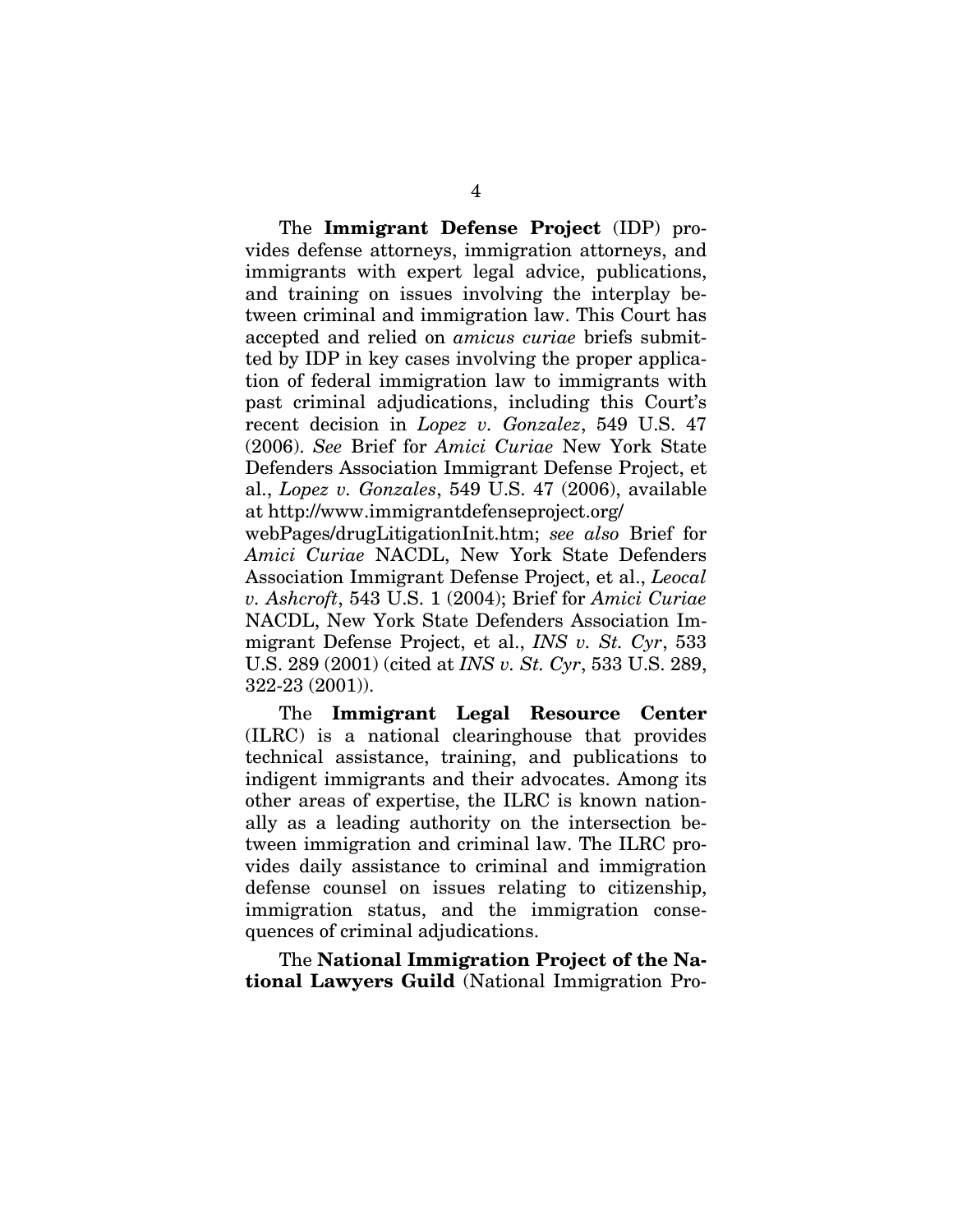ject) is a non-profit membership organization of immigration attorneys, legal workers, grassroots advocates, and others working to defend immigrants' rights and secure a fair administration of the immigration and nationality laws. The National Immigration Project provides legal training to the bar and the bench on immigration consequences of criminal conduct and is the author of IMMIGRATION LAW AND CRIMES and three other treatises published by Thomson-West. The National Immigration Project has participated as *amicus curiae* in several significant immigration-related cases before this Court.

#### **SUMMARY OF ARGUMENT**

This Court held in *Lopez* that "a state offense constitutes a 'felony punishable under the Controlled Substances Act' only if it proscribes conduct punishable as a felony under that federal law." 549 U.S. at 60. The Fifth Circuit nonetheless treated petitioner's state conviction as a felony punishable under the Controlled Substances Act even though the state offense of conviction—possession of Xanax without a prescription—is punishable only as a misdemeanor under federal law. In doing so, the Fifth Circuit became only the second court of appeals to take a position that has been soundly rejected by five of its sister courts (the First, Second, Third, Sixth, and Tenth Circuits) and by the government's own Board of Immigration Appeals  $(BIA).<sup>2</sup>$ 

<sup>2</sup> *Compare Carachuri-Rosendo v. Holder*, 570 F.3d 263 (5th Cir. 2009); *Fernandez v. Mukasey*, 544 F.3d 862 (7th Cir. 2008), *with Berhe v. Gonzales*, 464 F.3d 74 (1st Cir. 2006); *Alsol v. Mukasey*, 548 F.3d 207 (2d Cir. 2008); *Steele v. Blackman*, 236 F.3d 130 (3d Cir. 2001); *Rashid v. Mukasey*, 531 F.3d 438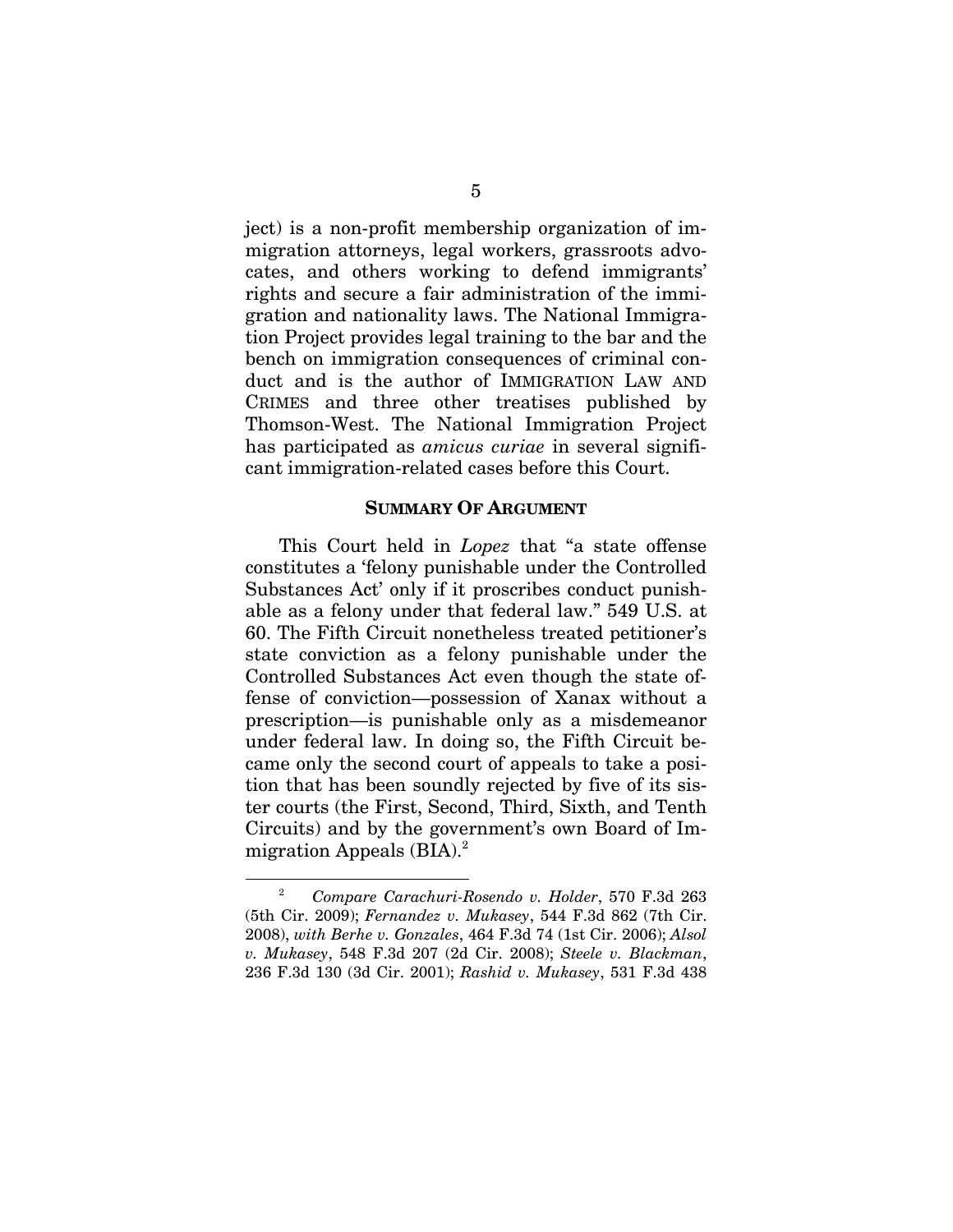The Fifth Circuit's interpretation makes a federal drug "trafficking" crime out of thousands of lowlevel simple possession dispositions, which are routinely handled in state and county courts through summary proceedings. In many jurisdictions, such violations result in no more than a small fine and often leave the defendant with no state "criminal record." The relatively minor penal law consequences of these proceedings are matched by their minimal procedural safeguards and perfunctory nature. Having had little opportunity or motivation to resist or contest the validity of such low-level charges, noncitizens detained and placed in removal proceedings in the Fifth Circuit now find themselves facing the U.S. immigration law's most severe and unyielding penalties.

To make matters worse, immigration proceedings offer no mechanism for these immigrants to challenge or even examine the validity of those low-level possession dispositions. Thus, non-citizens in the Fifth Circuit face mandatory detention and removal, with no opportunity to seek discretionary relief, even though they never had a genuine opportunity to examine—either in criminal or immigration proceedings—the existence or validity of any past simple possession convictions. This stands in stark contrast to the requirements enacted by Congress and the States for prosecuting and convicting individuals of recidivist drug possession offenses.

<sup>(6</sup>th Cir. 2008); *United States v. Santana-Illan*, No. 08-4210, 2009 WL 5103592 (10th Cir. Dec. 29, 2009); *In re Carachuri-Rosendo*, 24 I. & N. Dec. 382 (BIA 2007) (en banc).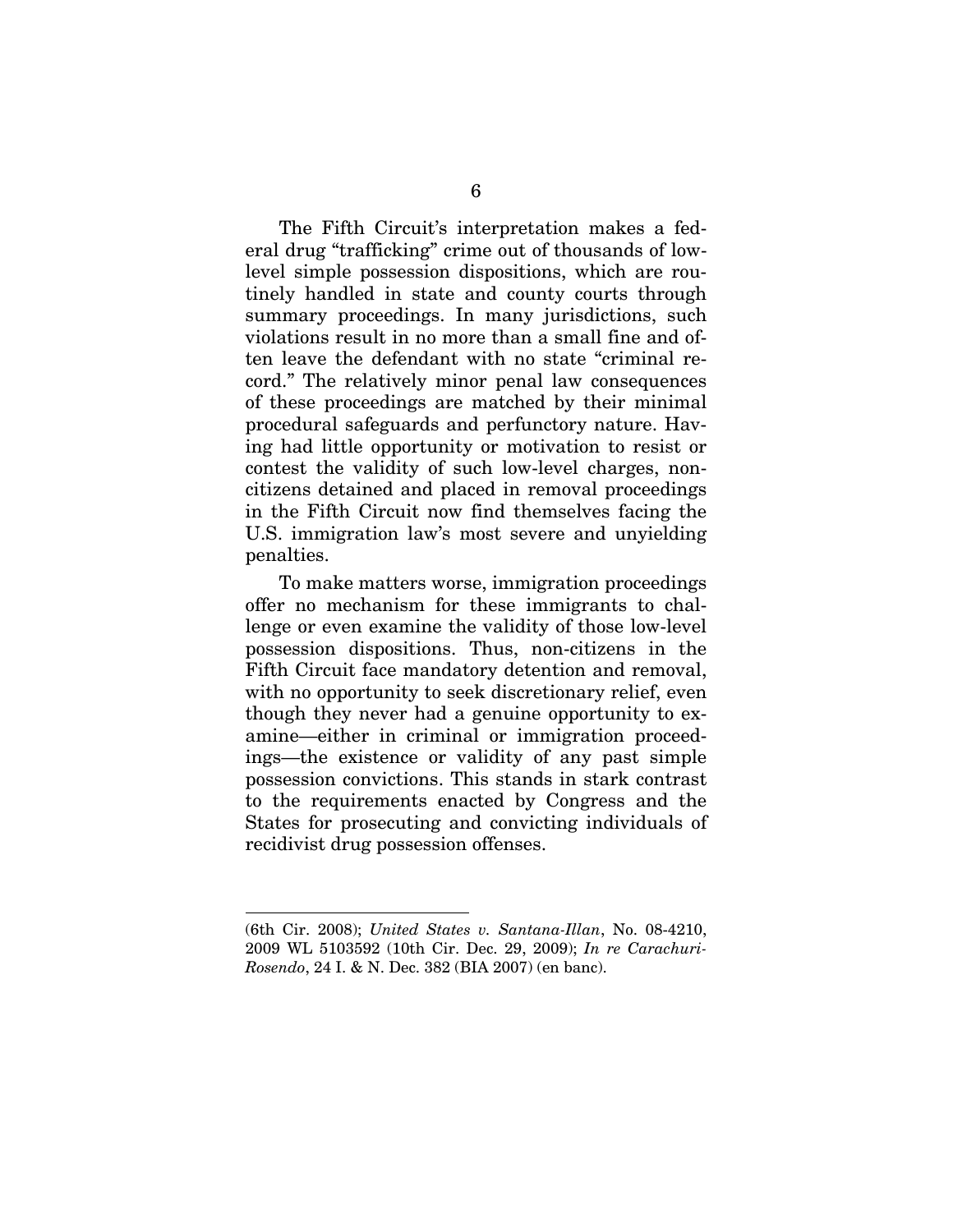Beyond the direct impact of the Fifth Circuit's interpretation on individuals, it would also impede the efficient administration of justice. Imposing the drastic penalties of an "aggravated felony" determination on state simple possession dispositions, as required by the Fifth Circuit, would discourage defense counsel from recommending plea agreements for noncitizens charged with a second or subsequent possession offense. With the option of plea bargaining thus eliminated in many cases, the courts before which our member-practitioners practice will become increasingly unable to handle the massive and growing number of low-level drug possession prosecutions. Moreover, the Fifth Circuit's interpretation would frustrate the efforts by many States to relieve bloated criminal dockets and ease the overcrowding of jails and prisons through innovations such as drug courts, which rely on plea agreements to avoid trials and offer drug treatment as an alternative to incarceration.

#### **ARGUMENT**

**I. THE FIFTH CIRCUIT'S DECISION SWEEPS WITHIN THE "AGGRAVATED FELONY" "TRAF-FICKING" TERM LARGE NUMBERS OF LOW-LEVEL SIMPLE POSSESSION OFFENSES BEAR-ING NO RESEMBLANCE IN PRACTICE TO THE RECIDIVIST OFFENSES DESIGNATED BY CON-GRESS.** 

The Fifth Circuit's decision treats virtually all second or subsequent state simple possession convictions as if they "could have been punished as a felony under federal law" even if such federal prosecutions would have depended on proof of facts beyond those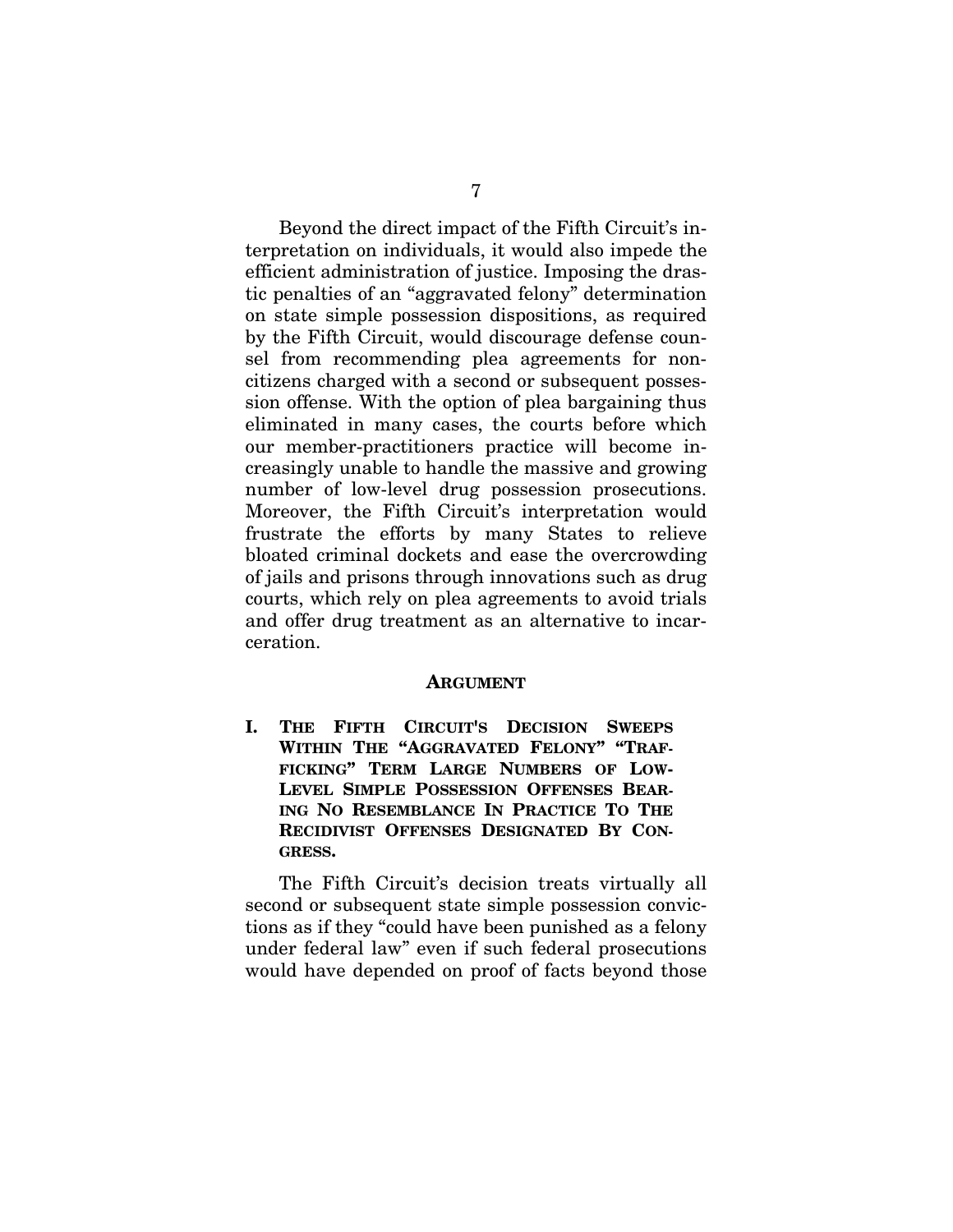required by the state statute of conviction.<sup>3</sup> The Fifth Circuit's approach would combine even a noncriminal charge for de minimis marijuana possession in 2000 and an unrelated non-criminal charge for de minimis marijuana possession in 2007 to form a mythical drug "trafficking" conviction for the noncitizen.4 The Fifth Circuit thus conflates unrelated and disparate acts of simple drug possession into the federal felony of recidivist possession.

In defending this view, the government has likewise analogized low-level state drug possession offenses to the federal felony of recidivist possession, even when such low-level state simple possession offenses bear no similarity, in law or in practice, to the federal felony of recidivist possession under 21 U.S.C. § 844(a). The federal recidivist statute, 21 U.S.C. § 851, requires prosecutors to make an affirmative decision to charge the fact of the alleged prior conviction and further guarantees the defendant the right to challenge the fact and validity of that earlier conviction. Federal prosecutors invoke Section 851 sparingly, and almost never against defendants who plead guilty. By contrast, simple drug possession prosecutions are processed in massive numbers, at great speed, with minimal procedural protections, and frequently without counsel—all without litigation over the validity of any prior conviction. There is no reason to believe that Congress contemplated, much less intended, in its drafting of

<sup>3</sup> *Carachuri-Rosendo*, 570 F.3d at 266-67. 4 *See In re Jerry Lemaine*, A74 239 713 (BIA March 4, 2008), *appeal docketed*, No. 08-60286 (5th Cir. August 7, 2008).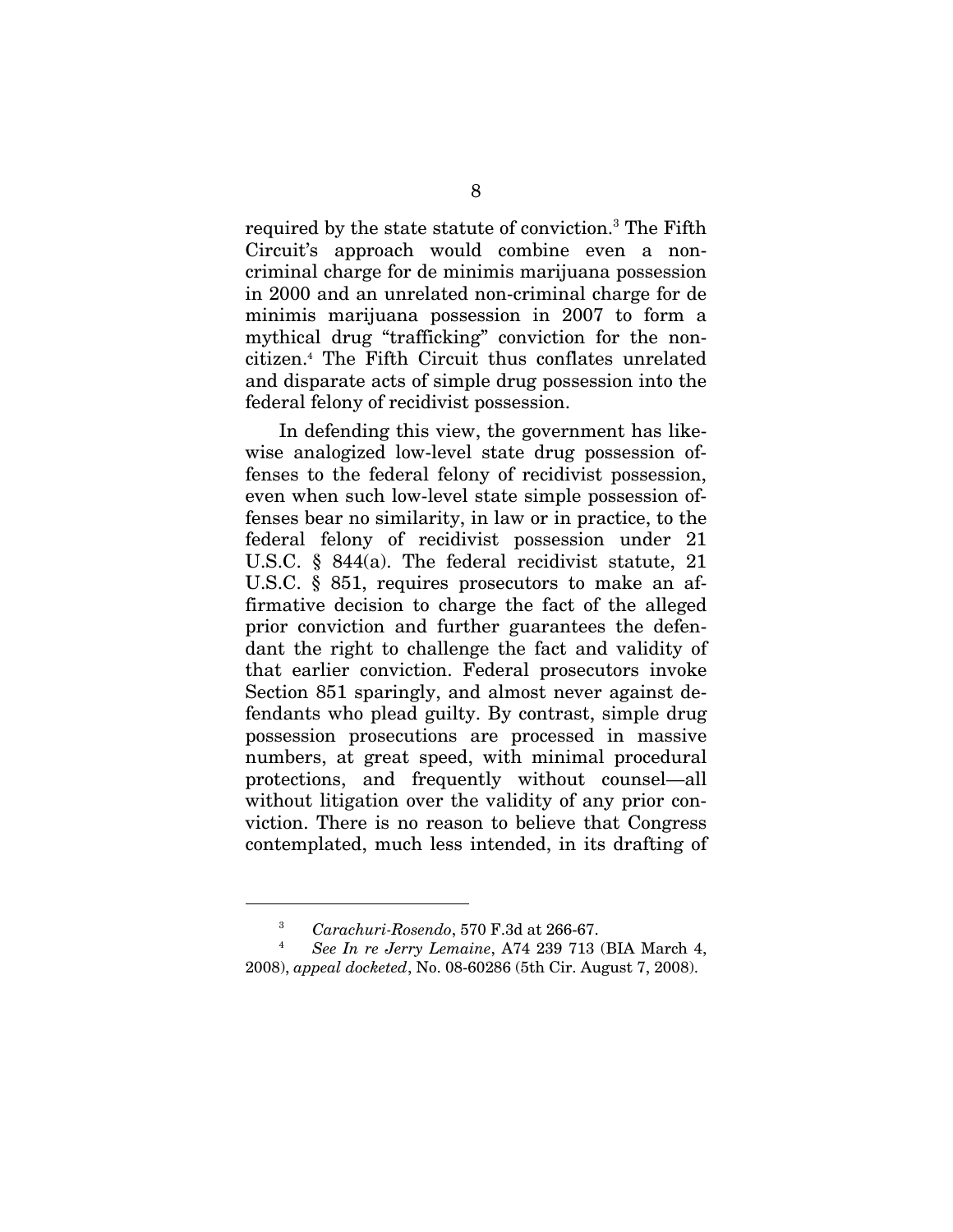the aggravated felony provision, that the two would be treated the same.

**A. To Obtain A Conviction For Felony Recidivist Drug Possession, A Federal Prosecutor Must Charge, Prove, And Defend As Valid, The Defendant's Prior Drug Possession Conviction, Which Federal Prosecutors Rarely Do.** 

In both law and practice, a federal felony recidivist possession conviction represents a federal prosecutor's determination to charge, and a court's finding as part of its judgment, that the individual engaged in a more serious offense than simple drug possession. In fact, in custom and practice, federal felony recidivism prosecutions are infrequently brought, in large part because prosecutors generally do not prosecute defendants as recidivists if defendants plead guilty.<sup>5</sup> The United States Sentencing Commission gathered data in 1995 and again in 2000 and found that, respectively, only 6.5 percent and 6.9 percent of offenders with prior *felony* drug convictions were adjudicated as recidivists.<sup>6</sup> As a result,

<sup>5</sup> Stephanos Bibas, *Judicial Fact-Finding and Sentence Enhancements In A World of Guilty Pleas*, 110 YALE L.J. 1097,  $1153(2001)$ .

THE UNITED STATES SENTENCING COMMISSION, FIF-TEEN YEARS OF GUIDELINE SENTENCING: AN ASSESSMENT OF HOW WELL THE FEDERAL CRIMINAL JUSTICE SYSTEM IS ACHIEV-ING THE GOALS OF SENTENCING REFORM 89 (November 2004), available at http://www.ussc.gov/15\_year/15\_year\_study\_full. pdf.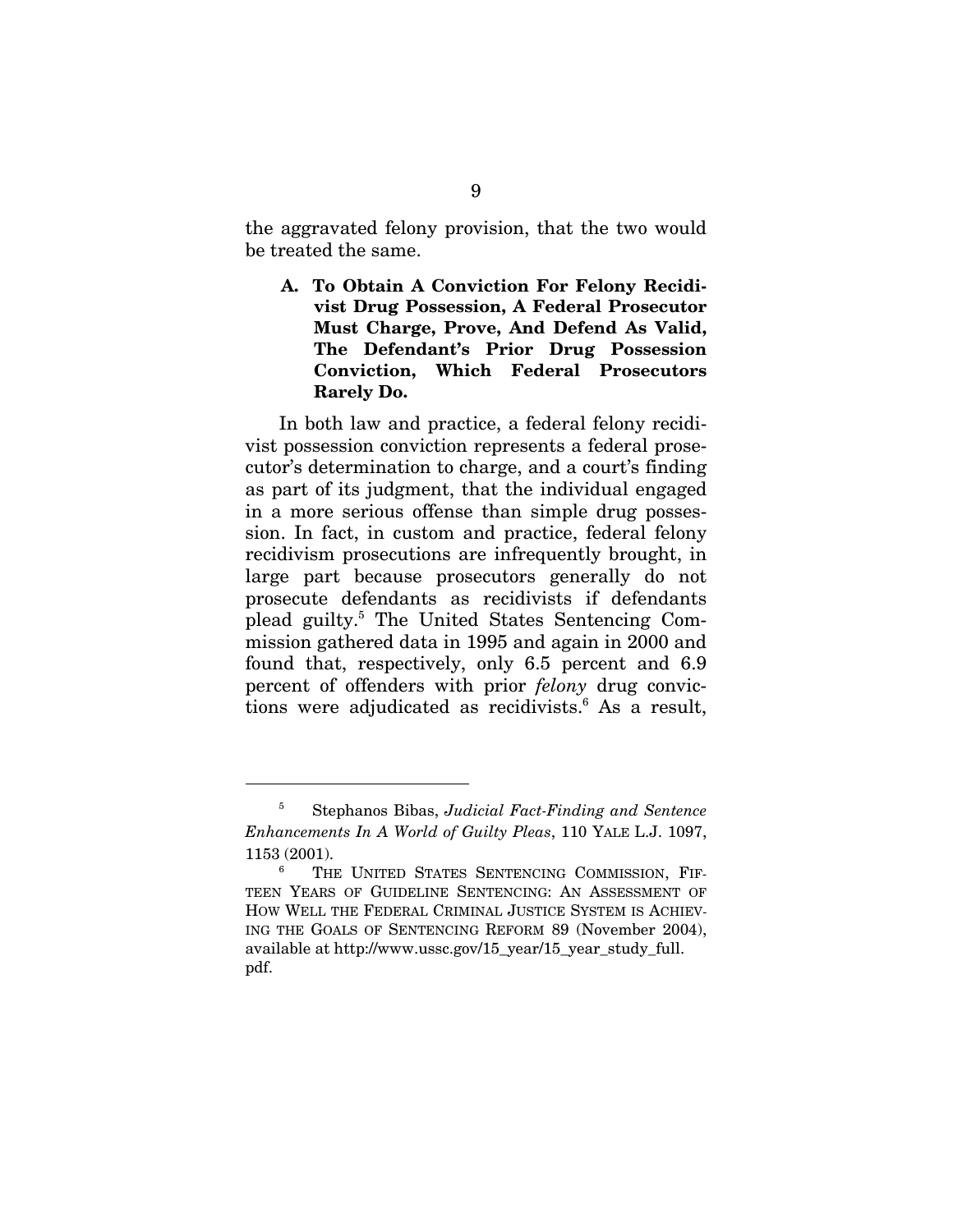the Commission correctly observed that the recidivist offense "is more often avoided than sought."7

Indeed, official Department of Justice policy explicitly permits prosecutors to forgo recidivist charges "after giving particular consideration to the nature, dates, and circumstances of the prior convictions, and the extent to which they are probative of criminal propensity."8 This reflects Congress's mandate that an exercise of prosecutorial discretion in favor of charging a defendant as a recidivist *must* precede any punishment of the offender as a recidivist<sup>9</sup>—a requirement of particular importance for non-citizen defendants given that the consequences of that label are so severe for them. In fact, both the BIA and the Department of Homeland Security (DHS), at an earlier stage in this litigation, recognized the critical importance of the prosecutor's decision not to seek a recidivist conviction.<sup>10</sup>

 $^7$  *Id.* 

<sup>8</sup> John Ashcroft, *Memo Regarding Policy On Charging Of Criminal Defendants Charging Memo* (September 22, 2003), *available at* http://www.justice.gov/opa/pr/2003/September /03\_ag\_516.htm.

<sup>9</sup> *See United States v. Dodson*, 288 F.3d 153, 159 (5th Cir. 2002) (noting that the key purpose of § 851 was to grant prosecutors "discretion [over] whether to seek enhancements on prior convictions").

<sup>10</sup> *See Carachuri-Rosendo*, 24 I. & N. Dec. at 392 ("Federal recidivist felony treatment hinges not simply on potential punishment; it requires the actual invocation by a Federal prosecutor of the recidivist enhancement features of Federal law. Indeed, the DHS acknowledges that a State possession offense cannot correspond to a Federal recidivist felony unless the State prosecutor actually invoked the available recidivist enhancement provisions of State law.").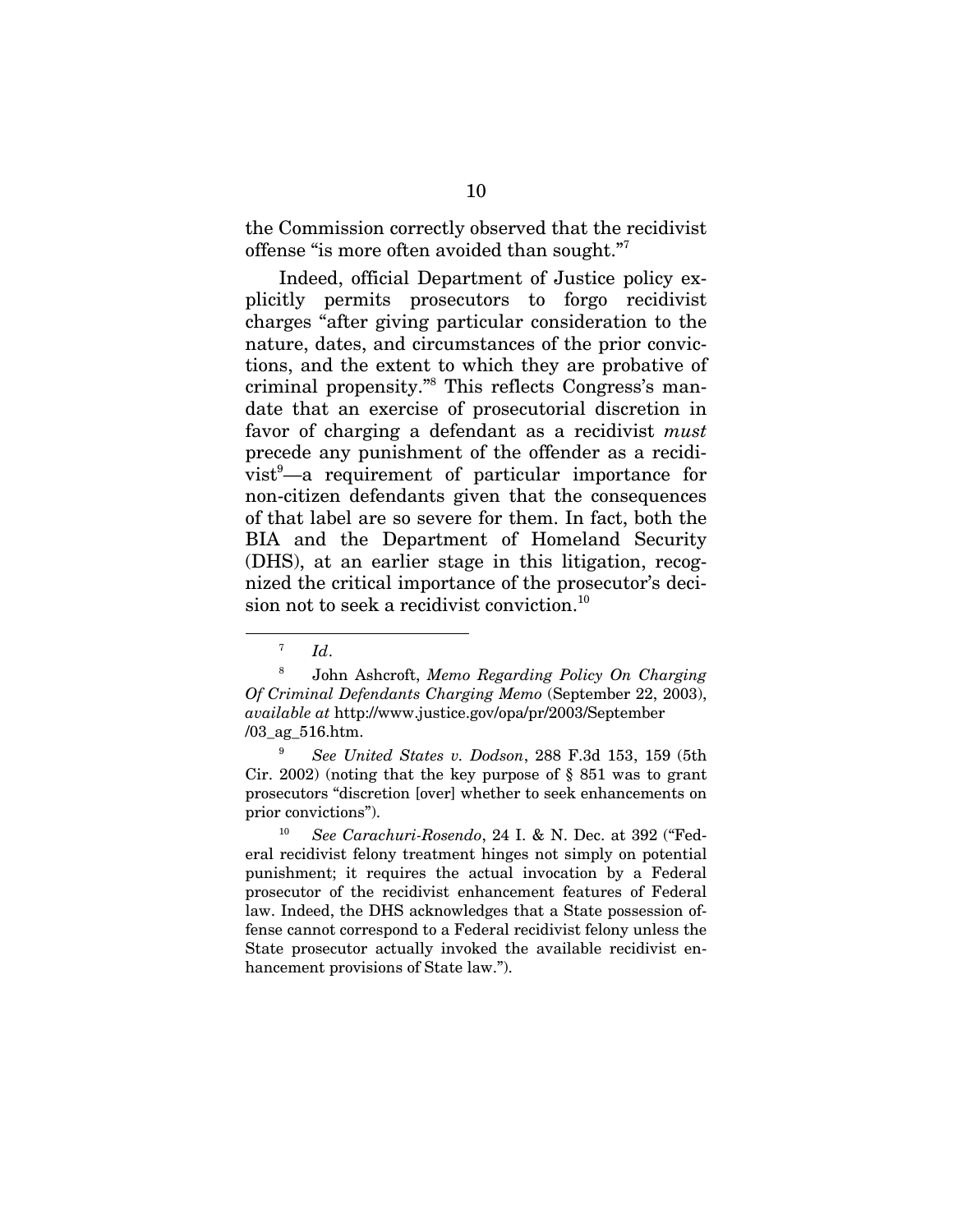The government's position here, on the other hand, would require an immigration court to find that a non-citizen had been "convicted" of a "recidivist felony" offense even though the prosecutor decided *not* to charge a recidivist offense. In fact, even a defendant's conviction in district court for a *federal misdemeanor*, based on the federal prosecutor's decision not to seek a "recidivist" judgment, would turn into a conviction for the aggravated felony of recidivist drug possession if later immigration proceedings are commenced. This cannot be. Congress could not have intended, without clearly saying so, that a federal misdemeanor conviction is really a federal felony conviction, and an aggravated felony at that.

Moreover, the federal recidivist statute, 21 U.S.C. §§ 844(a) and 851, guarantees defendants who are charged under it an array of important protections, beginning with the requirement that the prosecutor allege the fact of the prior conviction in a pretrial information that guarantees the defendant the opportunity to confront the allegation.<sup>11</sup> Thus, in Section 851, Congress (i) demanded that a prosecutor affirmatively advance a recidivism charge, and (ii) provided the accused the right to challenge a prior conviction before the defendant can be convicted as a recidivist.12 As the BIA observed: "[T]hese minimal requirements governing findings of recidivism are part and parcel of what it means for a crime to be a

<sup>11</sup> *See* 21 U.S.C. §§ 844(a), 851.

<sup>12</sup> *See Custis v. United States*, 511 U.S. 485, 491-92 (1994).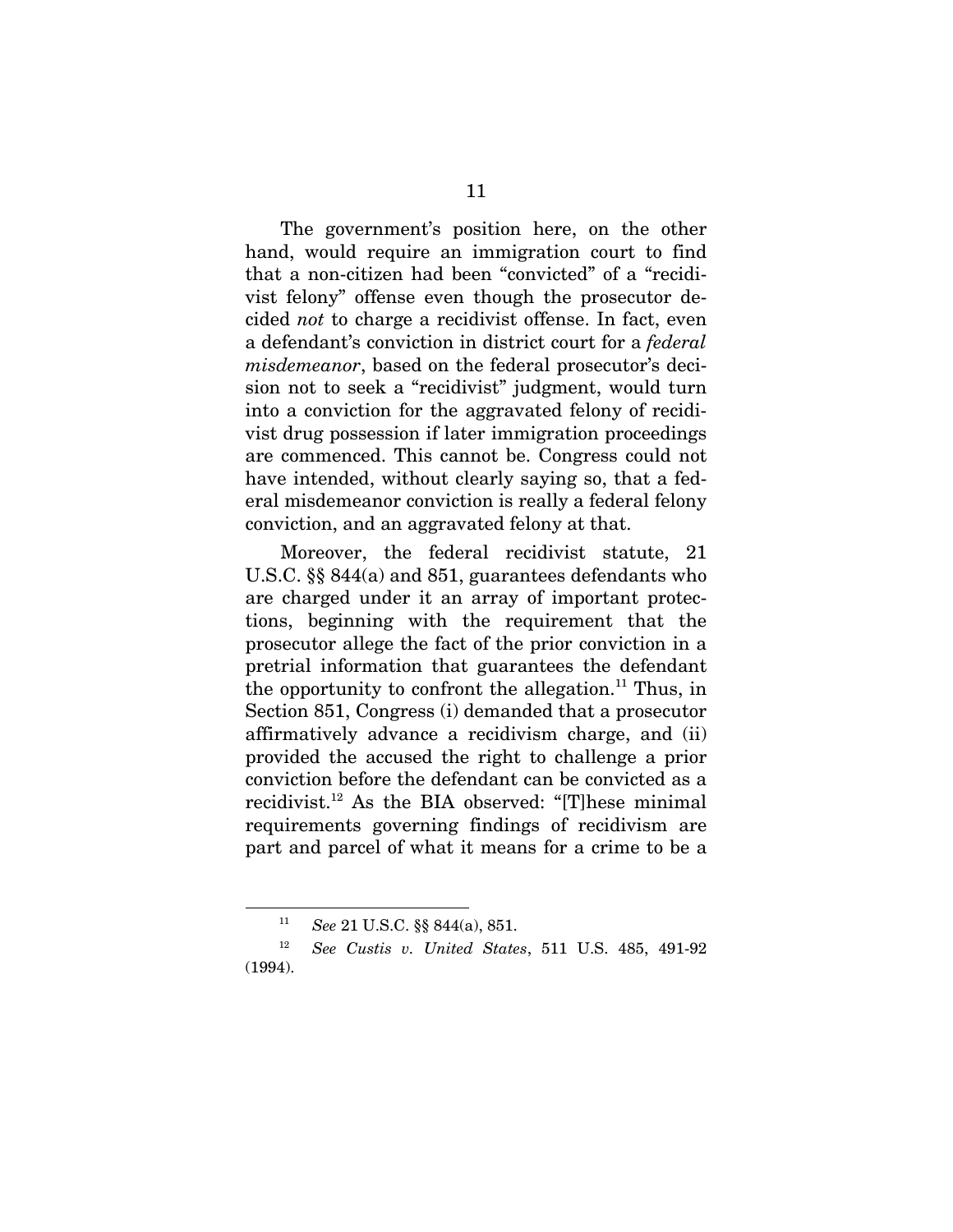'recidivist' offense."13 Without complying with Sections 844(a) and 851, a federal prosecutor can only charge a defendant with a simple possession misdemeanor—and thus there can be no conviction of a recidivist felony.14

### **B. The Vast Majority Of States Also Have Recidivist Possession Statutes That Require A Finding Of Recidivism.**

Federal law is not unique in providing for enhanced punishment in those possession cases where a state has determined that a prior possession conviction is serious enough to warrant recidivist treatment. At least 45 states have statutes providing separate offenses for simple possession and recidivist possession<sup>15</sup>—among these are state recidivist pos-

<sup>13</sup> *Carachuri-Rosendo*, 24 I. & N. Dec. at 391.

<sup>14</sup> *See United States v. LaBonte*, 520 U.S. 751, 759-60 (1997).

<sup>15</sup> *See* Ala. Code § 13A-12-213(a)(2); Alaska Stat. § 12.55.155(c)(15); Ariz. Rev. Stat. § 13-901.01; Ark. Code Ann. § 5-64-401(c)(2)-(3); Cal. Penal Code § 1210.1(b)(5); Colo. Rev. Stat. § 18-1.3-801; Conn. Gen. Stat. § 21a-279(a) and (b); 11 Del. C. § 4214; D.C. Code § 48-904.08(a); Ga. Code Ann. § 16-13- 30(a), (c), (e), (g), (l); Haw. Rev. Stat. § 706-606.5(1)(a)-(c); Idaho Code § 37-2739(a); 720 Ill. Comp. Stat. 550/4; Ind. Code Ann. § 35-48-4-11(c); Iowa Code § 124.401(5); Kan. Stat. Ann. § 65-4162; Ky. Stat. Ann. §§ 218A.1415-17; Lou. Rev. Stat. § 40:966(E); Md. Code Crim. Law §§ 5-905; 5-601(c)(2); Mass Gen. Laws ch. 94C, § 34; Mich. Comp. L. 333.7413(2); Minn. Stat. 152.021-025(3); Miss. Code § 41-29-147; Mo. Rev. Stat. § 195.285; Mont. Code. § 46-18-501; Neb. Rev. Stat. § 29-2221; Nev. Rev. Stat. 193.130; N.H. Rev. Stat. § 651:6; N.M. Stat. 31- 18-17; N.Y. Penal Law 70.70(3); N.C. Gen. Stat. § 90-95(e)(3)- (4); N.D. Cent. Code § 12.1-32-09; Ohio Rev. Code. Ann. 2925.11(C)(2)(A); Okla. Stat. tit. 63, § 2-402(B); 35 Pa. Cons.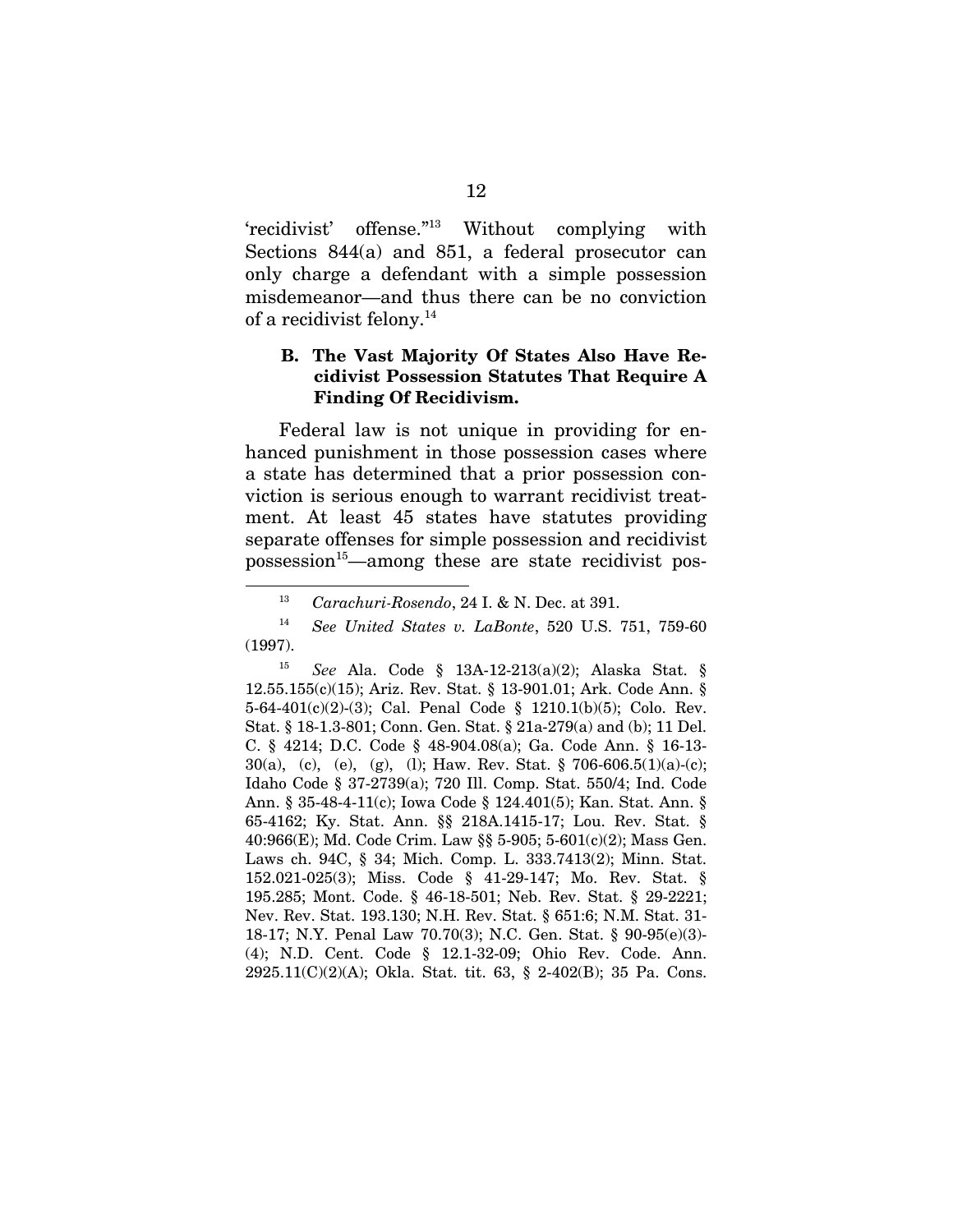session statutes incorporating requirements that the prosecutor affirmatively charge the prior offense and that the defendant have the opportunity to challenge it. For example, Texas Penal Code § 12.43 provides misdemeanor recidivist convictions if, and only if, the prosecutor has "shown on the trial . . . that the defendant has been before convicted" of any felony or certain misdemeanors. Texas law guarantees that "[a] prior conviction that was alleged for enhancement may be collaterally attacked if it is void (as it would be if it were based on a fundamentally defective indictment) or if it is tainted by a constitutional defect (as it would be if an indigent defendant had been denied counsel in a felony trial)."16

Other States draw similar distinctions between recidivist and non-recidivist offenses. For example, anyone charged under the Massachusetts recidivist possessor statute "shall be entitled to a trial by jury of the issue of conviction of a prior offense, subject to all of the provisions of law governing criminal trials."17 Under Massachusetts law, a recidivist posses-

Stat. Ann. § 780-113(b)(c); R.I. Gen. Laws 21-28.4.11(A); S.C. Code Ann. 44-53-370; S.D. Codified Laws 22-7-7; Tenn. Code Ann. 39-17-418; Tex. Penal Code § 12.42; Utah Code Ann. § 58- 37-8(2)(c), 2(d); Vt. Stat. Ann. tit. 18, 4238; Va. Code Ann. § 18.2-250.1(A); Wash. Rev. Code 69.50.408, 425; Wis. Stat. 961.41(3g)(e); Wyo. Stat. Ann. § 35-7-1031(c)(i).

<sup>16</sup> *Galloway v. State*, 578 S.W.2d 142, 143 (Tex. Crim. App. 1979).

<sup>17</sup> *See* Mass. Gen. Laws ch. 278, § 11A ("If a defendant pleads guilty [to a subsequent offense] or if there is a verdict or finding of guilty after trial, then before sentence is imposed, the defendant shall be further inquired of for a plea of guilty or not guilty to that portion of the complaint or indictment alleging that the crime charged is a second or subsequent offense. If he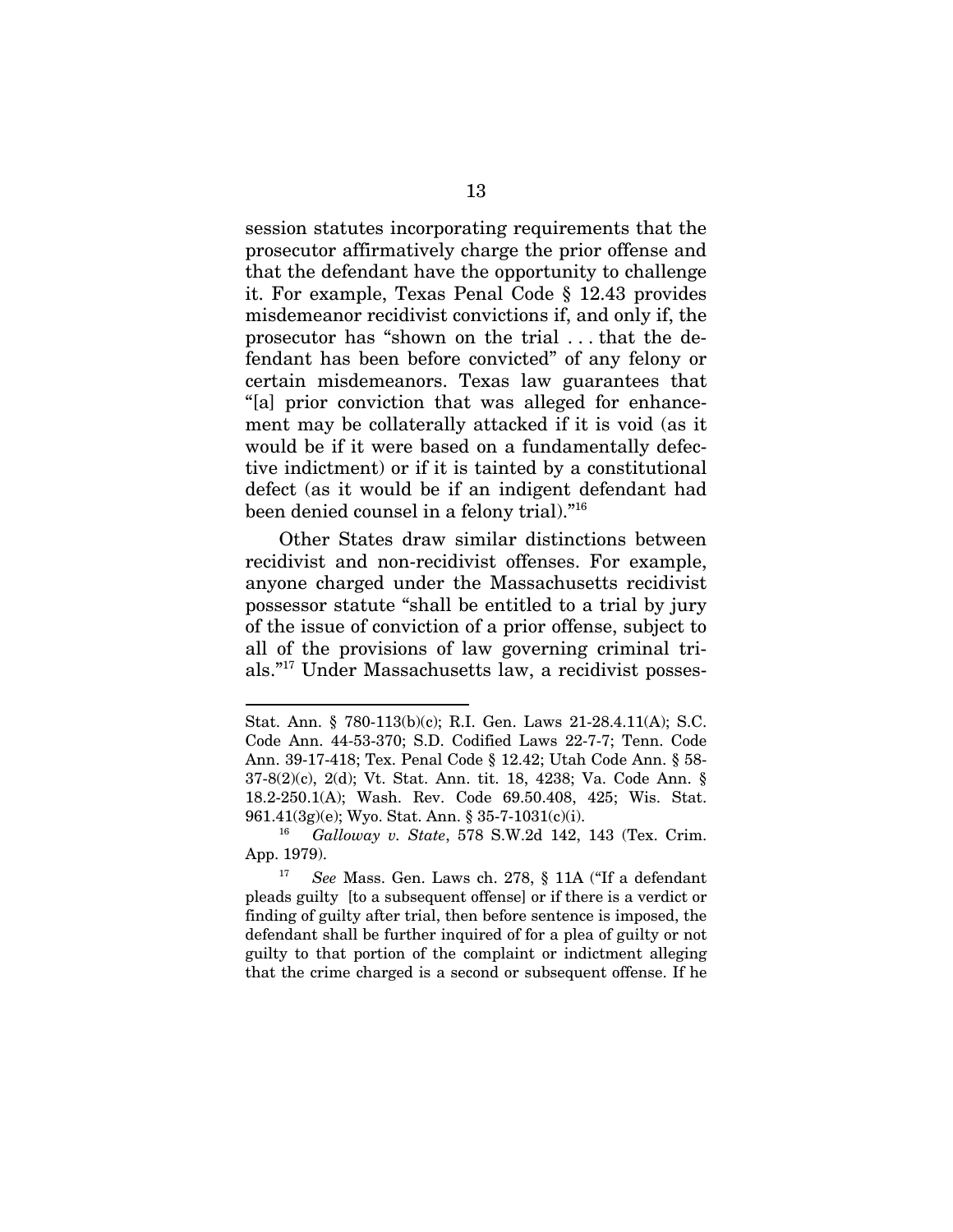sion offense authorizes a term of imprisonment twice as long as a simple possession offense.18

**C. The Common And Low-Level State Simple Possession Offenses Swept Up By The Fifth Circuit's Approach Bear No Resemblance, In Doctrine Or Practice, To Federal Felony Recidivist Possession.** 

Simple drug possession prosecutions stand in stark contrast to federal felony recidivism prosecutions in both law and practice. Although federal recidivist prosecutions require special due process protections and an explicit court finding, state simple drug possession pleas are obtained in massive numbers, with great speed, and with minimal process. By automatically equating a low-level state simple drug possession disposition—*i.e.*, one that was not prosecuted as a recidivist offense—with federal felony recidivism, the Fifth Circuit's decision imposes the immigration system's severest penalties on noncitizens who may have pleaded guilty in quick and summary proceedings designed for the most minor of offenses.

In contrast to the care exercised in those rare instances of felony recidivist prosecutions for drug possession, state simple drug possession charges are legion. In 2000 alone, more than 1.5 million persons were arrested for a drug offense, and more than four-

 $\overline{\phantom{a}}$ 

pleads guilty thereto, sentence shall be imposed; if he pleads not guilty thereto, he shall be entitled to a trial by jury of the issue of conviction of a prior offense, subject to all of the provisions of law governing criminal trials.").

<sup>18</sup> *See* Mass. Gen. Laws ch. 94C, § 32D(a)-(b).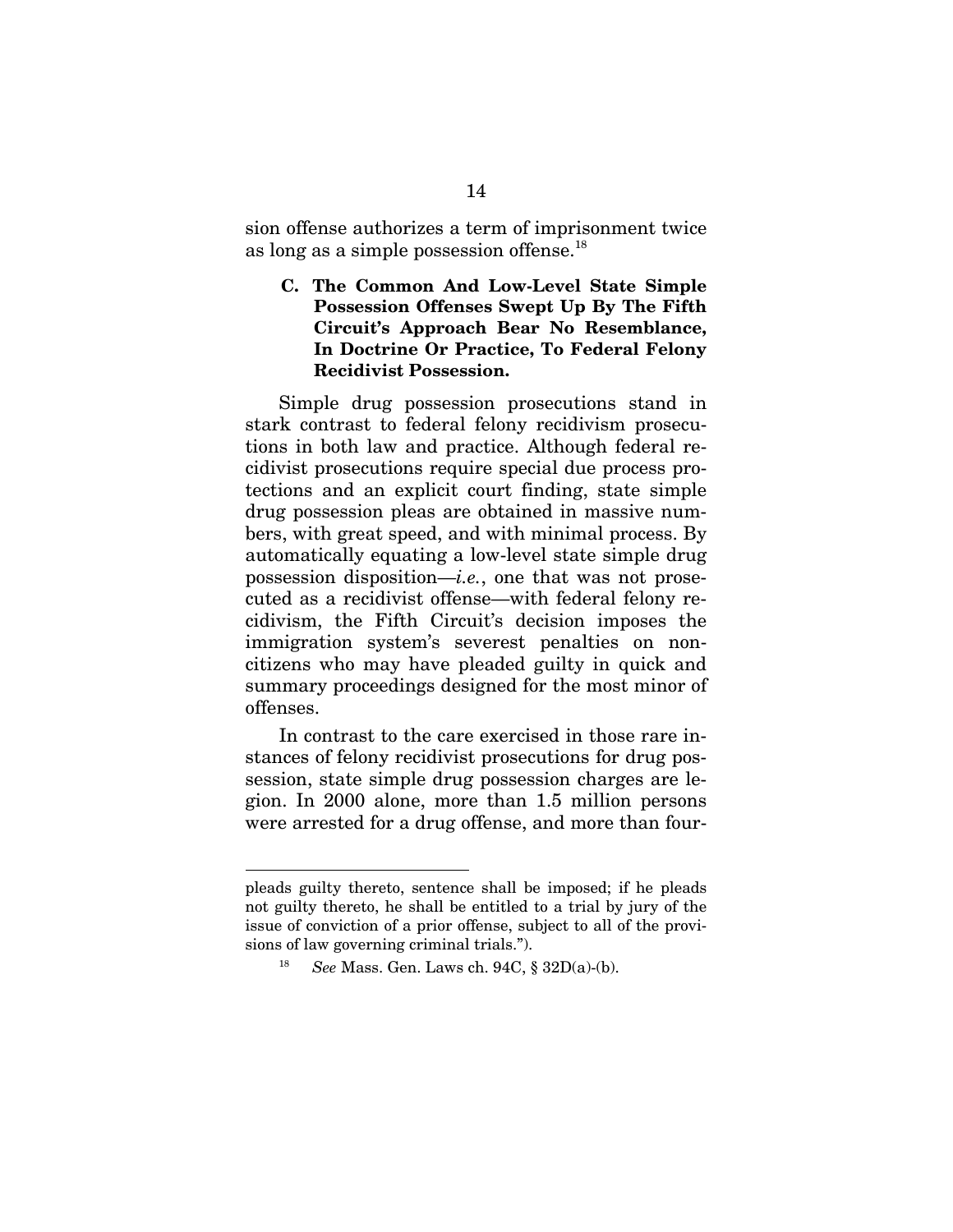fifths of these arrests were for drug possession.<sup>19</sup> Moreover, the numbers have trended upward dramatically in recent years, particularly for low-level offenses—such as the possession of small amounts of marijuana. For example, in Illinois from 1995 to 2005, the arrest rate for marijuana violations increased 54 percent.<sup>20</sup> Nationally, between 1990 and 2002, marijuana possession arrests increased by 113 percent.21In some localities, including our largest metropolitan areas, this expansion was even more dramatic. In New York City for example, marijuana arrests increased by 882 percent over the same pe-

<sup>19</sup> *See* Arthur J. Lurigio, Fed. Probation 13, 13 (June 27, 2008) ("Since the 1980s an overwhelming emphasis on law enforcement strategies to combat illegal drug possession and sales has resulted in dramatic increases in the nation's arrest and incarceration rates. Although general population surveys reported declines in illegal drug use during the 1990s, rates of arrest and incarceration for drug offenses rose at a record pace into the twenty-first century. Drug offenses have been among the largest categories of arrests for the past 20 years. From 1980 to 2000, arrests for drug offenses more than doubled." (internal citations omitted)).

<sup>&</sup>lt;sup>20</sup> ILLINOIS CRIMINAL JUSTICE INFORMATION AUTHORITY, TRENDS AND ISSUES 2008: A PROFILE OF CRIMINAL AND JUVENILE JUSTICE IN ILLINOIS: 1995-2005 (May 2008), *available at* http://www.icjia.state.il.us/public/pdf/TI%202008/T&I%202008 %20Full%20Report.pdf.

<sup>21</sup> Ryan S. King & Marc Mauer, *The War on Marijuana: The Transformation of the War on Drugs in the 1990s*, 3 HARM REDUCTION J. 1, 3 (2006), *available at* http://www.harmreductionjournal.com/content/pdf/1477-7517-3-6.pdf.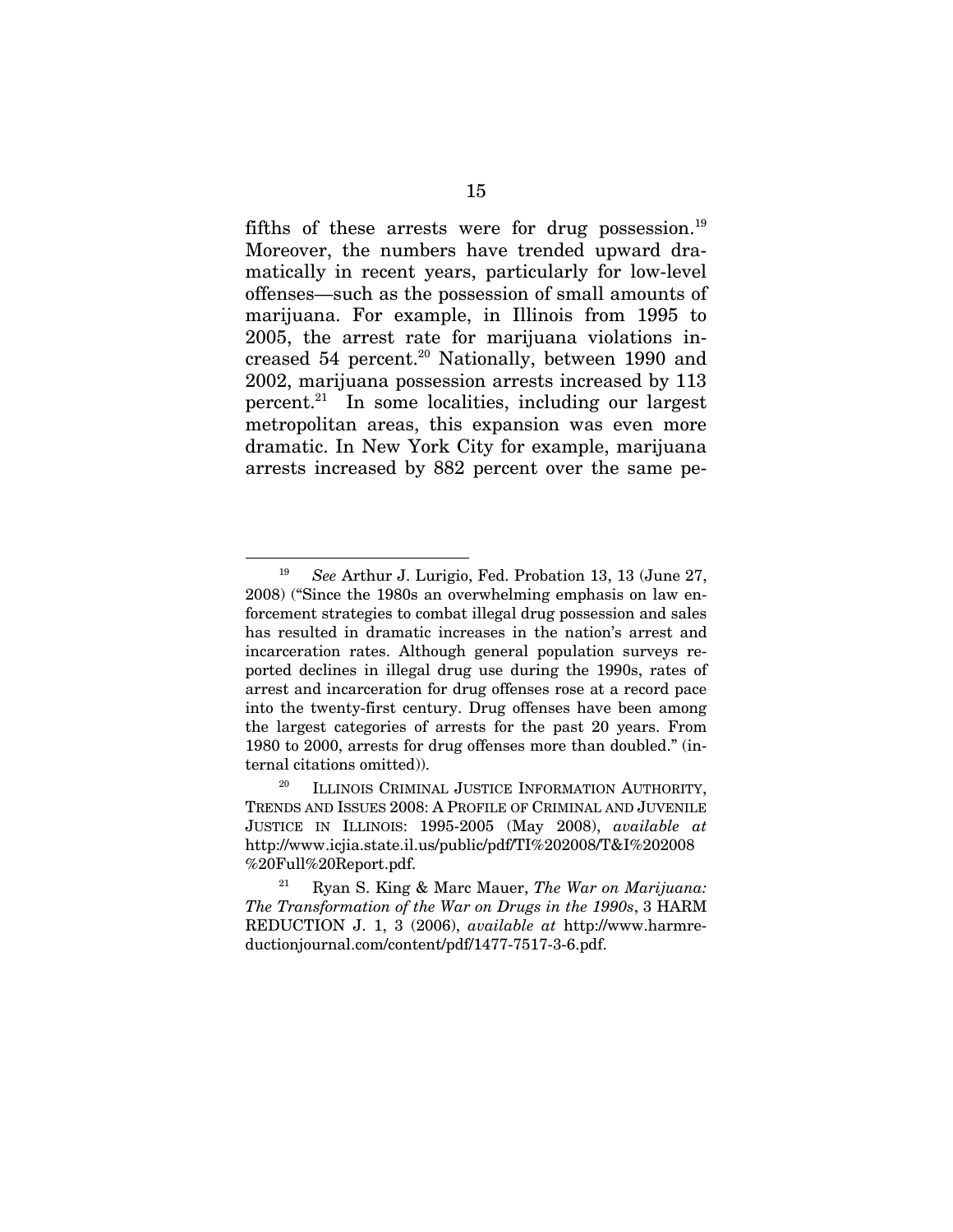riod.22 The most common arrest was for possession of marijuana in the public view.<sup>23</sup>

The criminal penalties imposed for these large numbers of low-level state possession dispositions are relatively minor. Between 1995 and 2004, for example, New York State convicted 258,655 people for Criminal Possession of a Controlled Substance in the Seventh Degree, a misdemeanor under New York  $law<sup>24</sup>$  and almost 60 percent resulted in sentences of time served, probation, conditional discharge (a sentence imposed in lieu of incarceration), or a simple fine. Of the remainder, the median length of sentence imposed was approximately nineteen days. $^{25}$ Indeed, in several states, simple marijuana possession "absent aggravating circumstances . . . is a *noncriminal* violation."26

l

N.Y. STATE DEFENDERS ASS'N, ANALYSIS OF NEW YORK STATE DIVISION OF CRIMINAL JUSTICE SERVICES MISDEMEANOR DRUG OFFENSE STATISTICS FOR THE YEARS 1995 THROUGH 2004 (2005), *available at* http://www.immigrantdefenseproject.org/ docs/05\_Analysis.pdf. A person is guilty of Criminal Possession of a Controlled Substance in the Seventh Degree when he knowingly and unlawfully possesses a controlled substance. N.Y. PENAL LAW § 220.03.

25 N.Y. STATE DEFENDERS ASS'N, *supra* note 24.

<sup>26</sup> *See People v. Finley*, 891 N.E.2d 1165, 1169 (N.Y. 2008) (emphasis added) (citing N.Y. Penal Law Section 221.05); *People v. White*, 56 N.Y.2d 110, 112 (N.Y. 1982) (explaining that § 221.05 is "defin[ed] . . . as 'unlawful' rather than 'criminal'"); *see also* Minn. Stat. § 152.027, subd. 4(a) (classifying possession

<sup>22</sup> *Id*. at 8.

<sup>23</sup> *See* Andrew Golub, Bruce D. Johnson & Eloise Dunlap, *The Race/Ethnic Disparity in Misdemeanor Marijuana Arrests in New York City*, 6 CRIMINOLOGY & PUB. POL'Y 131, 132-33 (2007).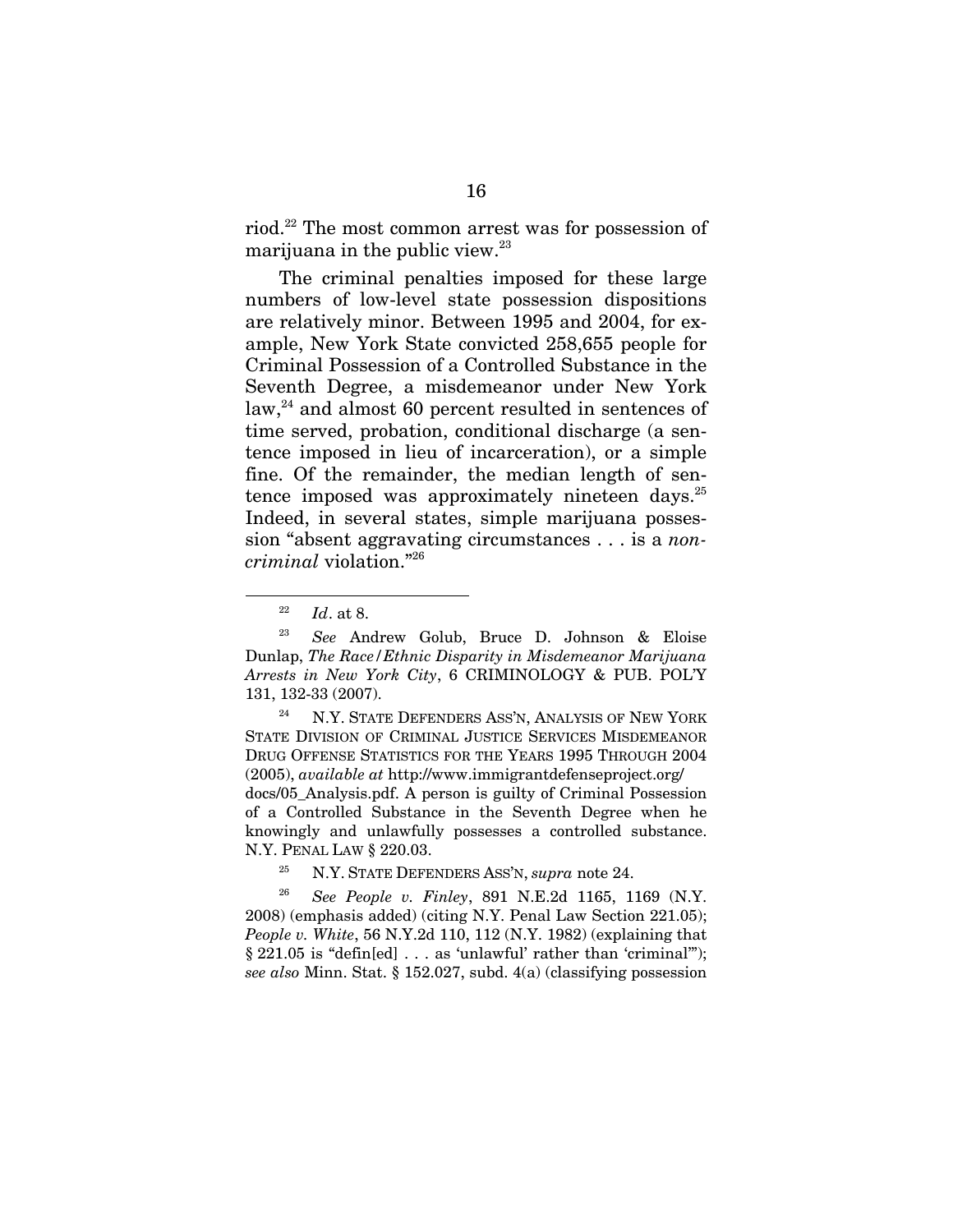In contrast to the protections afforded by the federal and state recidivist possession statutes, lowlevel state drug charges are often processed quickly and with minimal procedural protections due to the understanding that serious consequences will not follow from a conviction. Defendants facing such charges often get arraigned, plead guilty or "no contest," and are sentenced on the same day.27 Likewise, neither the defense nor the prosecution has the time or resources to investigate the merits of individual cases. Indigent defendants may speak to their defense attorney for the first time only minutes before arraignment, if at all.

of "small amount of marijuana" as a "petty misdemeanor"); Minn. Stat. § 609.02, subd. 4a (stating that a "petty misdemeanor" "does not constitute a crime"); Mass. Gen. Laws ch. 94C, § 32L (classifying possession of one ounce or less of marijuana as a "civil offense"); Me. Rev. Stat. tit.  $22 \S 2383(1)(A)$ (classifying possession of up to 2 1/2 ounces of marijuana as a "civil violation"). Numerous other states punish simple possession of a small quantity of marijuana as an extremely low-grade offense carrying no possible jail sentence. *See, e.g.*, Cal. Health & Safety Code § 11357(b) (imposing up to \$100 fine for possession of not more than 28.5 grams of marijuana); Colo. Rev. Stat. § 18-18-406(1) (imposing penalty of up to \$100 fine for possession of not more than one ounce of marijuana); Miss. Code Ann. § 41-29-139 (imposing penalty of between \$100 and \$250 fine for possession of up to 30 grams of marijuana); Neb. Rev. Stat. Ann. § 28-416(13)(a) (imposing a \$300 fine and requiring attendance at an educational class); Ohio Rev. Code Ann. §  $2925.11(C)(3)(a)$  (classifying possession of less than 100 grams of marijuana as a "minor misdemeanor"); Ohio Rev. Code Ann. § 2901.02 (noting potential penalty for minor misdemeanor is a fine not exceeding \$150).

<sup>27</sup> *See* N.Y. STATE BAR ASS'N, THE COURTS OF NEW YORK: A GUIDE TO COURT PROCEDURES 17–18 (2001).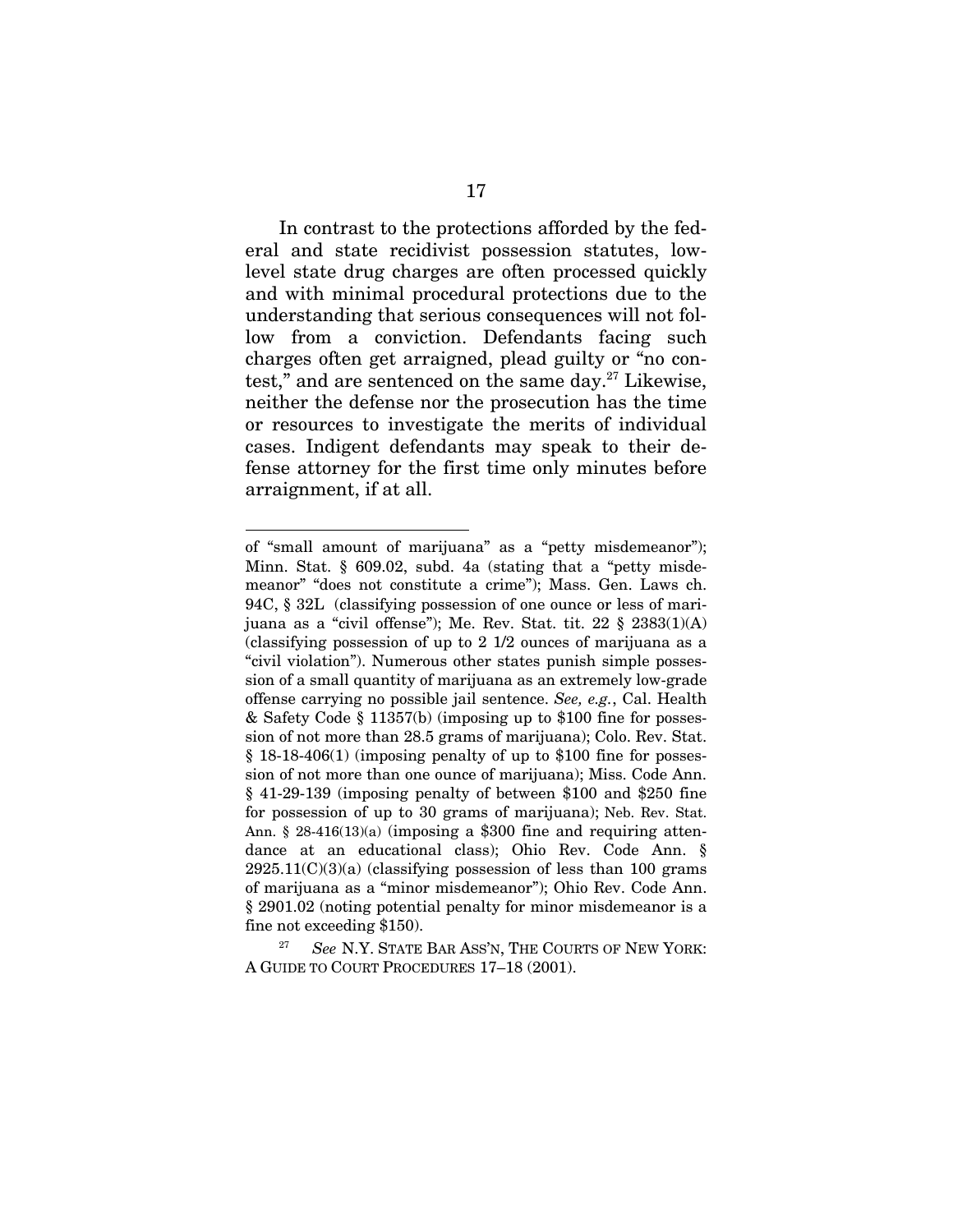Many do not even have an attorney. A 2000 Bureau of Justice Statistics report revealed that 28.3 percent of surveyed state-jail inmates had no counsel in the misdemeanor prosecutions leading to their incarceration.28 Uncounseled misdemeanor pleas are even more prevalent in Texas. An April 2009 report of *amicus* NACDL found that "[t]he vast majority of jailable misdemeanor cases in Texas are resolved by uncounseled guilty pleas," with three-quarters of Texas counties appointing counsel in fewer than 20 percent of jailable misdemeanor cases.<sup>29</sup> In one Texas county, *amicus* NACDL's researchers observed court staff routinely directing uncounseled misdemeanor defendants to confer directly with the prosecutor regarding a possible plea; in some cases defendants pleaded to jail sentences without being informed of their right to counsel. $30<sup>30</sup>$ 

At the same time, states have expanded drug possession statutes to sweep in even wider ranges of conduct, including possession absent traditional levels of scienter. $31$  In addition, due to the immense number of simple possession arrests, many jurisdic-

<sup>&</sup>lt;sup>28</sup> CAROLINE WOLF HARLOW, DEFENSE COUNSEL IN CRIMI-NAL CASES, NCJ 179023 at 6, Table 13 (Nov. 2000).

ROBERT C. BORUCHOWITZ ET AL., MINOR CRIMES, MAS-SIVE WASTE: THE TERRIBLE TOLL OF AMERICA'S BROKEN MISDE-MEANOR COURTS 15 (2009) (internal quotation marks and citation omitted), *available at* http://www.nacdl.org/public.nsf/ defenseupdates/misdemeanor/\$FILE/Report.pdf.

<sup>30</sup> *Id.* at 16-17.

<sup>&</sup>lt;sup>31</sup> MARKUS DIRK DUBBER, VICTIMS IN THE WAR ON CRIME: THE USES AND ABUSES OF VICTIMS' RIGHTS 35-37 (2002) (describing state statutes that do not require proof that the individual knew he or she was "possessing anything at all").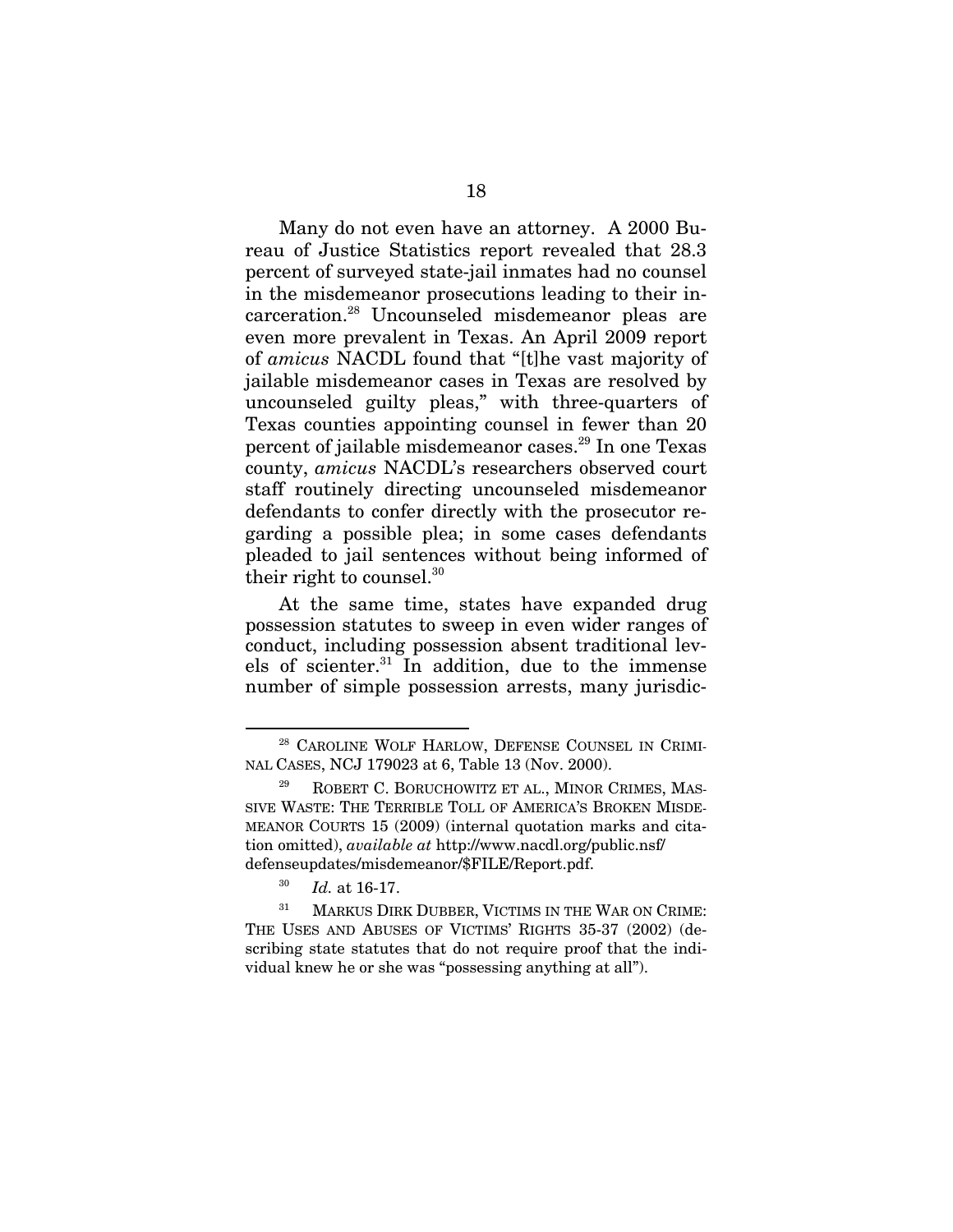tions have lowered procedural and evidentiary protections far below those afforded for other misdemeanors, let alone the protections required for felonies. Thus, those accused of drug possession have few available defenses. For example, many cannot take advantage of distinctions between principals and accomplices.<sup>32</sup> "Whereas the law of complicity has long been careful to remind itself that mere presence does not an accomplice make, the law of possession has had no difficulty imposing liability on that very basis."33 As one illustration, in New York, "from evidence of your being in a car or a room with a controlled substance, the prosecutor without additional evidence, gets to jump to the conclusion that you possessed the drugs, and [that you] knew that you did."34 As a result, a single drug item (including paraphernalia) found in a car will be treated as "possessed" by every person in the car, and all the occupants are subject to prosecution.<sup>35</sup> By contrast, in federal drug possession prosecutions, mere proximity to a narcotic or mere association, without more, is not proof of possession sufficient to raise the presumption of guilt. $36$ 

l

<sup>36</sup> *See U.S. v. Canada*, 459 F.2d 687, 688 (5th Cir. 1972); *Araujo-Lopez v. U.S.*, 405 F.2d 466, 467 (9th Cir. 1969); *Amaya* 

<sup>32</sup> Dubber, *supra* note 31, at 38.

<sup>33</sup> *Id*. at 65; *see also id*. at 35 (describing how possessory offenses do not lend themselves to defenses of necessity or selfdefense).

<sup>34</sup> *Id*. at 37.

<sup>35</sup> *See, e.g.*, N.Y. Penal Law § 220.25 ("The presence of a controlled substance in an automobile, other than a public omnibus, is presumptive evidence of knowing possession thereof by each and every person in the automobile at the time such controlled substance was found . . . .").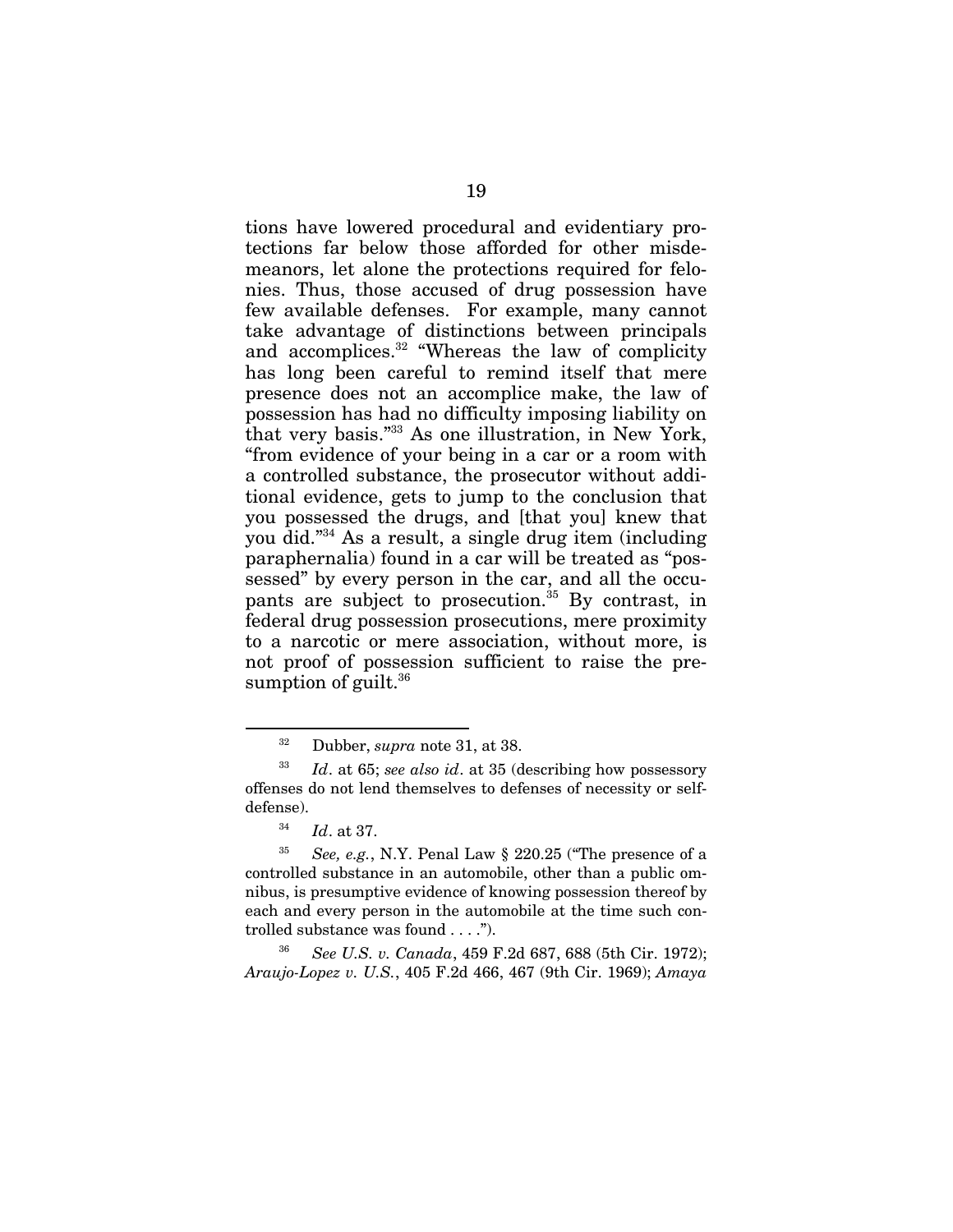In addition, many of the courts in which state simple drug possession charges are prosecuted bear little resemblance to those courts where federal felony recidivism prosecutions are brought. For example, in New York, drug misdemeanor or non-criminal violation cases may be heard before one of the State's 1,250 town or village courts in which three-quarters of the judges are non-lawyers who, until very recently, received only a single week of training.37 Recent investigations have documented the "extensive failings in the courts—including town and village justices who ... made racist remarks, released friends without bail, denied some defendants lawyers and jailed some of them without trials."38 In 2008, a commission appointed by then Chief Judge of the New York Court of Appeals, Judith S. Kaye, noted that "many non-attorney justices face difficulties handling complex motions and misdemeanor jury trials."39

As noted earlier, the contrast with federal recidivist prosecutions is stark indeed.40 The Fifth Circuit's decision to treat all second or subsequent simple pos-

*v. U.S.*, 373 F.2d 197, 199 (10th Cir. 1967); *Bass v. U.S.*, 326 F.2d 884, 886 (8th Cir. 1964).

<sup>37</sup> *See* William Glaberson, *Reform of New York's Courts Stalls*, N.Y. TIMES, Jan. 8, 2010 A18; *see also* TESTIMONY OF COREY STOUGHTON, STAFF ATTORNEY AT THE NEW YORK CIVIL LIBERTIES UNION BEFORE JUDICIARY COMMITTEE OF THE NEW YORK STATE ASSEMBLY REGARDING PROPOSALS TO REFORM THE NEW YORK STATE JUSTICE COURTS (Dec. 14, 2006), *available at* http://www.nyclu.org/node/748.

<sup>38</sup> *Id*.

<sup>39</sup> *Id*.

<sup>40</sup> Bibas, *supra* note 5, at 1153.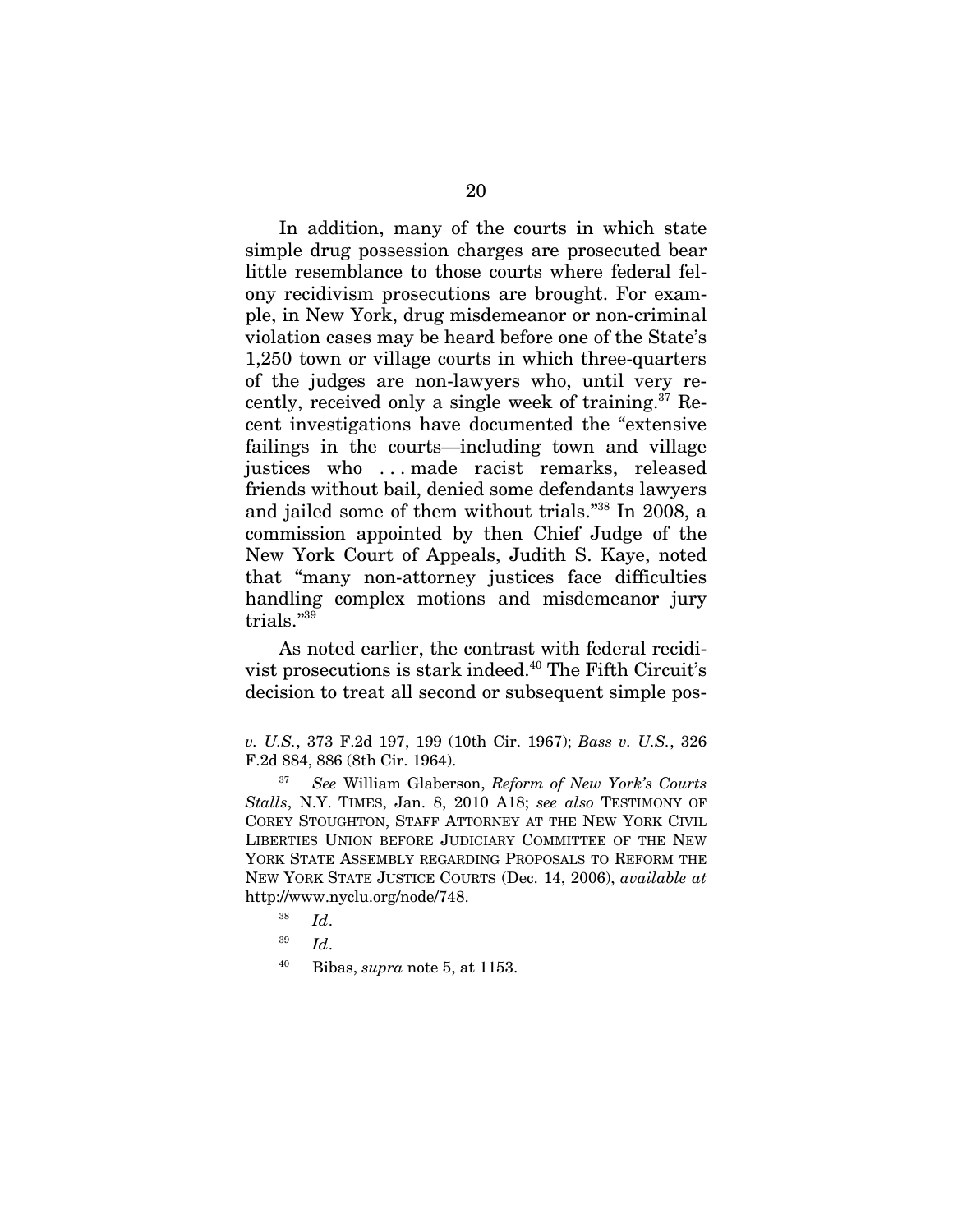session convictions as recidivist convictions runs counter not only to the law but also to the realities of low-level drug prosecutions.

### **II. LOW-LEVEL POSSESSION DISPOSITIONS CAN-NOT BE CHALLENGED OR EVEN EXAMINED IN SUBSEQUENT IMMIGRATION PROCEEDINGS.**

By enacting 21 U.S.C. §§ 844(a) and 851, Congress ensured that no person would be convicted of federal felony recidivist possession without a fair opportunity to challenge the fact and validity of the alleged prior conviction. The court below erred in concluding that a non-citizen could be deemed "convicted" of a recidivist possession felony based on a simple possession charge that does not even mention any prior conviction. The consequences of this omission are magnified by the fact that immigration proceedings likewise offer no opportunity to examine the validity of alleged prior possession dispositions—a defect of serious concern given the circumstances described *supra* in Argument Point I—and, as a practical matter, place extreme burdens on a non-citizen's ability to challenge even the fact of a prior disposition. As a result, persons facing removal on account of a second simple possession non-recidivist conviction will have had no opportunity to challenge alleged prior possession convictions in *either* their criminal *or* immigration proceedings.

Removal proceedings offer immigrants no opportunity to challenge the validity of prior convictions. $41$ 

<sup>41</sup> *See Mansoori v. INS*, 32 F.3d 1020, 1023-24 (7th Cir. 1994) (finding immigration judges lack statutory authority to review the validity of a prior conviction); *Matter of Rodriguez-*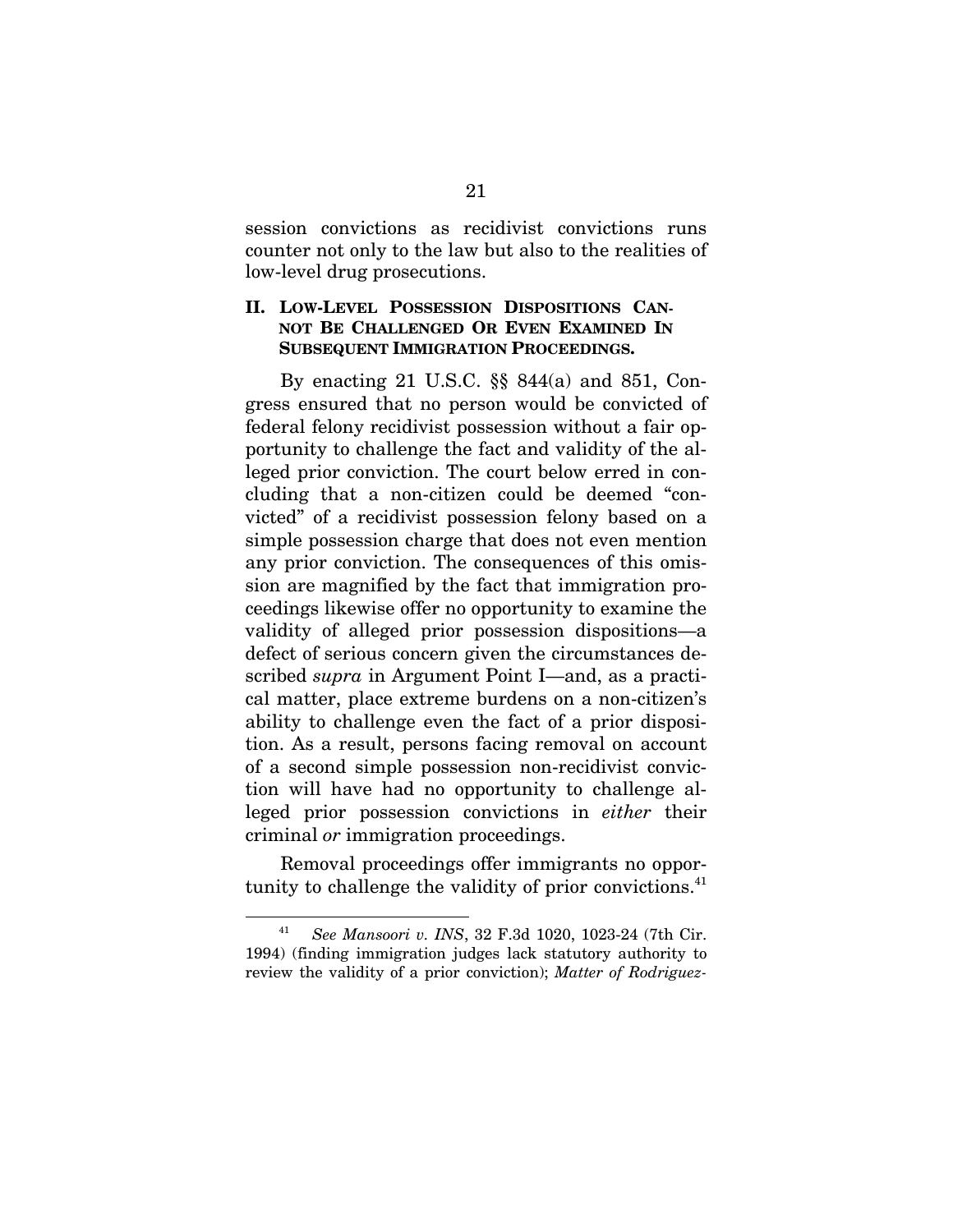If the evidence indicates that a removable offense occurred, "an immigration judge cannot go behind the judicial record."42 This prohibition remains even where the non-citizen was not represented by counsel in the prior criminal proceeding—an all too common circumstance, as discussed above.<sup>43</sup> This stands in contrast to federal criminal proceedings, where the legal consequence of denial of counsel outright must be considered by a judge before deciding whether to punish the defendant as a recidivist.<sup>44</sup>

Non-citizens in immigration proceedings are limited even in being able to challenge the "fact" of the prior conviction. DHS has "the burden of establishing by clear and convincing evidence" the non-citizen's prior conviction alleged as the basis for removal;<sup>45</sup> however, Immigration Judges often find that DHS has met this burden by presenting minimal documentation, such as a "rap sheet." In practice, what

*Carrillo*, 22 I. & N. Dec. 1031, 1034 (BIA 1999) ("[I]t is clear that an Immigration Judge and the Board [of Immigration Appeals] cannot entertain a collateral attack on a judgment of conviction, unless that judgment is void on its face, and cannot go behind the judicial record to determine the guilt or innocence of an alien.").

<sup>42</sup> *Matter of Khalik*, 17 I. & N. Dec. 518, 519 (BIA 1980).

<sup>43</sup> *Matter of Medina*, 15 I. & N. Dec. 611, 614 (BIA 1976) ("[C]ounsel claims that the respondent was not represented at the time of the 1971 Illinois conviction. We, however, may not go behind the record of conviction.").

<sup>44</sup> *See Custis v. United States,* 511 U.S. 485, 489 (1994) (recognizing "the right of a defendant who had been completely deprived of counsel to assert a collateral attack on his prior convictions").

 $45$  8 U.S.C. § 1229a(c)(3)(A).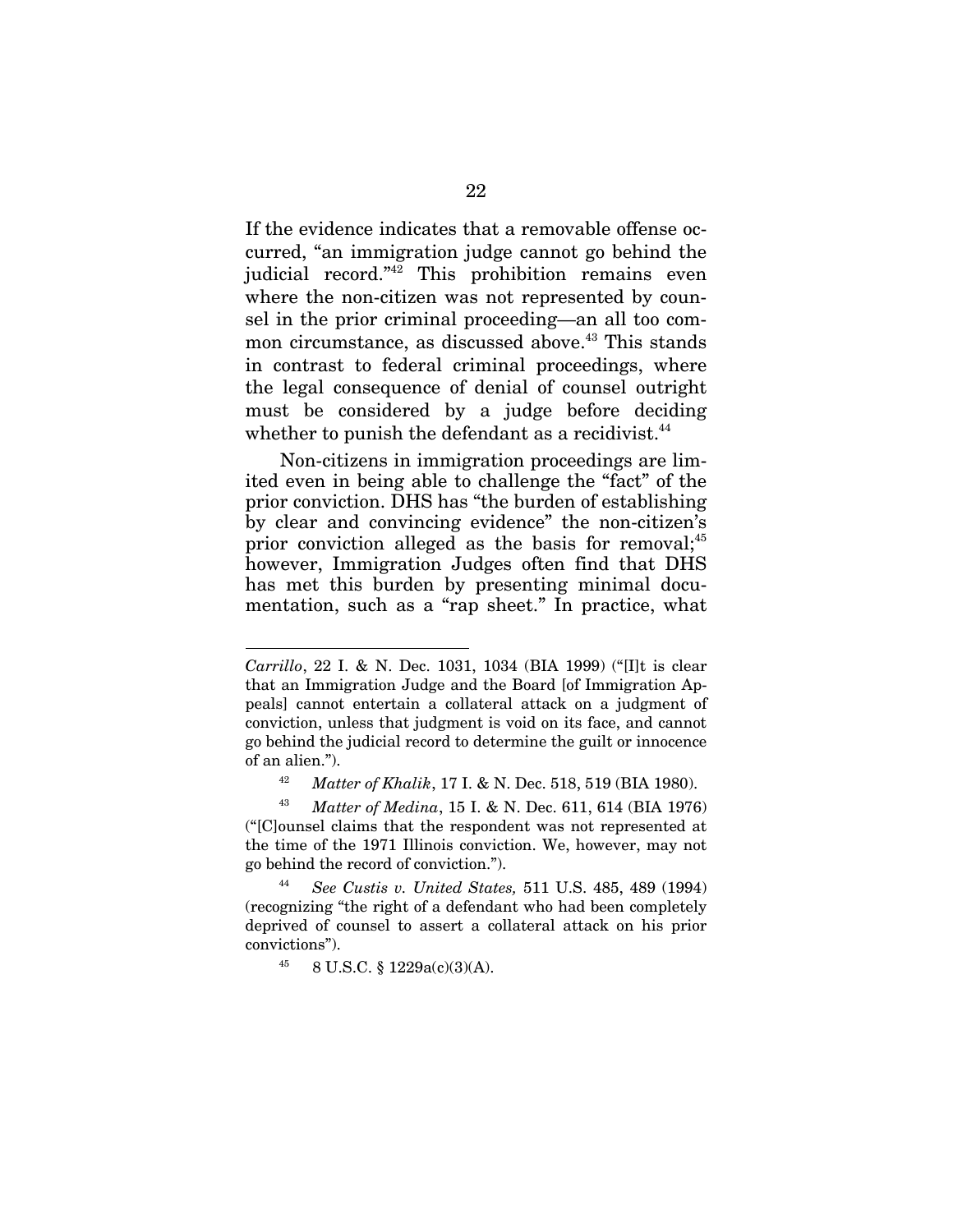should be a straightforward process is often compromised by serious errors in the documentary record. According to a 2007 study: "Fully 62 percent of [a] random sample of official [New York] state rap sheets contained at least one significant error; 32 percent had multiple errors."46

Moreover, because non-citizens deemed deportable based on drug offenses are subject to mandatory detention, it is particularly difficult to mount any challenge to the validity or even the fact of a prior drug conviction. According to the Department of Justice, 84 percent of detained non-citizens in removal proceedings are unrepresented, compared to 58 percent of all non-citizens in removal proceedings. $47$ Even non-citizens who obtained counsel at the outset commonly lose that legal assistance following a transfer.48 During the first six months of 2008, the

 $\overline{\phantom{a}}$ 

<sup>46</sup> J. McGregor Smyth, Jr., *From Arrest to Reintegration*, 24 Crim. Just. 42, 45 (Fall 2009).

<sup>47</sup> AMNESTY INTERNATIONAL, JAILED WITHOUT JUSTICE: IMMIGRATION DETENTION IN THE USA 30 (2009) (citing Executive Office for Immigration Review, Department of Justice, *FY 2007 Statistical Yearbook* G1 (2008)), *available at* http://www.amnestyusa.org/uploads/JailedWithoutJustice.pdf.

Peter Markowitz, *Barriers to Representation for Detained Immigrants Facing Deportation: Varick Street Detention Facility, A Case Study*, 78 Fordham L. Rev. 541, 558 (2009) (noting the "significant disincentive for private and pro bono attorneys to take on detained clients in removal proceedings" due to high rate of detainee transfer and immigration courts' refusal to allow counsel to make telephonic appearances); HU-MAN RIGHTS WATCH, LOCKED UP FAR AWAY, 49-55 (Dec. 2009), *available at* http://www.hrw.org/sites/default/files/reports/ us1209web.pdf. (discussing cases of detained respondents who lost counsel following transfer).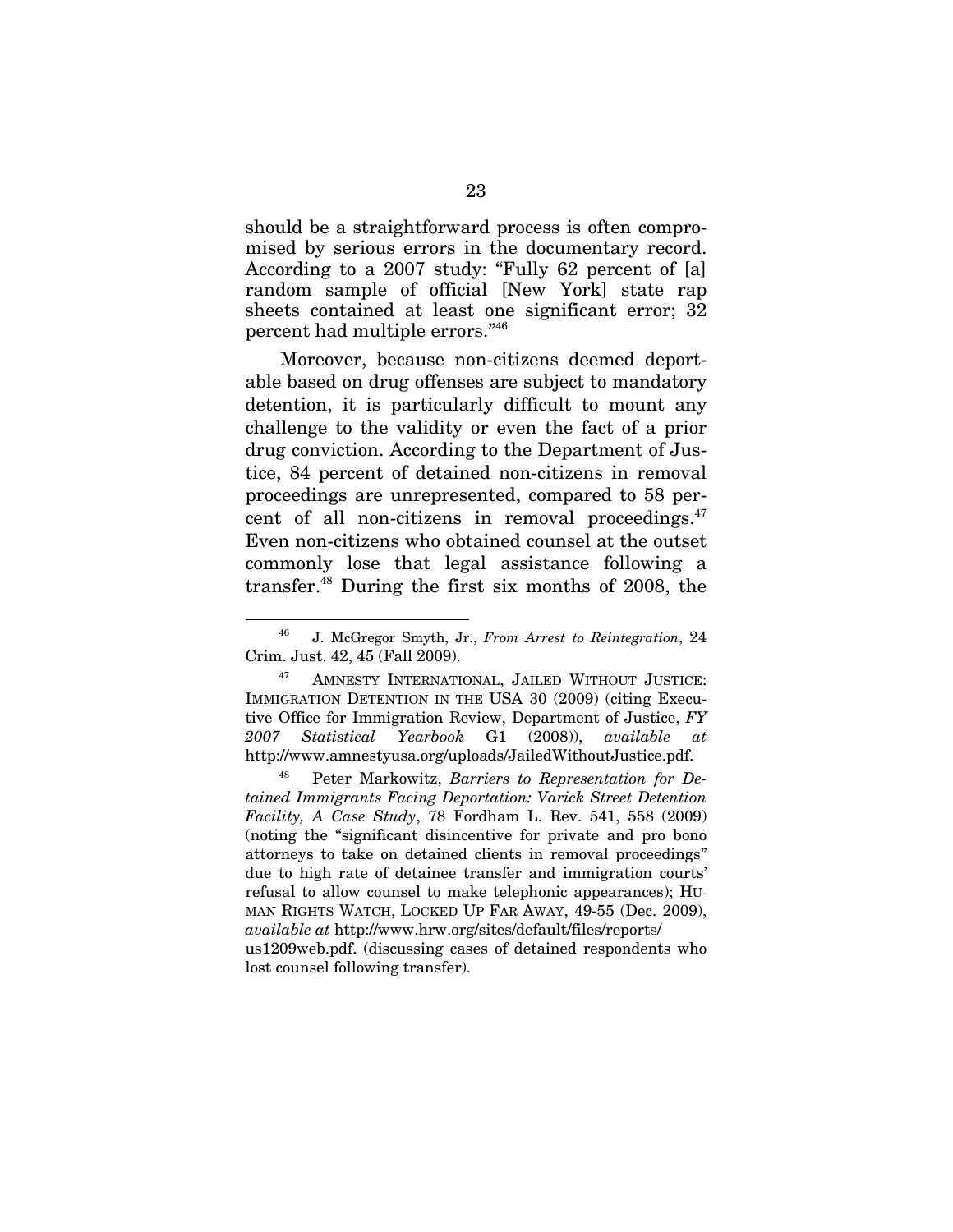latest period for which complete data are available, the majority (52.4 percent) of detainees were transferred.49 Motions to change venue, so that a client can be returned to the jurisdiction where he had previously obtained counsel, are frequently denied.<sup>50</sup>

Furthermore, detained individuals are often transferred to facilities far from the location of their removable offense. DHS "has adopted a freewheeling transfer policy," moving detainees "often over long distances and frequently to remote locations."51 This

l

report-final.pdf. Most of these transferred detainees "are sent

<sup>49</sup> Transactional Records Access Clearinghouse ("TRAC"), HUGE INCREASE IN TRANSFERS OF ICE DETAINEES (2009), *available at* http://trac.syr.edu/immigration/

reports/220/. Almost half of all detainees transferred are transferred multiple times—there are now more transfers than there are detainees. *See id*.

<sup>50</sup> *See Matter of Rahman*, 20 I. & N. Dec. 480, 485 (BIA 1992) (holding that distant location of attorney did not require immigration judge to grant motion for change of venue); Markowitz, *supra* note 48*,* at 558 n.80 (collecting cases); Locked Up, *supra* note 48, at 62 ("[C]ourts have consistently held that the location of a detainee's attorney . . . is insufficient cause for change of venue.").

<sup>51</sup> TRAC Report, *supra* note 49*; see also* Department of Homeland Security, OIG-09-41, Immigration and Customs Enforcement's Tracking and Transfers of Detainees, 8 (March 2009), *available at* http://www.dhs.gov/xoig/assets/mgmtrpts/ OIG\_09-41\_Mar09.pdf ("Detainees may be transferred anywhere in the United States, depending on a facility's space availability."). ICE acknowledges that "significant detention shortages exist in California and the Mid-Atlantic and Northeast states. When this occurs, arrestees are transferred to areas where there are surplus beds." DORA SCHRIRO, IMMIGRATION DETENTION OVERVIEW AND RECOMMENDATIONS 6 (Oct. 2009), *available at* http://www.ice.gov/doclib/091005\_ice\_detention\_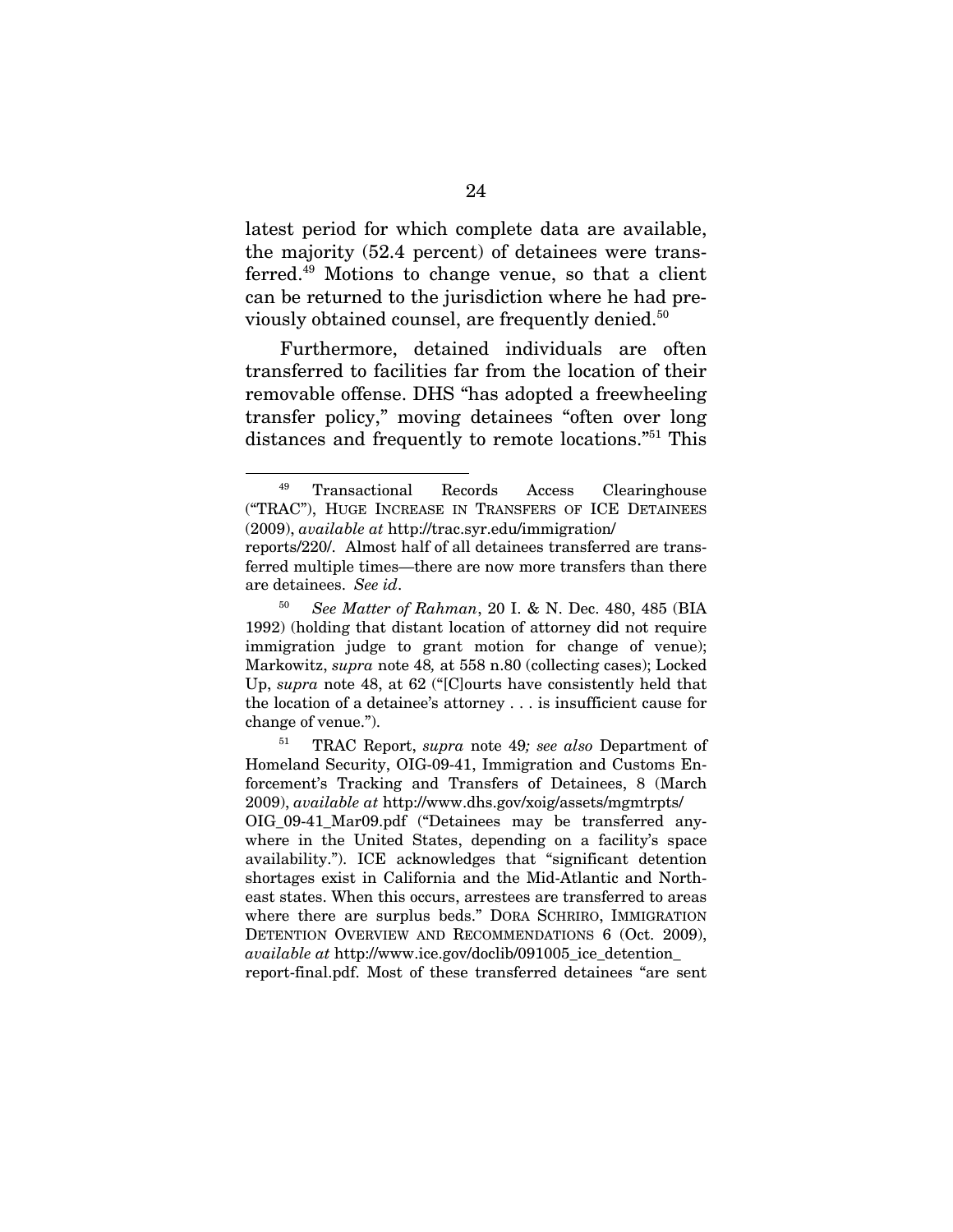makes it that much more difficult to gather and present evidence in immigration proceedings that would speak to the validity or even the existence of a prior conviction.

### **III. THE FIFTH CIRCUIT'S POSITION WILL PLACE A SUBSTANTIAL AND UNWARRANTED BURDEN ON THE CRIMINAL JUSTICE SYSTEM.**

The massive and growing number of low-level drug possession prosecutions imposes a huge burden on the criminal justice system. To ensure that courts do not become overwhelmed addressing low-level offenses at the expense of more serious offenses, state governments have taken measures to alleviate these burdens. If affirmed, the Fifth Circuit's decision will frustrate these measures and have a profound impact on courts' abilities to ensure proper functioning of state criminal justice systems.

One necessary tool in the efficient administration of justice is plea bargains.<sup>52</sup> Guilty pleas not only substantially reduce the number of time-consuming and costly trials, but also the resulting bargained-for sentences take significant pressure off penal institutions by decreasing the amount of time they must house and care for defendants. The latest U.S. Sen-

 $\overline{\phantom{a}}$ 

from eastern, western and northern state detention facilities to locations in the southern and southwestern United States." DEPARTMENT OF HOMELAND SECURITY, OIG\_10-13, IMMIGRA-TION AND CUSTOMS ENFORCEMENT POLICIES AND PROCEDURES RELATED TO DETAINEE TRANSFERS 1 (Nov. 2009), *available at* http://www.dhs.gov/xoig/assets/mgmtrpts/OIG\_10-

<sup>13</sup>\_Nov09.pdf.

<sup>52</sup> *See, e.g.*, *Santobello v. New York*, 404 U.S. 257, 261 (1971) (referring to plea bargains as "not only an essential part of the process but a highly desirable part for many reasons").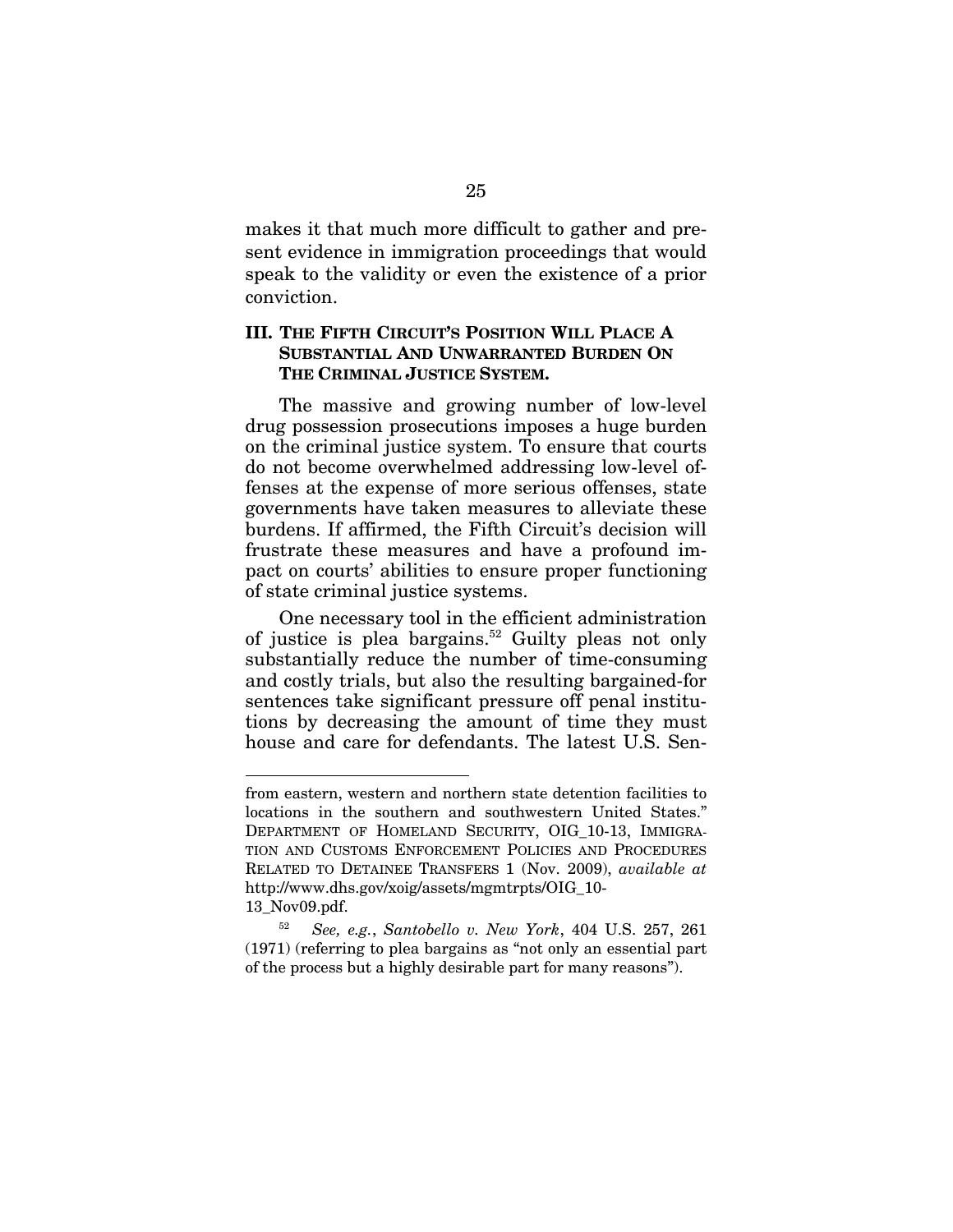tencing Commission Annual Report reflects that, in 2008, 97.7 percent of all federal prosecutions for simple possession ended with plea bargains.<sup>53</sup>

For drug possession offenses, the distinction between simple and recidivist offenses serves an important role in plea bargaining. When a defendant is potentially chargeable with recidivist possession, the prosecutor can offer and the defendant can accept the reduced charge and lower sentence that comes with a simple possession charge.

But the Fifth Circuit's decision denies state and local prosecutors the benefit they can offer by reducing the charge in the case of immigrants charged with a second possession offense. In the Fifth Circuit, where a conviction for low-level simple possession is treated the same as a conviction for recidivist possession, even an immigrant convicted of low-level simple possession will face the severest immigration consequences—including classification as an "aggravated felon" and the resulting expedited removal proceedings, denial of all possible eligibility for cancellation of removal and asylum, and a permanent prohibition on re-entering the United States.

These immigration consequences will almost always far outweigh the immediate benefits of a guilty plea to non-recidivist possession. Because the Fifth Circuit's interpretation of the "aggravated felony" statute treats a second simple possession offense and a recidivist offense as the same, prosecutors and defendants must likewise treat them the same where the defendant is a non-citizen, even if the effect is to increase unnecessary burdens on already overtaxed

<sup>53</sup> U.S. SENTENCING COMMISSION, SOURCEBOOK OF FED-ERAL SENTENCING STATISTICS, Table 11 (2008), *available at* http://www.ussc.gov/ANNRPT/2008/SBTOC08.htm.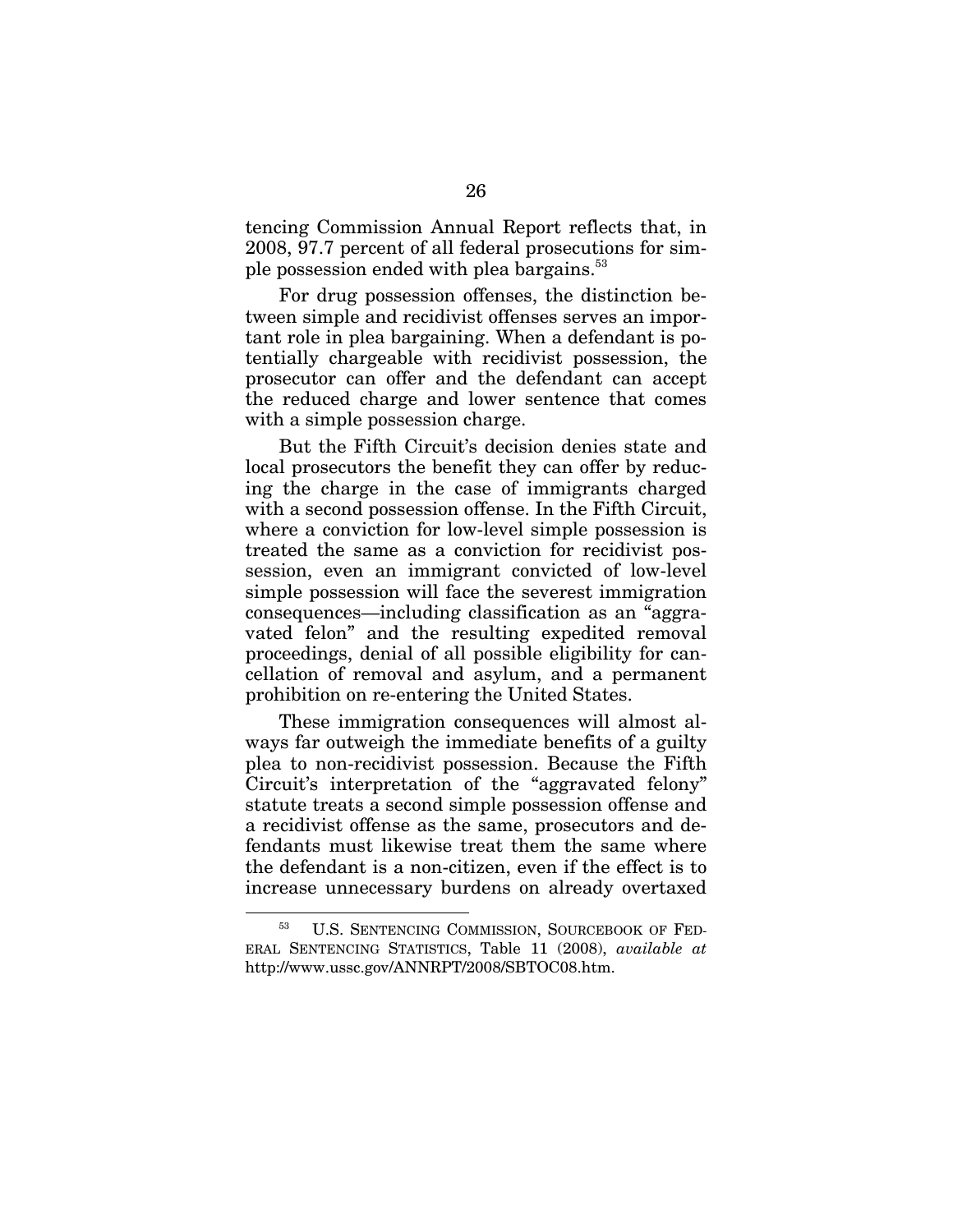courts and detention centers. The Fifth Circuit gives the immigrant defendant little choice but to fight the possession charge, even if it means taking the case to trial. The few who plead guilty will likely be those who do not understand the risk of doing so. As this Court has recognized: "Plea agreements involve a *quid pro quo* between a criminal defendant and the government, and there is little doubt that alien defendants considering whether to enter into such agreements are acutely aware of their convictions' immigration consequences."54

In light of the federal policy of encouraging guilty pleas and the sound exercises of prosecutorial discretion in that process, it is unlikely that Congress intended this result. Under federal law, plea bargaining is incentivized by the U.S. Sentencing Guidelines,<sup>55</sup> and federal judges likewise encourage guilty pleas by generally accepting a prosecutor's sentence recommendation or otherwise imposing lower sentences on defendants who plead guilty.<sup>56</sup>

Indeed, as noted above, the desire to facilitate guilty pleas, and thereby relieve burdens on the federal criminal justice system, is the primary factor in

<sup>54</sup> *INS. v. St. Cyr*, 533 U.S. 289, 321 (2001); *see also Magana-Pizano v. INS*, 200 F.3d 603, 612 (9th Cir. 1999) ("That an alien charged with a crime involving controlled substances would factor the immigration consequences of conviction in deciding whether to plead or proceed to trial is welldocumented.").

<sup>&</sup>lt;sup>55</sup> U.S. SENTENCING COMMISSION, U.S. SENTENCING GUIDELINES MANUAL 3E1.1 (2009) (giving a two-point reduction for acceptance of responsibility, plus a third point for a timely guilty plea where the adjusted offense level is sixteen or higher).

<sup>56</sup> Bibas, *supra* note 5, at 1153.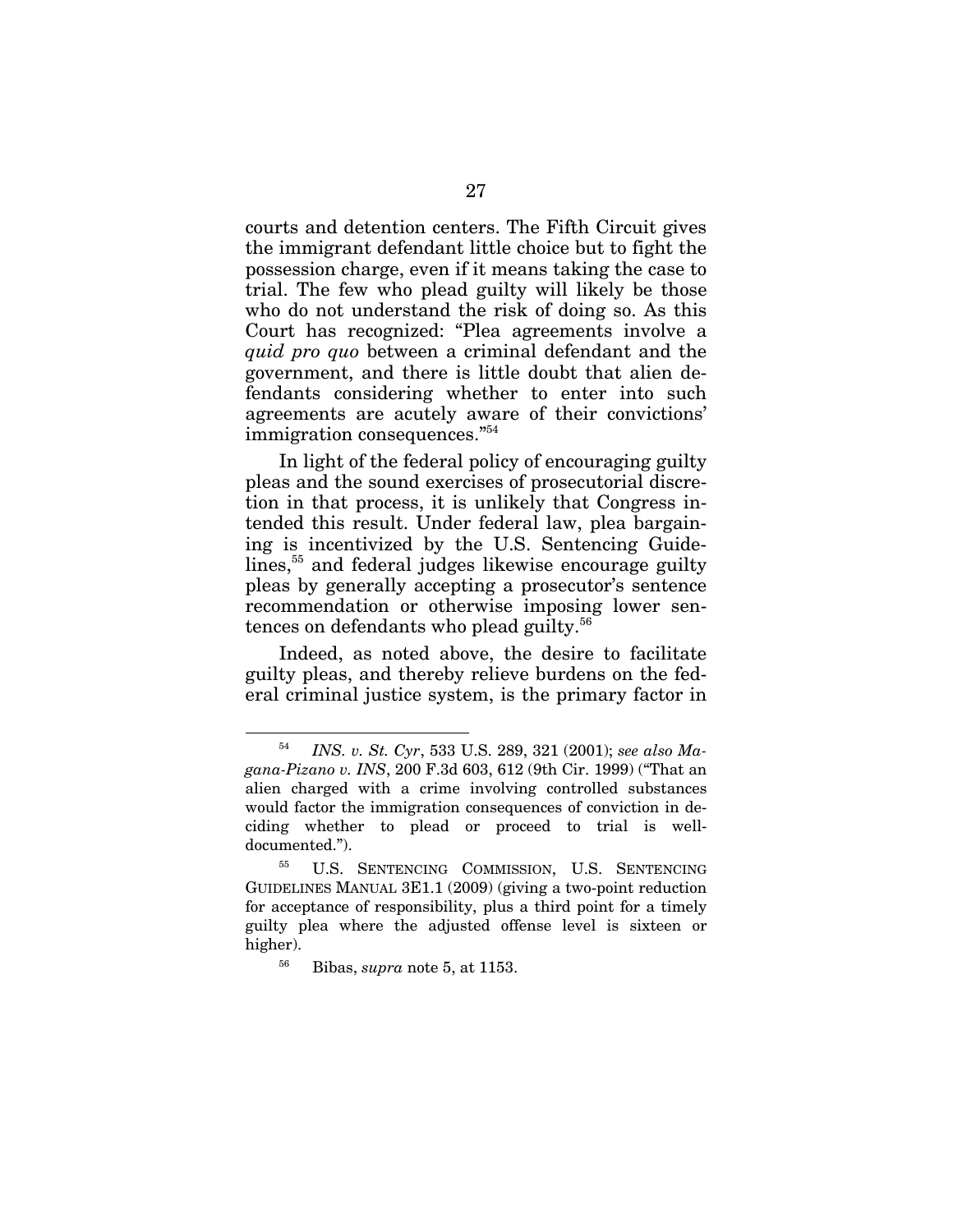a federal prosecutor's decision to forgo recidivist prosecutions under Section 851. Accordingly, as described *supra* at Section I.A., only a relatively small number of defendants who could be prosecuted for felony recidivist possession ever face such a charge.

Moreover, most states make use of specially enacted drug courts to handle many low-level possession offenses, allowing judges to make use of costeffective alternatives to incarceration if the defendant is prepared to plead guilty or otherwise admit to facts sufficient for a conviction. These dispositions may still be found to constitute a "conviction" for the purpose of 8 U.S.C. § 1101(a)(48)(A), which defines a "conviction" as "a formal judgment of guilt of the alien entered by a court" or "if adjudication of guilt has been withheld, where: (i) a judge or jury has found the alien guilty or the alien has entered a plea of guilty or nolo contendere or has admitted sufficient facts to warrant a finding of guilt, and (ii) the judge has ordered some form of punishment, penalty, or restraint on the alien's liberty to be imposed."57

States first implemented these drug courts precisely because "[c]ourt dockets became overloaded with drug cases and drug-involved offenders, leaving fewer resources available to adjudicate serious, violent felonies."58 And states have increasingly turned to them as an effective way to manage their criminal

<sup>57</sup> *See Matter of Roldan-Santoyo*, 22 I. & N. Dec. 512 (BIA 1999) (giving no effect to vacatur of drug guilty plea under Idaho withholding of adjudication statute despite successful completion of probation leading to Idaho vacatur of the plea).

<sup>&</sup>lt;sup>58</sup> DRUG COURT CLEARINGHOUSE AND TECHNICAL ASSIS-TANCE PROJECT, U.S. DEP'T OF JUSTICE, LOOKING AT A DECADE OF DRUG COURTS (1998), *available at* http://www.ncjrs.gov/ html/bja/decade98.htm.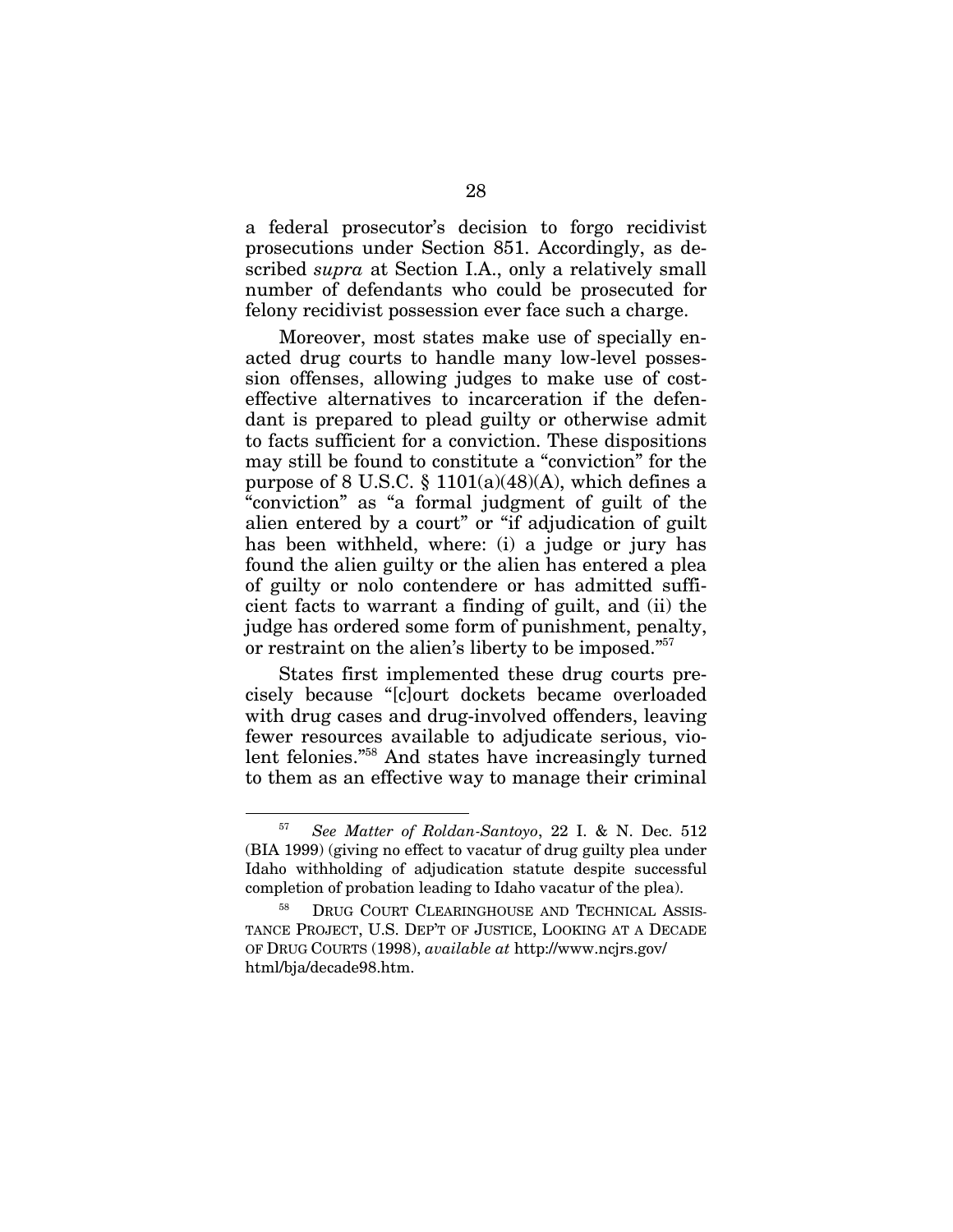justice resources. There are currently 2,140 drug courts in use and another 284 in planning stages, representing a 32 percent increase since 2004.59 The Fifth Circuit's approach would restrict these state efforts to manage their own criminal justice systems by undermining the usefulness of drug courts in the increasingly large number of cases involving noncitizen defendants.

This Court recently reaffirmed, in the sentencing context, the important federalism principles that the decision below frustrates: "Beyond question, the authority of States over the administration of their criminal justice systems lies at the core of their sovereign status. We have long recognized the role of the States as laboratories for devising solutions to difficult legal problems. This Court should not diminish that role absent impelling reason to do so."60 Because Section  $1101(a)(43)(B)$  operates within a framework of plea bargains, prosecutorial discretion, and deference to states' efforts to administer their own criminal justice systems, Congress should not be understood, without some express directive, to have so severely burdened the states' criminal justice systems

<sup>&</sup>lt;sup>59</sup> OFFICE OF NATIONAL DRUG CONTROL POLICY, DRUG COURTS, http://www.whitehousedrugpolicy.gov/ enforce/DrugCourt.html (last visited Aug. 10, 2009); C. WEST HUDDLESTON, III, ET AL., PAINTING THE CURRENT PICTURE: A NATIONAL REPORT CARD ON DRUG COURTS AND OTHER PROBLEM SOLVING-COURT PROGRAMS IN THE UNITED STATES 1 (2008), *available at* http://www.ndci.org/sites/default/files/ndci/

PCPII1\_web%5B15D.pdf. 60 *Oregon v. Ice*, 129 S. Ct. 711, 718-719 (2009) (internal citations omitted); *see also id.* at 719 ("We will not so burden the Nation's trial courts absent any genuine affront to [constitutional principles].").